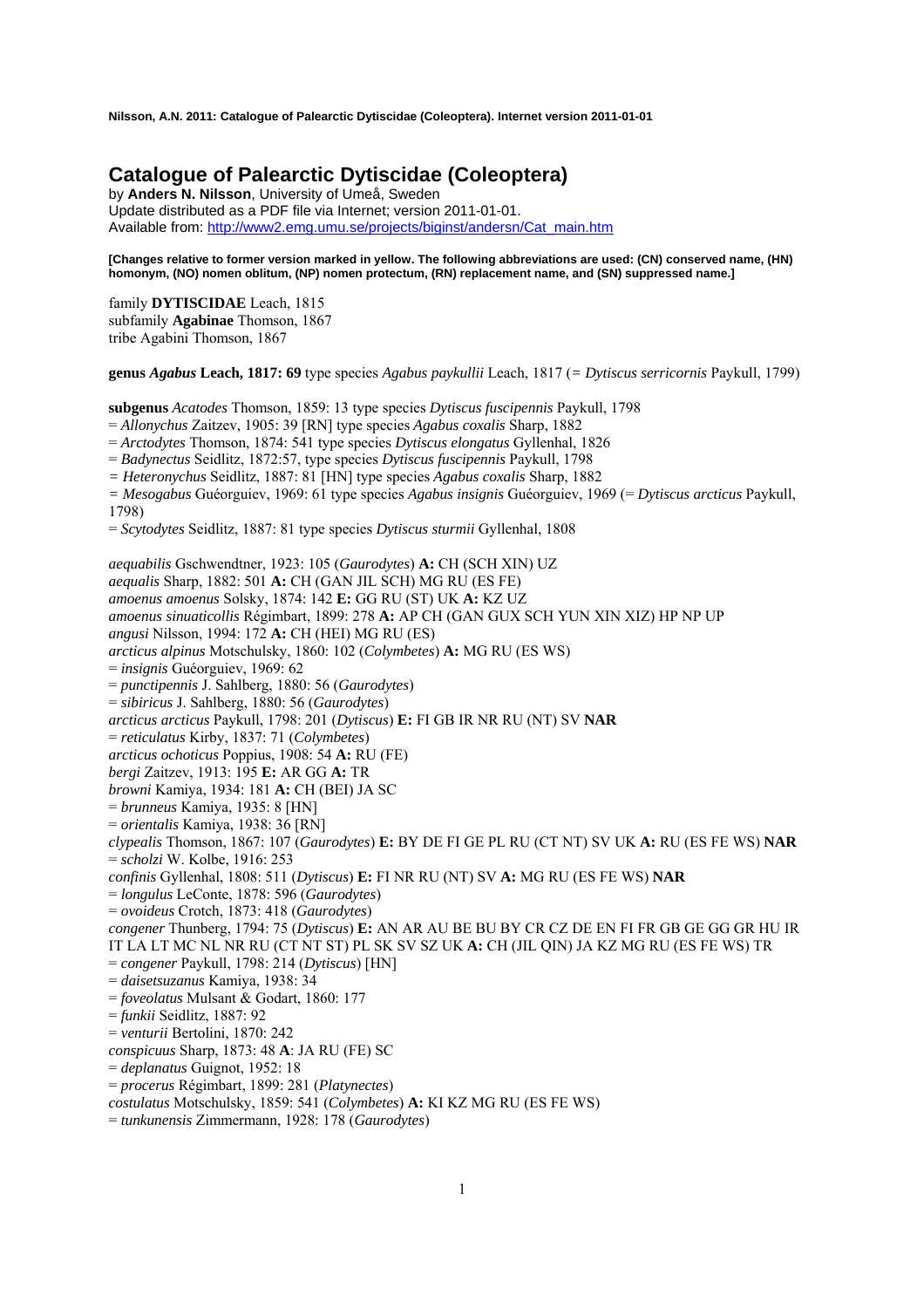*coxalis coxalis* Sharp, 1882: 535 **A:** KZ MG RU (ES WS) = *splichali* Reitter, 1899: 196 *coxalis ermaki* Zaitzev, 1953: 259 (*Gaurodytes*) **E:** RU (NT) **A:** RU (ES FE WS) **NAR** *coxalis schmidti* Zaitzev, 1913: 197 **E:** AR GG TR *discolor* Harris, 1828: 164 *(Colymbetes)* **E:** FI NR RU (NT) SV **A:** RU (ES FE) **NAR** *= levanderi* Hellén, 1929: 40 *elongatus* Gyllenhal, 1826: 169 (*Dytiscus*) **E:** FI NR RU (NT) SV **A:** RU (ES WS) **NAR** = *bryanti* Carr, 1930: 278 *fulvipennis* Régimbart, 1899: 277 **A:** CH (HEB HUB JIX SCH SHN SHX TAI) *= chinensis* Zimmermann, 1919: 211 (*Gaurodytes*) *fuscipennis* Paykull, 1798: 209 (*Dytiscus*) **E:** AU BY CZ DE EN FI GE HU LA LT NR PL RU (CT NT ST) SK SV UK **A:** KZ RU (ES FE WS) **NAR** = *eversmanni* Ballion, 1855: 237 = *fossarum* Germar, 1824: 29 (*Dytiscus*) = *obscurior* J. Sahlberg, 1875: 170 (*Acatodes*) *granulatus* Falkenström, 1936: 95 (*Gaurodytes*) **A:** CH (SCH) *hummeli* Falkenström, 1936: 2 (*Gaurodytes*) **A:** CH (SCH TAI) *inexspectatus* Nilsson, 1990: 157 **A:** RU (ES WS) **NAR** *infuscatus* Aubé, 1838: 330 **E:** FI NR RU (NT) **A:** MG RU (ES FE WS) **NAR** = *dubiosus* Poppius, 1905: 20 = *gelidus* U. Sahlberg, 1906: 15 *japonicus continentalis* Guéorguiev, 1970: 259 [RN] **A:** CH (FUJ GUX HEB HUB JIA JIX LIA SCH TAI YUN) RU (FE) SC **ORR** = *falkenstromi* Zaitzev, 1953: 254 [HN] (*Gaurodytes*) *japonicus ezo* Nakane, 1989: 23 **A:** CH (TAI) JA RU (FE) *japonicus japonicus* Sharp, 1873: 50 **A:** JA *japonicus shiroumanus* Nakane, 1959: 98 (*Gaurodytes*) **A:** JA *joachimschmidti* Brancucci & Hendrich, 2008:52 **A:** CH (XIZ) *kaszabi* Guéorguiev, 1972: 37 **A:** MG *kokoosson* Feng, 1936: 8 **A:** CH (SHX) *lapponicus* Thomson, 1867: 108 (*Gaurodytes*) **E:** FI FR IT NR RU (NT) SP SV SZ **A:** MG RU (ES FE WS) TR = *obovatus* J. Sahlberg, 1875: 176 (*Gaurodytes*) = *obscuripennis* J. Sahlberg, 1875: 177 (*Gaurodytes*) *matsumotoi* Satô & Nilsson, 1990: 193 **A:** JA RU (FE) *moestus* Curtis, 1835: lx (*Colymbetes*) **E:** FI RU (NT) **A:** RU (ES FE WS) **NAR** = *borealis* Sharp, 1882: 513 = *nigripalpis* J. Sahlberg, 1880: 56 *mucronatus* Falkenström, 1936: 89 (*Gaurodytes*) **A:** CH (SCH SHA) *pseudoclypealis* Scholz, 1933: 74 **E:** BY FI LA PL RU (CT NT ST) **A:** WS = *haraldi* Håkan Lindberg, 1933: 121 *regimbarti* Zaitzev, 1906: 174 **A:** CH (BEI GAN GUI HEB HEI JIX LIA SCH SHA SHN SHX XIZ YUN) NC *rufipennis* Gschwendtner, 1933: 163 (*Gaurodytes*) **A:** CH (FUJ) *setulosus* J. Sahlberg, 1895: 39 (*Gaurodytes*) **E:** FI LA NR RU (CT NT ST) SV UK *slovzovi* J. Sahlberg, 1880: 59 (*Gaurodytes*) **E:** KZ **A:** RU (ES WS) *sturmii* Gyllenhal in Schönherr, 1808: 18 (*Dytiscus*) **E:** AU BE BH BU BY CR CZ DE EN FI FR GB GE GG IR IT LA LT LU NL NR PL RU (CT NT ST) SK SL SP SV SZ UK **A:** KZ RU (ES WS) TR = *fallax* Munster, 1932: 85 = *goedelii* A. Villa & G.B. Villa, 1833: 33 (*Colymbetes*) *suoduogangi* ŠÄastný & Nilsson, 2003: 212 **A:** CH (YUN) *thomsoni* J. Sahlberg, 1871: 407 (*Gaurodytes*) **E:** FI NR RU (NT) SV **A:** RU (ES FE WS) **NAR**  = *coriaceus* J. Sahlberg, 1875: 174 (*Gaurodytes*) *tibetanus* Zaitzev, 1908: 425 **A:** CH (QIN) *turcmenus* Guignot, 1957: 93 **A:** KI CH (XIN) *zetterstedti* Thomson, 1856: 216 **E:** FI NR RU (NT) SV **A:** RU (ES FE WS) **NAR** = *browni* Leech, 1938: 126 [HN]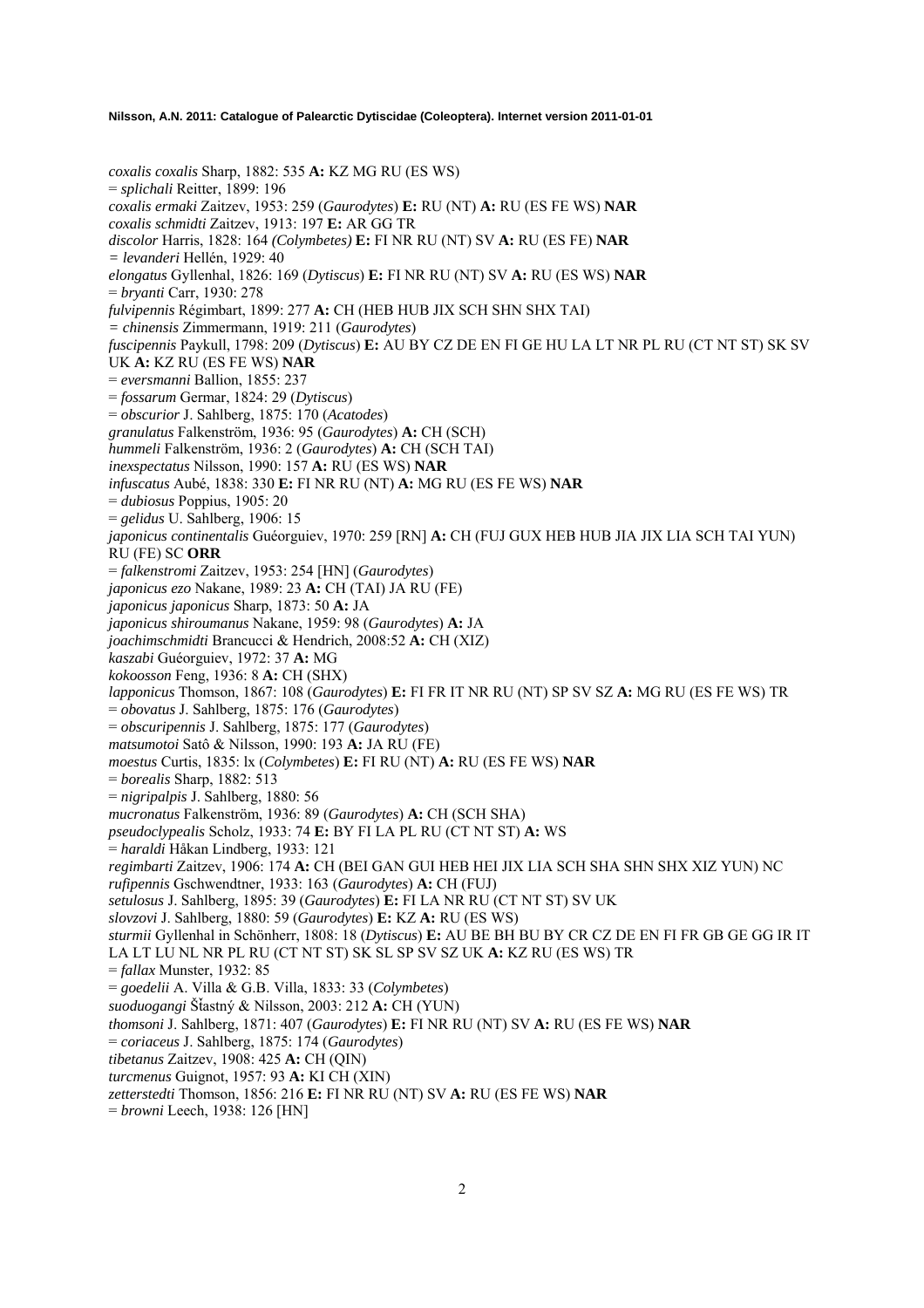**subgenus** *Agabus* Leach, 1817: 69 type species *Agabus paykullii* Leach, 1817 (= *Dytiscus serricornis* Paykull, 1799) = *Apator* Semenov, 1899: 512 type species *Agabus kessleri* Hochhuth, 1871 (= *Colymbetes bifarius* Kirby, 1837) = *Carrhydrus* Fall, 1922: 35 type species *Carrhydrus crassipes* Fall, 1922 = *Eriglenus* Thomson, 1859: 14 type species *Dytiscus abbreviatus* Fabricius, 1787 (= *Dytiscus undulatus* Schrank, 1776) = *Neonecticus* Guignot, 1951: 84 type species *Agabus disintegratus* Crotch, 1873 *amnicola* J. Sahlberg, 1880: 58 (*Gaurodytes*) **A:** RU (ES) **NAR**  = *triton* Fall, 1922: 17 *bifarius* Kirby, 1837: 71 (*Colymbetes*) **E:** BY RU (CT NT ST) UK **A:** RU (Siberia) **NAR**  = *kessleri* Hochhuth, 1871: 238 *clavicornis* Sharp, 1882: 536 **A:** CH (HEI) MG RU (ES FE) **NAR**  = *verus* Brown, 1931: 115 *fulvaster* Zaitzev, 1906: 26 **E:** KZ RU (ST) **A:** KZ MG RU (ES WS) *jacobsoni* Zaitzev, 1905: 225 **E:** RU (NT) **A:** RU (FE) *labiatus* Brahm, 1790: 27 (*Dytiscus*) **E:** AL AR AU BE BH BU BY CR CZ DE EN FI FR GB GE GG HU IR IT LA LT MC MD NL NR PL PT RU (CT NT ST) SK SL SP SV SZ UK YU **A:** KZ RU (ES WS) TR = *assimilis* Sturm, 1834: 112 (*Colymbetes*) = *femoralis* Paykull, 1798: 215 (*Dytiscus*) = *femoralis* Gravenhorst, 1807: 102 (*Dytiscus*) = *hochhuti* Zaitzev, 1908: clx = *impressus* Zoubkoff, 1833: 317 (*Colymbetes*) = *transcaucasicus* Zaitzev, 1927: 28 *lineatus* Gebler, 1848: 75 **E:** KZ MD RU (CT ST) UK **A:** KZ MG RU (ES WS) = *desertorum* Morawitz, 1863: 169 *luteaster* Zaitzev, 1906: 27 **E:** RU (NT) **A:** RU (ES FE WS) *mandsuricus* Guignot, 1956: 396 (*Ilybius*) **A:** CH (HEI) RU (FE) = *charini* Lafer, 1988: 54 (*Eriglenus*) *pallens* Poppius, 1905: 22 **E:** RU (NT) **A:** KZ MG RU (ES FE WS) **NAR**  = *hudsonicus* Leech, 1938: 123 = *mongolicus* Guéorguiev, 1968: 27 = *zaitzewi* Poppius, 1909: 12 *poppiusi* Nilsson, 2003: 97 **A:** RU (ES) *serricornis* Paykull, 1799: 49 (*Dytiscus*) **E:** FI NR RU (NT) SV **A:** RU (ES WS) = *clavatus* Latreille, 1804: 166 (*Dytiscus*) = *minor* J. Sahlberg, 1875: 170 = *paykullii* Leach, 1817: 72 [RN] *uliginosus* Linnaeus, 1761: 216 (*Dytiscus*) **E:** AU BE BY CR CZ DE EN FI FR GB GE HU IC IT LA LT LU NL NR PL RO RU (CT NT ST) SK SL SV SZ UK YU = *aeratus* Stephens, 1828: 79 (*Colymbetes*) = *dispar* Bold, 1849: xxiv = *reichei* Aubé, 1837: 138 = *uliginosus* O.F. Müller, 1776:71 (*Dyticus*) [HN] *undulatus* Schrank, 1776: 70 (*Dytiscus*) **E:** AB AL AR AU BE BH BU BY CR CZ DE EN FR GB GE GG HU IT LA LT LU NL NR PL RU (CT ST) SK SL SV SZ UK **A:** KI = *abbreviatus* Fabricius, 1787: 191 (*Dytiscus*) = *imperfectus* Meier, 1899: 98 = *interruptus* Schilsky, 1888: 183 = *pictus* Meier, 1899: 98 = *ruficeps* Ménétriés, 1832: 141 (*Colymbetes*) *uralensis* Nilsson & Petrov, 2006: 162 **E:** RU (CT) **A:** KZ RU (ES) *vereschaginae* Angus, 1984: 193 **A:** RU (ES WS) *zimmermanni* Scholz, 1920: 15 **E:** BU GR RO RU (ST) UK **A:** TR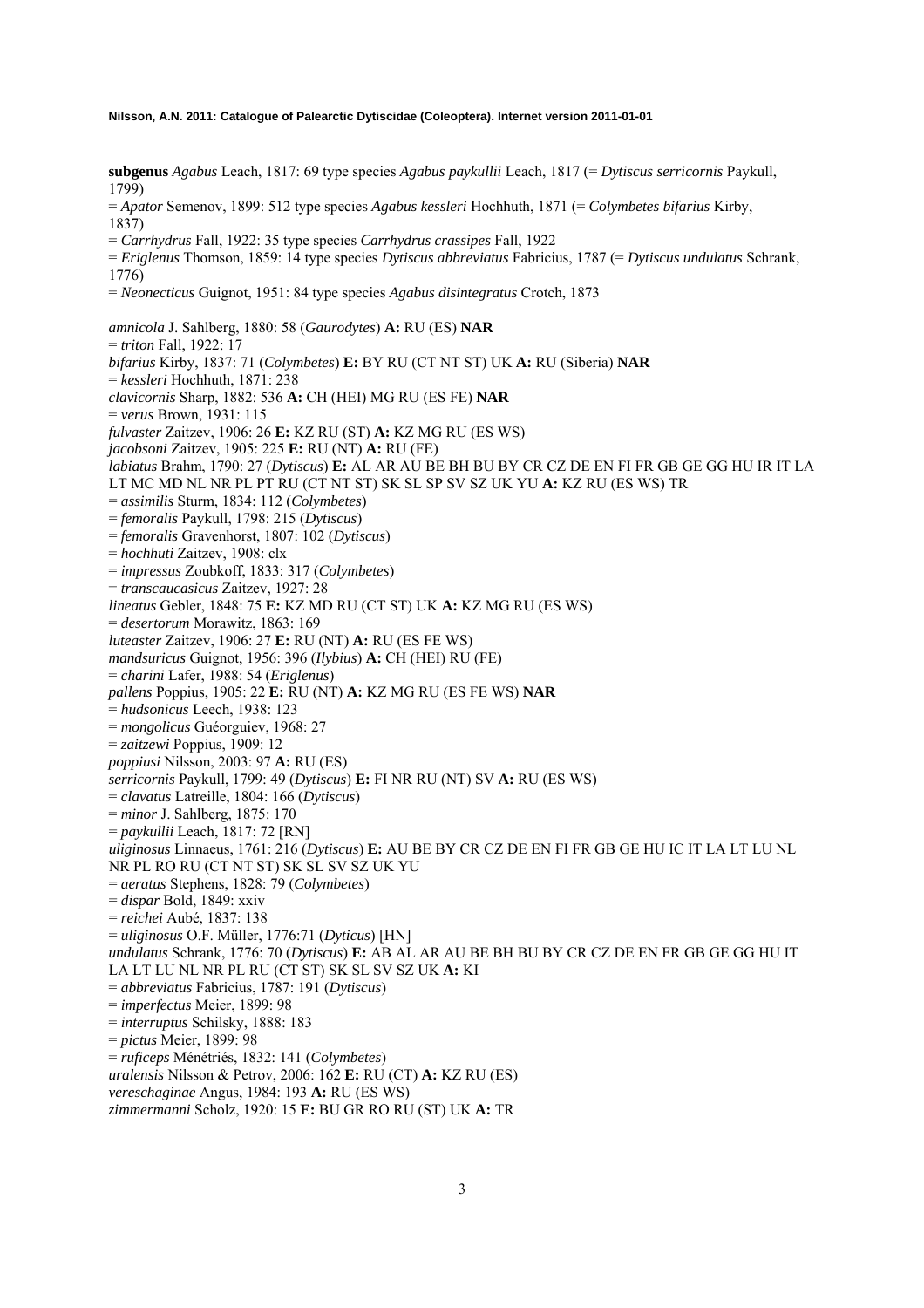**subgenus** *Gaurodytes* Thomson, 1859: 14 type species *Dytiscus bipustulatus* Linnaeus, 1767

= *Agabinectes* Guignot, 1932: 525 type species *Dytiscus brunneus* Fabricius, 1798

= *Dichodytes* Thomson, 1886: x type species *Gaurodytes angusticollis* J. Sahlberg, 1871 (= *Agabus = adpressus* Aubé, 1837)

= *Dichonectes* Guignot, 1945: 21 type species *Dytiscus biguttatus* Olivier, 1795

= *Gabinectes* Guignot, 1931: 202 type species *Dytiscus brunneus* Fabricius, 1798

= *Metronectes* Sharp, 1882: 491 type species *Agabus aubei* Perris, 1869

= *Necticus* Hope, 1838: 131 [HN] type species *Dytiscus bipustulatus* Linnaeus, 1767

= *Xanthodytes* Seidlitz, 1887: 81 type species *Dytiscus nebulosus* Forster, 1771

*adpressus* Aubé, 1837: 169 **E:** FI NR RU (NT) SV **A:** KZ MG RU (ES WS) **NAR** 

= *angusticollis* J. Sahlberg, 1871: 408 (*Gaurodytes*)

= *haeffneri* Aubé, 1837: 170

= *sahlbergi* Sharp, 1882: 517

= *solus* Leech, 1949: 248

= *subquadratus* Motschulsky, 1860: 102 (*Colymbetes*)

*adustus* Guignot, 1954: 223 **A:** IN KA

*affinis* Paykull, 1798: 211 (*Dytiscus*) **E:** AU BE BY CR CZ DE EN FI FR GB GE HU IR IT LA LT LU NL NR PL

RU (CT NT) SK SV SZ UK **A:** JA (Hokkaido) RU (ES FE WS)

= *branchiatus* Babington, 1832: 329 (*Colymbetes*)

= *guttulus* Schönherr, 1808: 19 (*Dytiscus*)

*africanus* Pederzani & Schizzerotto, 1998: 88 **N:** TU

*alexandrae* Ribera, Hernando & Aguilera, 2001:256 **N:** MO

*alinae* Lafer, 1988: 58 (*Gaurodytes*) **A:** RU (FE)

*aubei* Perris, 1869: 6 **E:** FR (Corse) IT (Elba)

= *parallelipennis* Desbrochers des Loges, 1871: 337

*basalis* Gebler, 1829: 65 (*Colymbetes*) **A:** CH (XIN) KI KZ MG RU (WS) TD UZ

= *abnormicollis* Ballion, 1871: 329

= *pallidipennis* Jakovlev, 1897: 40 [HN]

= *songoricus* Gebler, 1859: 450 [RN] (*Colymbetes*)

*biguttatus* Olivier, 1795: 26 (*Dytiscus*) **E:** AB AL AR AU BE BH BU BY CR CZ FR GB GE GG GR HU IR IT LS LU MC NL PL PT RO RU (CT ST) SK SL SP SZ UK YU **N:** AG CI EG LB MO TU **A:** AF CH (SCH XIN) CY

HP IN IQ IS JO KA KI LE PA RU (WS) SA SI SY TM TR UZ

- = *alligator* Normand, 1933: 299
- = *annulatus* Zoubkoff, 1833: 318 (*Colymbetes*)
- = *concii* Franciscolo, 1942: 137

= *consanguineus* Wollaston, 1864: 81

= *fontinalis* Stephens, 1828: 66 (*Colymbetes*)

= *impressus* Guignot, 1932:540 [HN]

= *indicus* Régimbart, 1899: 272

= *melas* Aubé, 1837: 168

= *nigricollis* Zoubkoff, 1833: 317 (*Colymbetes*)

= *nitidus* Fabricius, 1801: 265 (*Dytiscus*)

= *nubiensis* Régimbart, 1895: 154

= *olivieri* Zaitzev, 1908: 121 [RN]

= *pauper* Schilsky, 1888: 184

= *picicornis* Stephens, 1828: 66 (*Colymbetes*)

= *silesiacus* Letzner, 1844: 170

= *subaquilus* Gozis, 1912: 60

*biguttulus* Thomson, 1867: 110 (*Gaurodytes*) **E:** BY EN FI GE LA NR PL RU (CT NT) SV UK **A:** MG RU (ES WS)

= *boreellus* J. Sahlberg, 1871: 409 (*Gaurodytes*)

= *ovalis* J. Sahlberg, 1875: 178 (*Gaurodytes*)

*binotatus* Aubé, 1837: 161 **E:** FR (Corse) IT

*bipustulatus* Linnaeus, 1767: 667 (*Dytiscus*) **E:** AB AL AN AR AU AZ BE BH BU BY CR CZ DE EN FA FI FR GB GE GG GR HU IC IR IT LA LS LT LU MC NL NR PL PT RO RU (CT NT ST) SK SL SP SV SZ TR UK YU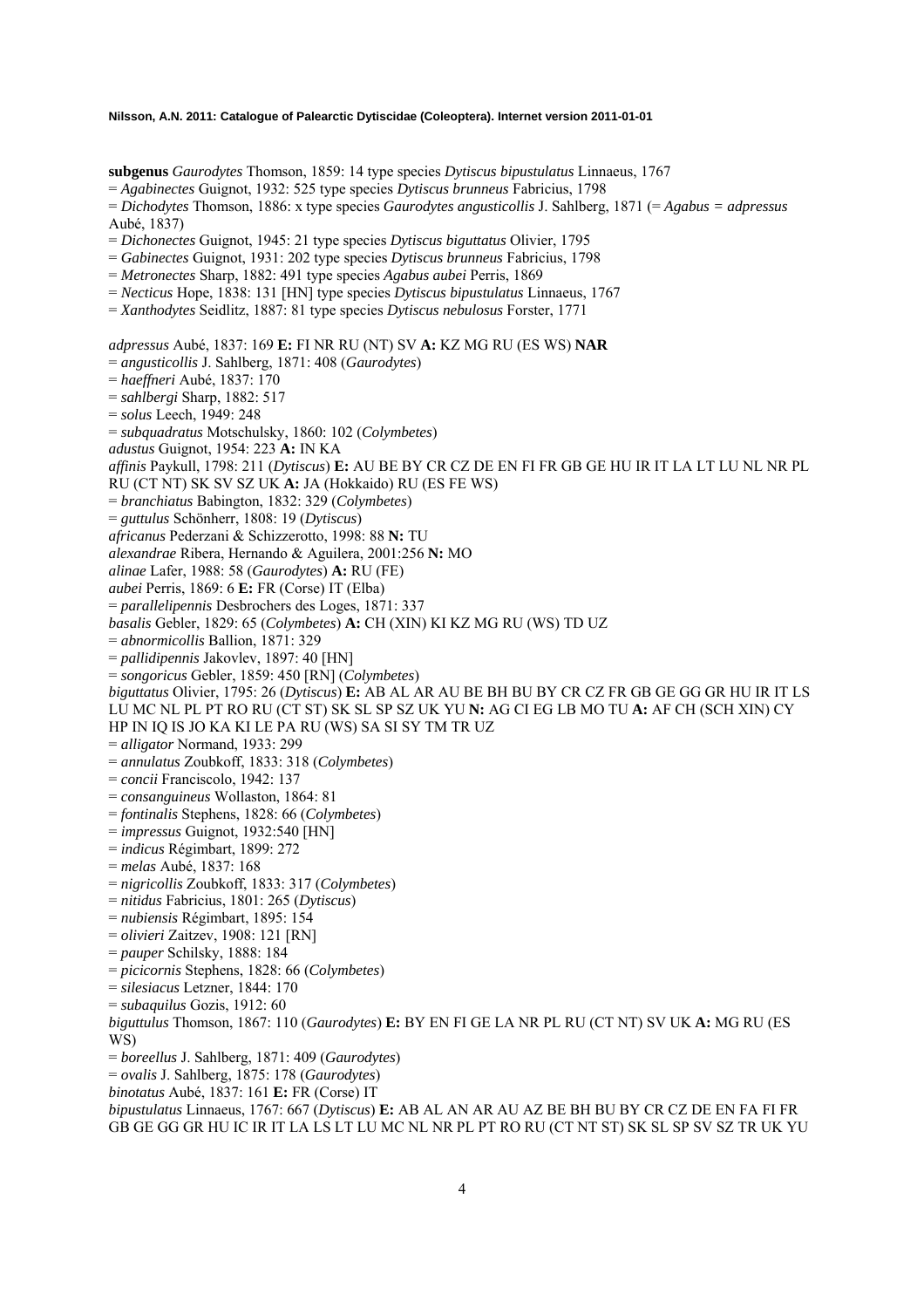**N:** AG LB MO TU **A:** AF CH (XIN) CY IN IS KI KZ LE RU (WS) SY TD TR UZ "Manchuria" **AFR** 

= *abdominalis* Costa, 1847: 134 (*Colymbetes*)

- = *acuductus* Marsham, 1802: 416 (*Dytiscus*)
- = *alpestris* Heer, 1837: 53
- = *alpicola* Zaitzev, 1927: 24
- = *alticola* Bruneau de Miré & Legros, 1963: 875
- = *bipustulatus* O.F. Müller, 1776:71 (*Dyticus*) [HN]
- = *callosus* Thomson, 1884: 1031 (*Gaurodytes*)
- = *carbonarius* Fabricius, 1801: 263 [HN] (*Dytiscus*)
- = *dolomitanus* Scholz, 1935: 37
- = *falcozi* Guignot, 1932: 557
- = *immaculatus* Schrank, 1781: 201 (*Dytiscus*)
- = *kiesenwetterii* Seidlitz, 1887: 88
- = *latus* Gebler, 1841: 371 (*Colymbetes*)
- = *luctuosus* Geoffroy, 1785: 67 (*Dyticus*)
- = *maurus* Zimmermann, 1919: 209 (*Gaurodytes*)
- = *peyerimhoffi* Bruneau de Miré & Legros, 1963: 875
- = *picipennis* J. Sahlberg, 1903: 5
- = *pyrenaeus* Fresneda & Hernando, 1989: 35
- = *regalis* Pétri, 1903: 49
- = *remotus* J. Sahlberg, 1913: 45
- = *sexualis* Reiche, 1857: ix
- = *snowdonius* Newman, 1833: 55 (*Colymbetes*)
- = *solieri* Aubé, 1837: 183
- *blatta* Jakovlev, 1897: 39 **A:** CH (QIN XIN) KI
- = *piceus* Jakovlev, 1897: 40
- *brandti* Harold, 1880: 148 **A:** CH (BEI HEB JIL LIA QIN SCH YUN) MG RU (FE)
- = *jeholensis* Kamiya, 1935: 8
- *brunneus* Fabricius, 1798: 64 (*Dytiscus*) **E:** BE FR GB GE GR IT PT SP SZ **N:** AG LB MO TU **A:** SY
- = *castaneus* Gyllenhal, 1808: 21 (*Dytiscus*)
- = *ferrugineus* Stephens, 1828: 79 (*Colymbetes*)
- *caraboides* Sharp, 1882: 494 **E:** BU GG MC UK **A:** IN LE SY TR
- = *merkli* Régimbart, 1884: xix
- *cephalotes* Reiche, 1861: 202 **E:** FR (Corse)

*conspersus* Marsham, 1802: 427 (*Dytiscus*) **E:** AB AL AR BE BU CR DE FR GB GE GG GR HU IR IT MC NL PL PT RU (ST) SP SV UK YU **N:** AG CI EG LB MO TU **A:** AF CH (QIN XIN XIZ ZHE) CY HP IN IQ JO KA KI KU KZ LE PA RU (WS) SI SY TD TM TR UZ

- = *bulgaricus* Csiki, 1943: 214 (*Gaurodytes*)
- = *corsicus* Guignot, 1932: 571
- = *gougeletii* Reiche, 1863: 474
- = *luniger* Kolenati, 1845: 82
- = *nebulosus* Schiødte, 1841: 467 [HN]
- = *perlautus* Gozis, 1912: 53

= *subnebulosus* Stephens, 1828: 72 (*Colymbetes*)

*debilipes* Régimbart, 1899: 273 **A:** HP KA NP PA SD UP **ORR** 

- = *skarduensis* Guignot, 1958: 30
- = *subsericatus* Régimbart, 1899: 274
- *dichrous* Sharp, 1878: 169 **A:** AF CH (SCH XIN) KI KZ MG RU (ES) "Baluchistan"
- = *dichrous* Sharp, 1890:38 [HN]
- = *lederii* Seidlitz, 1887: 94
- = *luteolus* Régimbart, 1899: 275
- *didymus* Olivier, 1795: 26 (*Dytiscus*) **E:** AU BE BH BU BY CZ DE FR GB GE GR IT LU NL PL PT SL SP SV SZ UK YU **N:** AG MO TU **A:** IS LE SY TR
- = *chalybaeus* J. Sahlberg, 1903: 12
- = *vitreus* Paykull, 1798: 217 (*Dytiscus*)

*dilatatus* Brullé, 1832: 127 (*Colymbetes*) **E:** AL BU GG GR IT MC RU (ST) TR UK **N:** AG EG MO TU **A:** CY IQ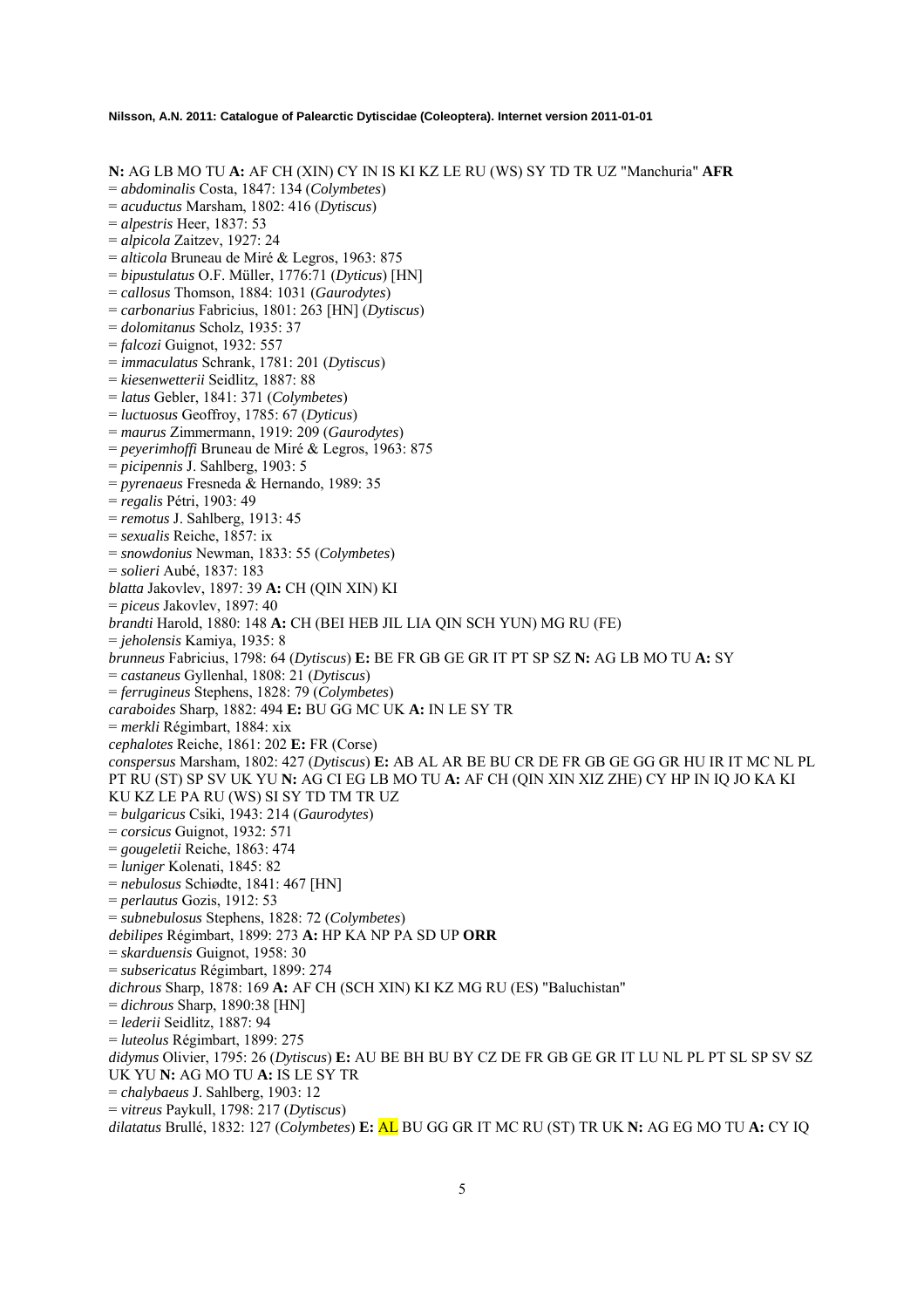IS KI LE SI SY TR UZ = *balcanicus* Hlisnikovský, 1955: 101 = *castaneus* Sharp, 1882: 500 [HN] = *gory* Aubé, 1837: 162 *faldermanni* Zaitzev, 1927: 22 **E:** AB **A:** IN IS LE SY TR = *iranicus* Guéorguiev, 1965: 257 = *palaestinus* Zimmermann, 1934: 164 (*Gaurodytes*) *freudei* Guéorguiev, 1975: 97 **A:** KA NP UP *friedrichi* Falkenström, 1936: 91 (*Gaurodytes*) **A:** CH (GAN SCH) KI *glacialis* Hochhuth, 1846: 218 **E:** AB AR GG RU (ST) **A:** IN TR = *armeniacus* Sharp, 1882: 497 = *inguttatus* Reitter, 1908: 223 *glazunovi* Zaitzev, 1953: 228 (*Gaurodytes*) **A:** AF UZ *godmanni* Crotch, 1867: 385 **E:** AZ *guttatus baudii* Seidlitz, 1887: 85 **E:** IT *guttatus guttatus* Paykull, 1798: 211 (*Dytiscus*) **E:** AN AU BE BH BU BY CR CZ DE EN FI FR GB GE HU IR IT LS LU MC NL NR PL RO RU (CT NT ST) SK SL SP SV SZ UK YU **A:** HP RU (WS) TR = *nigripes* Costa, 1847: 97 (*Colymbetes*) = *picinus* Marsham, 1802: 428 (*Dytiscus*) = *septemseriatus* J. Sahlberg, 1875: 180 (*Gaurodytes*) = *severior* Gozis, 1912: 63 = *signatus* Grimmer, 1841: 32 (*Colymbetes*) = *styriacus* Sharp, 1882: 496 *heydeni* Wehncke, 1872: 135 **E:** PT SP **N:** MO = *parvulus* Fresneda & Hernando, 1989: 14 *kholini* Nilsson, 1994: 45 **A:** CH (JIL) MG RU (FE) *laferi* Nilsson, 1994: 47 **A:** CH (HEI) MG RU (FE) *lobonyx* Guignot, 1952: 17 **A:** CH (QIN SCH) SD *longissimus* Régimbart, 1899: 275 **A:** BT CH (QIN SCH) SD *maderensis* Wollaston, 1854: 85 **N:** MR *melanarius* Aubé, 1837: 180 **E:** AU BE BH BU BY CZ DE EN FI FR GB GE HU IT LA LT LU NL NR PL RU (CT NT) SK SV SZ UK YU = *frigidus* Schiødte, 1841: 477 = *kotschyi* Letzner, 1849: 95 = *tarsatus* Zetterstedt, 1838: 132 (*Dyticus*) = *tatricus* Roubal, 1938: 19 *nebulosus* Forster, 1771: 56 (*Dytiscus*) **E:** AB AL AR AU BE BH BU CR CZ DE EN FR GB GE GG GR HU IR IT LA LT LU MA MC NL NR PL PT RU (CT ST) SK SL SP SV SZ TR YU **N:** AG CI EG LB MO MR TU **A:** CY IN IS JO LE SY TM TR = *abdominalis* Ragusa, 1887: 7 [HN] = *bipunctatus* Fabricius, 1787: 190 [HN] (*Dytiscus*) = *immaculatus* Gschwendtner, 1927: 92 [HN] (*Gaurodytes*) = *mixtus* Guignot, 1949: 6 = *naevius* Gmelin, 1790: 1957 (*Dytiscus*) = *nigromaculatus* Goeze, 1777: 625 (*Dytiscus*) = *notatus* Bergsträsser, 1778: 31 (*Dytiscus*) = *pratensis* Schaufuss, 1882: 620 = *ragusai* Zaitzev, 1908: 123 [RN] = *rugosipennis* Guignot, 1932: 568 = *tesselatus* Geoffroy, 1785: 68 (*Dyticus*) *nevadensis* Håkan Lindberg, 1939: 32 **E:** SP *ommani* Zaitzev, 1908: 424 **A**: CH (QIN) *paludosus* Fabricius, 1801: 266 (*Dytiscus*) **E:** AR AU BE BH BU BY CR CZ DE EN FI FR GB GE GG GR HU IR IT LA LT LU NL NR PL PT RU (CT NT ST) SK SL SP SV SZ UK YU **A:** RU (WS) TR = *marginalis* Sharp, 1882: 502 = *pallidipennis* Laporte, 1835: 103 (*Colymbetes*)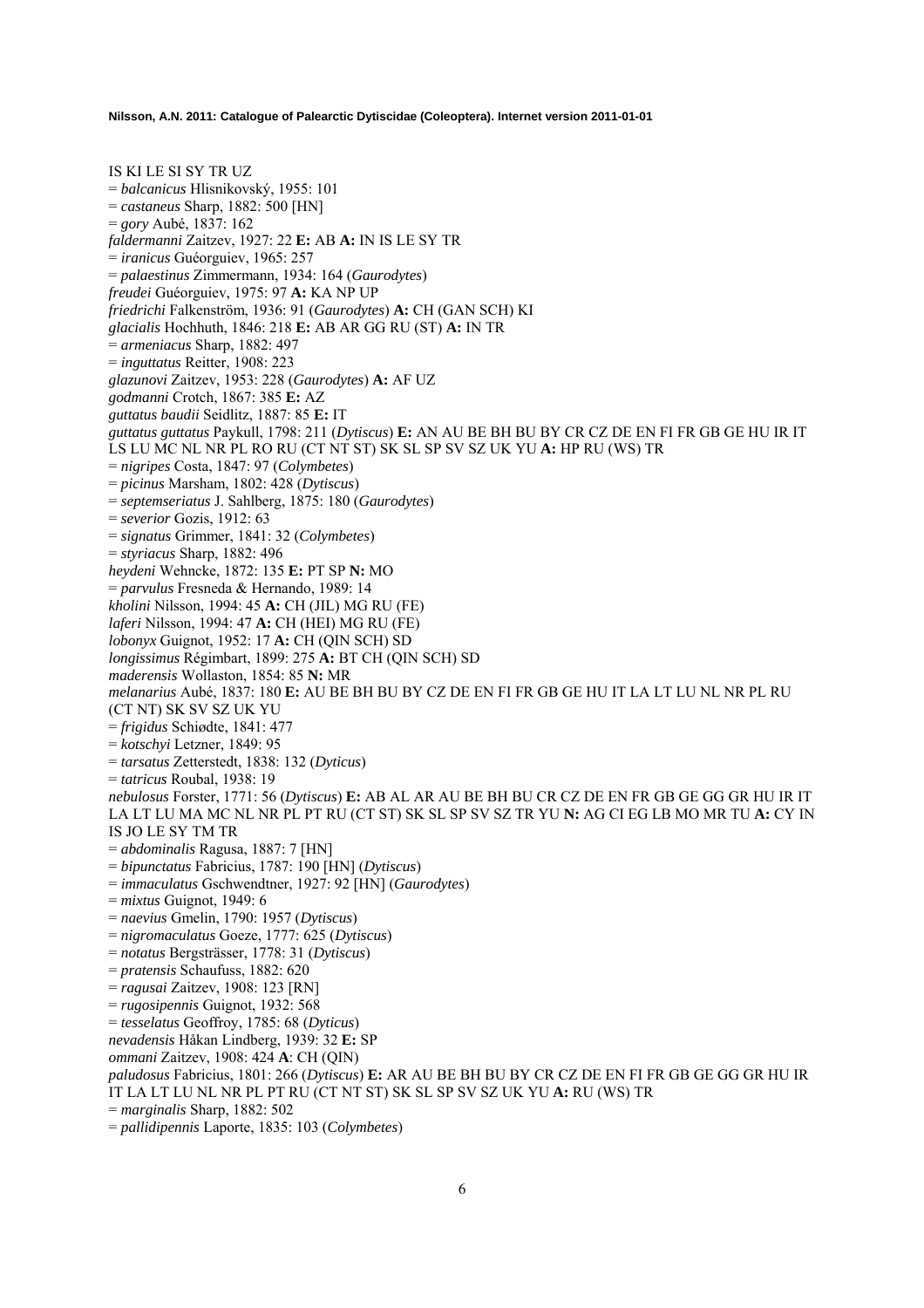= *politus* Marsham, 1802: 419 (*Dytiscus*) *picotae* Foster & Bilton, 1997: 113 **E:** PT *ramblae* Millán & Ribera, 2001:109 **E:** SP *rufulus* Fairmaire, 1859: 272 **E:** FR (Corse) IT (Sardegna) = *marginicollis* Fairmaire, 1860: 631 = *rotundatus* Wehncke, 1872: 136 *safei* Abdul-Karim & Ali, 1986: 277 **A:** IQ *sikhotealinensis* Lafer, 1988: 56 (*Gaurodytes*) **A:** RU (FE) *solskii* Jakovlev, 1897: 40 **A:** AF IN KA KI PA TM UZ *striolatus* Gyllenhal, 1808: 508 (*Dytiscus*) **E:** AU BE BY CR CZ DE EN FI FR GB GE HU IT LA LT NL PL RU (CT NT) SK SV UK = *costatus* Gerhardt, 1910: 42 = *rectus* Babington, 1841: 53 (*Colymbetes*) *svenhedini* Falkenström, 1932: 192 (*Gaurodytes*) **A:** CH (XIN) MG *taiwanensis* Nilsson & Wewalka, 1994: 993 **A:** CH (TAI) *tristis* Aubé, 1838: 356 **E:** RU (NT) **A:** RU (ES FE WS) **NAR**  = *atratus* Mannerheim, 1853: 157 = *crotchi* Zaitzev, 1905: 212 = *dubius* Mannerheim, 1843: 221 = *kurilensis* Kamiya, 1938: 35 = *piceu*s Zaitzev, 1905: 212 [HN] = *piceolus* Zaitzev, 1908: 123 [RN] *udege* Nilsson, 1994: 170 **A:** CH (JIL) NC RU (FE) *unguicularis* Thomson, 1867: 101 (*Eriglenus*) **E:** AU BE BY CZ DE EN FI FR GB GE IR LA LU NL PL RU (CT NT ST) SK SV UK **A:** RU (ES WS) *winkleri* Gschwendtner, 1923: 104 (*Gaurodytes*) **A:** AF CH (XIN) KA KI KZ TD UZ = *pamiricus* Guignot, 1955: 274 *wollastoni* Sharp, 1882: 531 **N:** MR = *dissimilis* Falkenström, 1938: 13 [HN] (*Gaurodytes*) = *falkenstromi* J.Balfour-Browne, 1944: 352 [RN] *yakutiae* Nilsson & Larson, 1990: 229 **A:** RU (ES FE)

**genus** *Hydronebrius* **Jakovlev, 1897: 37** type species *Agabus cordaticollis* Reitter, 1896

*amplicollis* Toledo, 1994: 207 **A:** CH (SCH YUN) *cordaticollis* Reitter, 1896: 233 (*Agabus*) **A:** TD UZ *kashmirensis* Vazirani, 1964: 145 (*Amphizoa*) **A:** KA = *guignoti* Vazirani, 1970: 346 *mattheyi mattheyi* Brancucci, 1980: 171 **A:** PA *mattheyi nepalensis* Brancucci, 1980: 174 **A:** NP

**genus** *Hydrotrupes* **Sharp, 1882: 491** type species *Hydrotrupes palpalis* Sharp, 1882

*chinensis* Nilsson, 2003: 280 **A:** CH (ANH)

**genus** *Ilybiosoma* **Crotch, 1873: 398** type species *Ilybius regularis* LeConte, 1852 = *Nebriogabus* Guignot, 1936: 187 type species *Agabus discicollis* Ancey, 1882 = *Ranagabus* J.Balfour-Browne, 1939: 106 type species *Agabus kermanense* J. Balfour-Browne, 1939

*kermanense* J. Balfour-Browne, 1939: 107 (*Agabus*) **A:** IN *yeti* Brancucci & Hendrich, 2006:132 **A:** CH (XIZ)

**genus** *Ilybius* **Erichson, 1832: 18** type species *Dytiscus fenestratus* Fabricius, 1781

= *Agabidius* Seidlitz, 1887: 97 type species *Ilybius cinctus* Sharp, 1882: 560

= *Asternus* Guignot, 1931: 202 type species *Dytiscus chalconatus* Panzer, 1796

= *Hyobius* Gistel, 1856: 354 type species *Dytiscus fenestratus* Fabricius, 1781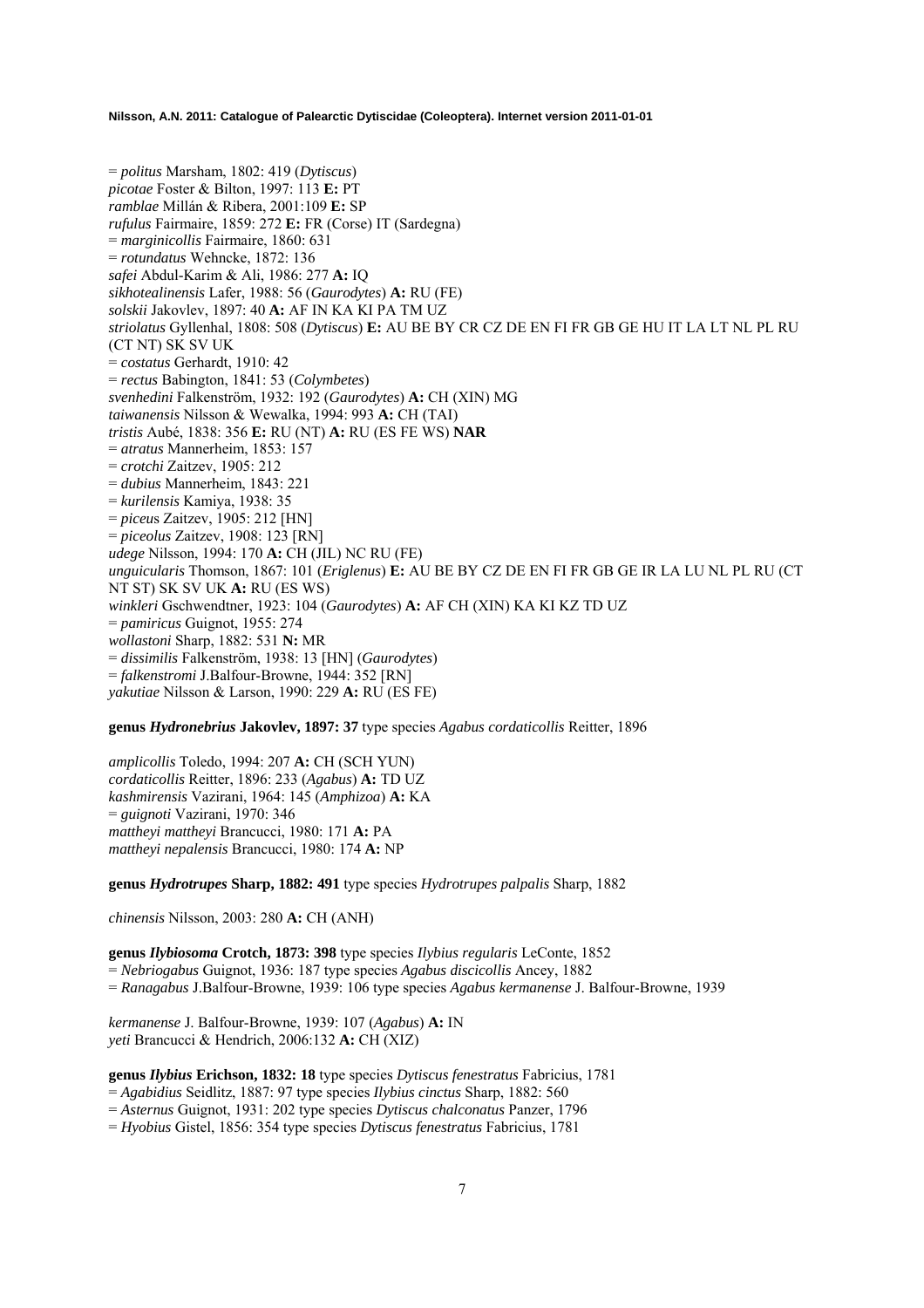= *Idiolybius* Gozis, 1886: 8 type species *Dytiscus fenestratus* Fabricius, 1781

= *Ilybidius* Guignot, 1948: 169 type species *Ilybius discedens* Sharp, 1882: 557

= *Ilyobius* Gemminger & Harold, 1868: 451 type species *Dytiscus fenestratus* Fabricius, 1781

= *Parasternus* Guignot, 1936: 186 type species *Agabus subtilis* Erichson, 1837

### *adygheanus* Petrov, Shapovalov & Fery, 2010: 42 **E:** RU (ST)

*aenescens* Thomson, 1870: 125 **E:** AU BE BY CZ DE EN FI FR GB GE IR IT LA LT LU NL NR PL RU (CT NT) SK SV SZ UK **A:** KZ RU (WS) = *kiesenwetteri* Kraatz, 1872: 166 *albarracinensis* Fery, 1986: 345 (*Agabus*) **E:** FR PT SP = *maestri* Fresneda & Hernando, 1987: 67 (*Agabus*) = *maestroae* Fery & Nilsson, 1993: 91 (*Agabus*) *angustior* Gyllenhal, 1808: 500 (*Dytiscus*) **E:** BY DE EN FI GE LA LT NR PL RU (NT) SV **A:** MG RU (ES FE WS) **NAR**  *anjae* Nilsson, 1999: 36 **A:** CH (HEI) JA RU (ES FE) **=** *anjarum* Nilsson, 2007: 49 *apicalis* Sharp, 1873: 51 **A:** CH (BEI GAN HEI HUB JIA JIL JIX LIA SCH SHA SHG SHN) JA RU (FE) SC = *intermediatus* Feng, 1936: 10 *ater* De Geer, 1774: 401 (*Dytiscus*) **E:** AB AL AU BE BH BU BY CR CZ DE EN FI FR GB GE GG GR HU IR IT LA LS LT LU NL NR PL RU (CT NT ST) SK SL SP SV SZ UK **A:** IN RU (ES WS) = *ater* Panzer, 1796: 38/15 [HN] (*Dytiscus*) = *ungularis* LeConte, 1862: 521 (*Colymbetes*) *balkei* Fery & Nilsson, 1993: 103 *(Agabus)* **A:** MG RU (ES FE WS) *bedeli* Zaitzev, 1908: 121 [RN] (*Agabus*) **N:** AG TU = *politus* Reiche, 1861: 369 [HN] (*Agabus*) *chalconatus* Panzer, 1796: 38/t.17 (*Dytiscus*) **E:** AU BE BH BU CR CZ DE EN FI FR GB GE GR HU IR IT LA LT LU MC MD NL PL PT RU (ST) SK SL SP SV SZ UK YU **N:** AG MO **A:** IN IS SY TM TR = *aterrimus* Stephens, 1828: 79 (*Colymbetes*) = *fuscoaenescens* Régimbart, 1878: cxlviii (*Agabus*) = *nigroaeneus* Marsham, 1802: 428 (*Dytiscus*) *chishimanus* Kôno, 1944: 80 **A:** CH (HEI JIL) MG RU (ES FE) = *weymarni* J. Balfour-Browne, 1947: 446 *cinctus* Sharp, 1878: 169 **E:** AB GG RU (ST) UK **A:** CH (GAN GUX HEB HEI HUB JIA JIL LIA SCH SHA TIA XIN YUN) KZ MG RU (ES) UZ = *angustulus* Régimbart, 1899: 289 = *chinensis* Csiki, 1901: 102 = *cinctus* Sharp, 1882:560 [HN] = *cinctus* Sharp, 1890:38 [HN] *crassus* Thomson, 1856: 224 **E:** AU BE CZ DE EN FI GE LT NR PL RU (CT NT) SK SV SZ UK **A:** RU (WS) *dettneri* Fery, 1986: 342 (*Agabus*) **E:** PT SP *discedens* Sharp, 1882: 557 **A:** RU (FE) **NAR**  *erichsoni* Gemminger & Harold, 1868: 454 *(Agabus)* **E:** AB BY DE EN FI GE HU IT LA LT NR PL RU (CT NT) SV SZ **A:** IN JA KZ MG RU (ES FE WS) **NAR**  = *cincticollis* Mäklin, 1881: 22 = *lutosus* Crotch, 1873: 419 [HN] (*Gaurodytes*) *fenestratus* Fabricius, 1781: 294 (*Dytiscus*) **E:** AU BE BH BU BY CR CZ DE EN FI FR GB GE HU IT LA LS LT LU NL NR PL RU (CT NT ST) SK SL SV SZ UK YU **A:** KI RU (ES WS) = *aeneus* Panzer, 1796: 38/t.16 [HN] (*Dytiscus*) = *ciliatus* Olivier, 1791: 311 (*Dytiscus*) = *prescotti* Mannerheim, 1829: 21 (*Colymbetes*) *fuliginosus fuliginosus* Fabricius, 1792: 191 (*Dytiscus*) **E:** AB AL AN AR AU BE BH BU BY CR CZ DE EN FI FR GB GE GG GR HU IR IT LA LS LT LU MC MD NL NR PL RU (CT NT ST) SK SL SP SV SZ UK YU **N:** MO **A:**  IN KZ MG RU (WS) TR = *lacustris* Panzer, 1796: 38/t.14 [HN] (*Dytiscus*) = *pirinicus* Guéorguiev, 1957: 25

*fuliginosus turcestanicus* Gschwendtner, 1934: 74 **A:** CH (XIN) KZ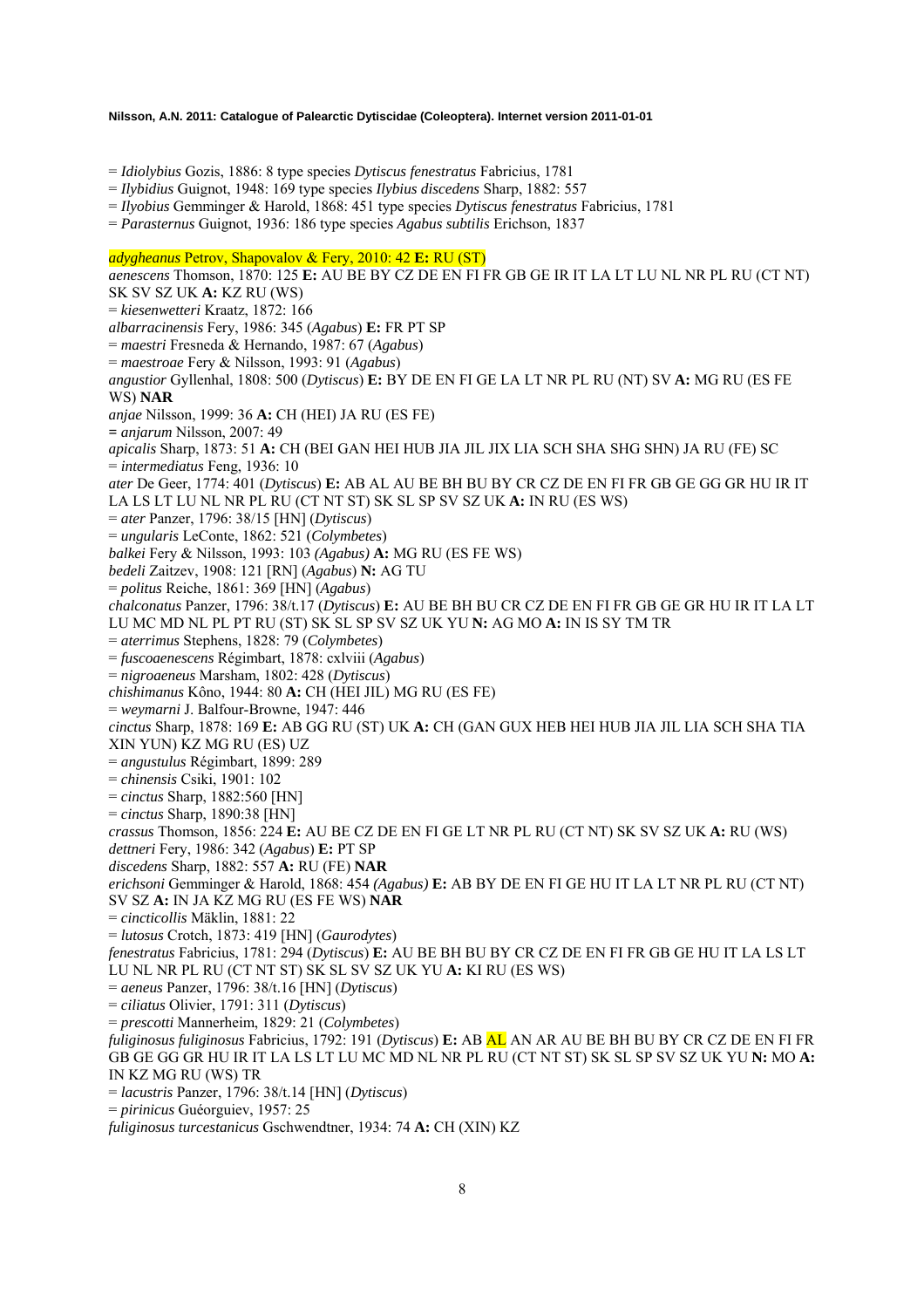*guttiger* Gyllenhal, 1808: 499 (*Dytiscus*) **E:** AU BE BY CR CZ DE EN FI FR GB GE HU IR IT LA LS LT LU NL NR PL RU (CT NT) SL SV SZ UK **A:** RU (WS) = *immunis* Stephens, 1828: 81 (*Colymbetes*) = *kiesenwetteri* Wehncke, 1872: 136 [HN] = *quadrinotatus* Stephens, 1828: 83 (*Colymbetes*) *hozgargantae* Burmeister, 1983: 133 (*Agabus*) **E:** SP **N:** MO *hulae* Wewalka, 1984: 137 (*Agabus*) **A:** IS SY TR *jaechi* Fery & Nilsson, 1993: 94 (*Agabus*) **E:** GR TR **A:** TR *lagabrunensis* Schizzerotto & Fery, 1990: 148 (*Agabus*) **E:** IT *lateralis* Gebler, 1832: 40 (*Colymbetes*) **A:** CH (HEI) MG RU (ES FE) = *limbatus* Sharp, 1882: 557 *lenensis* Nilsson, 2000: 31 [RN] **A:** RU (ES WS) "Manchuria" = *aenescens* Poppius, 1905: 18 [HN] (*Agabus*) *lenkoranensis* Fery & Nilsson, 1993: 95 (*Agabus*) **E:** AB **A:** IN *meridionalis* Aubé, 1837: 126 **E:** FR IT PT SP **N:** MO = *hispanicus* Sharp, 1873: 260 *minakawai* Nilsson & Ribera, 2007: 162 **A:** RU (FE) *montanus* Stephens, 1828: 76 (*Colymbetes*) **E:** BE DE FR GB GE IR IT LT LU NL PL PT RU (ST) SP **N:** AG MO = *melanocornis* Zimmermann, 1915: 223 (*Agabus*) *nakanei* Nilsson, 1994: 58 **A:** JA RU (FE) *neglectus* Erichson, 1837: 158 (*Agabus*) **E:** AU BE BY CZ DE EN FR GE HU LA LT LU NL PL RU (CT NT ST) SK SV SZ UK *obtusus* Sharp, 1882: 558 **A:** CH (SCH) MG RU (ES) *opacus* Aubé, 1837: 173 (*Agabus*) **E:** FI NR RU (NT) SV **A:** MG RU (ES FE WS) **NAR** = *gelidus* Fall, 1926: 142 [HN] (*Agabus*) = *mimmi* J. Sahlberg, 1875: 182 (*Gaurodytes*) [HN] = *mimmii* J. Sahlberg, 1874: xiv (*Gaurodytes*) = *pseudoconfertus* Wallis, 1926: 90 (*Agabus*) = *rufinus* Marseul, 1882: 28 (*Agabus*) = *sachalinensis* Kamiya, 1938: 37 (*Agabus*) = *sharpi* Jacobson, 1908: 430 [RN] (*Agabus*) = *sibericus* Sharp, 1882: 519 [HN] (*Agabus*) *ovalis* Gschwendtner, 1934: 74 **A:** RU (ES) *pederzanii* Fery & Nilsson, 1993: 95 (*Agabus*) **E:** IT *picipes* Kirby, 1837: 71 (*Colymbetes*) **E:** FI NR SV **A:** RU (WS) **NAR**  *poppiusi* Zaitzev, 1907: 208 **A:** CH (SCH) MG RU (ES) *pseudoneglectus* Franciscolo, 1972: 84 (*Agabus*) **E:** BU CR GR HU IT RO YU = *skiathos* Hinterseher, 1981: 87 (*Agabus*) *quadriguttatus* Lacordaire, 1835: 316 (*Colymbetes*) **E:** AU BE BU BY CR CZ DE EN FI FR GB GE GG GR HU IR IT LA LS LT LU NL NR PL RO RU (CT NT ST) SK SL SP SV SZ UK YU **A:** IN TR = *obscurus* Marsham, 1802: 414 [HN] (*Dytiscus*) = *sexdentatus* Schiødte, 1841: 487 *samokovi* Fery & Nilsson, 1993: 91 (*Agabus*) **E:** BU *satunini* Zaitzev, 1913: 196 (*Agabus*) **E:** GG RU (ST) **A:** RU (WS) TR *similis* Thomson, 1856: 225 **E:** BY DE EN FI FR GE HU LA LT NR RU (CT NT) PL SV UK = *ovatus* Hochhuth, 1871: 237 *subaeneus* Erichson, 1837: 156 **E:** AB AR AU BE BY CR CZ DE EN FI FR GB GE GG HU IR IT LA LT LU MD NL NR PL RU (CT NT ST) SK SV SZ UK **A:** KZ MG RU (ES WS) **NAR**  = *badenii* Wehncke, 1872: 164 = *chalybeatus* C.G Thomson, 1860: 48 = *lapponicus* Scholz, 1917: 251 = *suffusus* Crotch, 1873: 411 = *viridiaeneus* Crotch, 1873: 411 *subtilis* Erichson, 1837: 157 (*Agabus)* **E:** AU BY CZ DE EN FI FR GE HU IT LA LT NR PL RU (CT NT) SK SV UK **A:** RU (ES WS) = *altaicus* Gebler, 1848: 73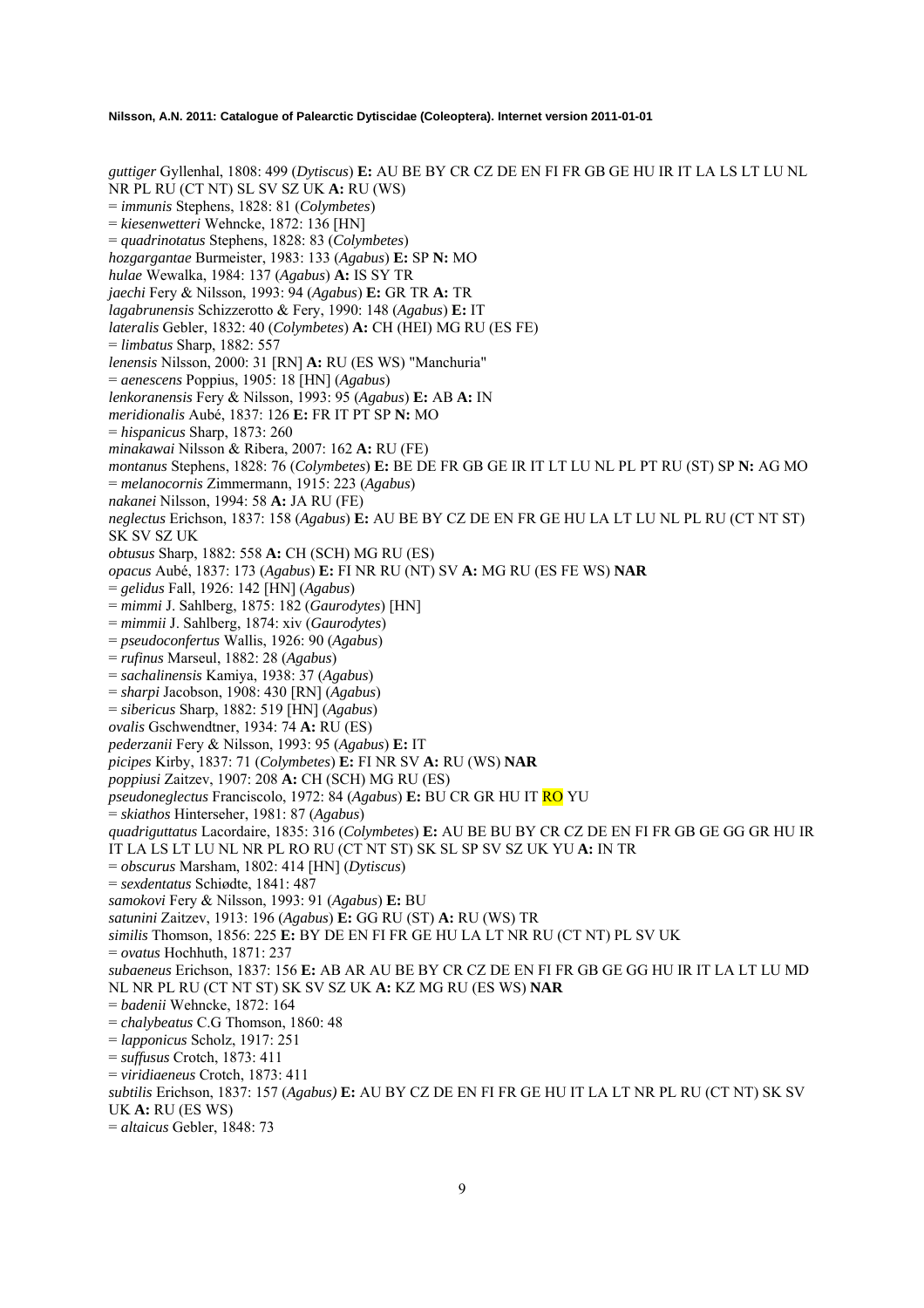*vittiger* Gyllenhal, 1827: 379 (*Dytiscus*) **E:** FI NR RU (NT) SV **A:** RU (WS) **NAR**  *wasastjernae* C.R. Sahlberg, 1824: 167 (*Dyticus*) **E:** AU BY CZ DE FI GB GE LA LT NR PL RU (CT NT) SV UK **A:** RU (WS) **NAR**  = *kenaiensis* Fall, 1926: 141 (*Agabus*) = *palustris* Wallis, 1926: 92 (*Agabus*) *wewalkai* Fery & Nilsson, 1993: 85 (*Agabus*) **A:** TR

**genus** *Platambus* **Thomson, 1859: 14** type species *Dytiscus maculatus* Linnaeus, 1758

= *Agabinus* Crotch, 1873:397 type species *Colymbetes glabrellus* Motschulsky, 1859

*= Agraphis* Guignot, 1954: 199 type species *Agraphis confossa* Guignot, 1954 (=*Agabus sawadai* Kamiya, 1932)

= *Allogabus* Guignot, 1954:199 type species *Agabus americanus* Aubé, 1838

= *Anagabus* Jakovlev, 1897: 38 type species *Anagabus semenowi* Jakovlev, 1897

*= Colymbinectes* Falkenström, 1936a: 97 type species *Colymbinectes ater* Falkenström, 1936

= *Neoplatynectes* Vazirani, 1970: 305 type species *Platynectes princeps* Régimbart, 1888

= *Paraplatynectes* Vazirani, 1970: 305 type species *Platynectes guttula* Régimbart, 1899

= *Stictogabus* Guignot, 1948: 167 type species *Agabus angulicollis* Régimbart, 1899

*angulicollis* Régimbart, 1899: 273 (*Agabus*) **A:** CH (BEI HEB NMO SCH SHA SHX XIZ) *ater* Falkenström, 1936: 97 (*Colymbinectes*) **A:** CH (GUI SCH YUN) *balfourbrownei* Vazirani, 1965: 28 **A:** CH (YUN) NP UP **ORR**  *biswasi* Vazirani, 1965: 32 **A:** NP UP *dabieshanensis* Nilsson, 2003: 266 **A:** CH (ANH) *denticulatus* Nilsson, 2003: 270 **A:** CH (SCH) *elongatus* Bian & Ji, 2008: 33 **A:** CH (HAI) *excoffieri* Régimbart, 1899: 281 **A:** CH (GAN GUI HAI HEB HUN SCH SHA SHN YUN XIZ ZHE) **ORR**  *fimbriatus* Sharp, 1884: 445 **A:** CH (JIL GAN HEB SCH) JA NC RU (FE) SC = *kansouis* Feng, 1936: 9 *guttulus* Régimbart, 1899: 283 (*Platynectes*) **A:** CH (SHG) *heteronychus* Nilsson, 2003: 271 **A:** CH (GUA) *ikedai* Nilsson, 1997: 635 (*Agabus*) **A:** JA *insolitus* Sharp, 1884: 444 (*Agabus*) **A:** JA *kempi* Vazirani, 1970: 330 (*Agraphis*) **A:** BT NP SD *khukri* Brancucci, 1990: 240 **A:** NP *koreanus* Nilsson, 1997: 636 (*Agabus*) **A:** RU (FE) SC *lindbergi* Guéorguiev, 1963: 218 **A:** AF HP PA UP **ORR**  = *guignoti* Vazirani, 1965: 27 *lineatus* Gschwendtner, 1935: 62 **A:** AP BT NP PA UP **ORR** *lunulatus* Fischer von Waldheim, 1829: 26 (*Colymbetes*) **E:** AB AR GG GR RU (ST) TR **N:** EG **A:** IN LE TR = *sinuatus* Aubé, 1837: 148 (*Agabus*) *maculatus* Linnaeus, 1758: 412 (*Dytiscus*) **E:** AL AN AR AU BE BH BU BY CR CZ DE EN FI FR GB GE GG GR HU IT LA LS LT LU MC NL NR PL RO SK SL SP RU (CT NT ST) SV SZ UK YU **A:** IN MG RU (WS) TR = *biocellatus* O.F. Müller, 1776: 72 (*Dytiscus*) = *cantalicus* Pic, 1912: 57 = *caucasicus* Zaitzev, 1927: 18 = *escalerai* Régimbart, 1900: 121 = *glacialis* Graells, 1858: 42 [HN] (*Agabus*) = *graellsi* Gemminger & Harold, 1868: 455 [RN] (*Agabus*) = *hebraicus* Geoffroy, 1785: 70 (*Dyticus*) = *inornatus* Schilsky, 1888: 183 = *ornatus* Herbst, 1784: 125 (*Dytiscus*) = *pulchellus* Heer, 1839: 149 (*Colymbetes*) *micropunctatus* Nilsson, 2003: 269 **A:** CH (GUA) *nepalensis* Guéorguiev, 1968: 42 (*Stictogabus*) **A:** AP BT NP SD = *bhutanensis* Wewalka, 1975: 157 *optatus* Sharp, 1884: 445 (*Agabus*) **A:** CH (FUJ JIX) JA

= *miyamotoi* Nakane, 1959: 95 (*Gaurodytes*)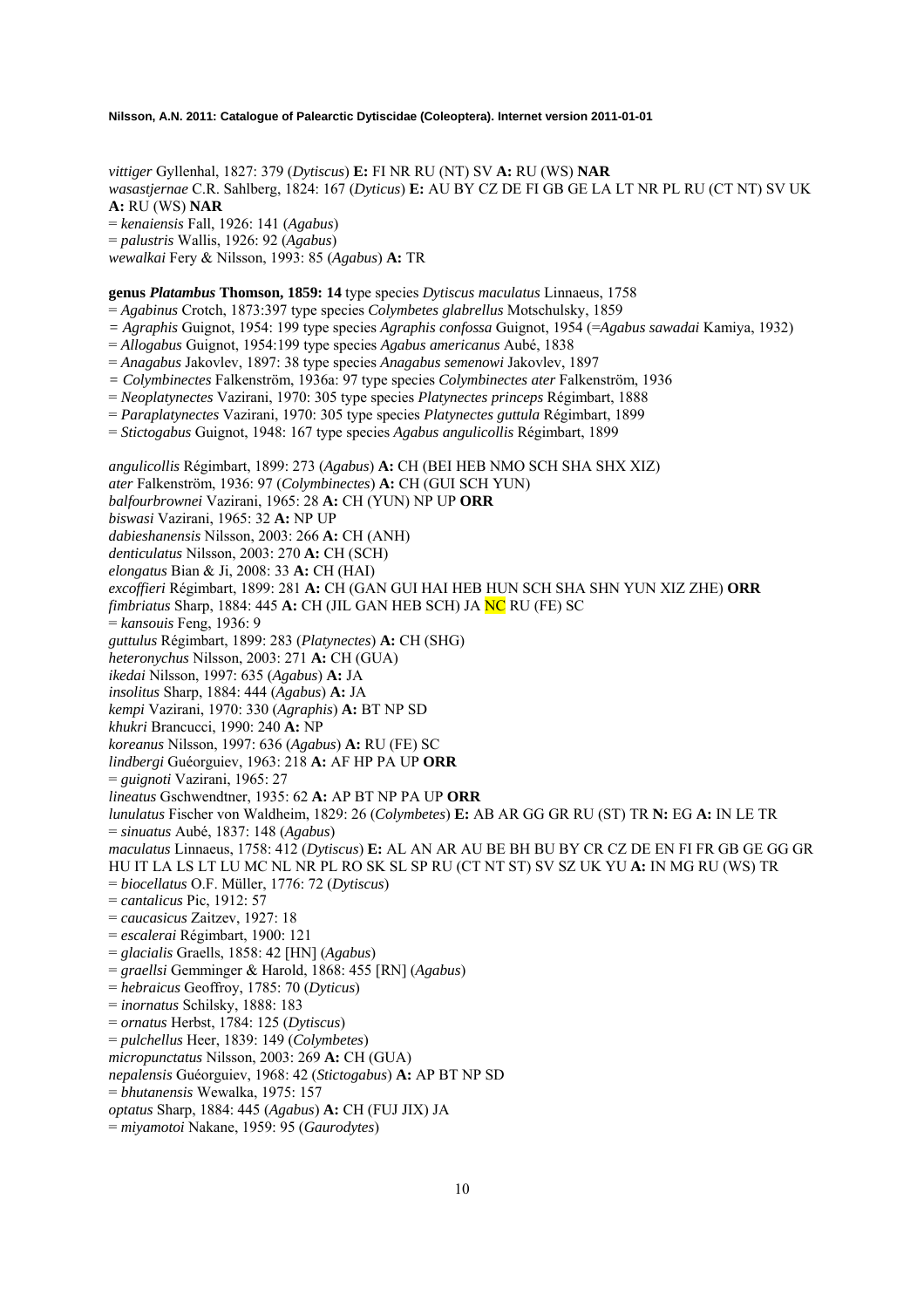*pictipennis* Sharp, 1873: 49 (*Agabus*) **A:** JA RU (FE) "Korea" *princeps* Régimbart, 1888: 615 (*Platynectes*) A: CH (GUA HKG YUN) **ORR**  *punctatipennis* Brancucci, 1984: 153 **A:** CH (FUJ GUA JIX) *satoi* Brancucci, 1982: 226 **A:** BT NP *sawadai* Kamiya, 1932: 6 (*Agabus*) **A:** JA = *confossus* Guignot, 1954: 200 (*Agraphis*) *schaefleini* Brancucci, 1988: 188 **A:** CH (YUN) **ORR**  *schillhammeri* Wewalka & Brancucci, 1995: 99 **A:** CH (GUI HUB HUN SCH SHA) *semenowi* Jakovlev, 1897: 38 (*Anagabus*) **A:** KI TD *sogdianus* Jakovlev, 1897: 39 (*Anagabus*) **A:** AF KA KI NP PA TD UZ = *holzschuhi* Wewalka, 1975: 155 = *jucundus* Guignot, 1954: 222 (*Agabus*) = *ledouxi* Legros, 1977: 14 (*Anagabus*) = *limbibasis* Reitter, 1900: 226 (*Anagabus*) = *vatelloides* Régimbart, 1899: 270 (*Agabus*) *striatus* Zeng & Pu, 1992: 482 (*Hydronebrius*) **A:** CH (SCH YUN) *stygius* Régimbart, 1899: 279 (*Agabus*) **A**: CH (BEI HEB JIL LIA SCH SHN YUN) JA SC *= jilanzhui* Wewalka & Brancucci, 1995: 98 *= nakanei* Nilsson, 1997: 631 (*Agabus*) *ussuriensis* Nilsson, 1997: 632 (*Agabus*) **A:** CH (FUJ HEB JIL LIA) NC RU (FE) SC *wewalkai* Brancucci, 1982: 120 **A:** KA *wittmeri* Wewalka, 1975: 158 **A:** BT NP **ORR**  *wulingshanensis* Brancucci, 2005: 1 **A:** CH (HUB HUN) *yaanensis* Nilsson, 2003: 272 **A:** CH (SCH)

**genus** *Platynectes* **Régimbart, 1879: 454** type species *Agabus decemnotatus* Aubé, 1838

**subgenus** *Gueorguievtes* Vazirani, 1976: 170 type species *Agabus dissimilis* Sharp, 1873 = *Metaplatynectes* Guéorguiev, 1978: 271 type species *Dytiscus decempunctatus* Fabricius, 1775

*babai* Satô, 1982: 3 **A:** CH (TAI) *chujoi* Satô, 1982: 1 **A:** JA (Ryukyu Islands) *deletus* Régimbart, 1899: 287 **A:** JA *dissimilis* Sharp, 1873: 50 (*Agabus*) **A:** CH (ANH FUJ GUA GUI HUN JIX SHA SHX ZHE) *gemellatus* Štastný, 2003: 235 **A:** CH (FUJ GUA GUI GUX HKG JIX MAC TAI) *hainanensis* Nilsson, 1998: 110 **A:** CH (HAI) *kashmiranus kashmiranus* J.Balfour-Browne, 1944: 352 [RN] **A:** AF BT CH (XIZ) HP KA NP PA SD UP **ORR** = *lineatus* Redtenbacher, 1844: 503 [HN] (*Colymbetes*) *kashmiranus lemberki* ŠÄastný, 2003: 230 **A:** CH (YUN) *major* Nilsson, 1998: 114 **A:** CH (YUN) **ORR**  *mazzoldii* ŠÄastný, 2003: 240 **A:** CH (YUN) **ORR** *nanlingensis* ŠÄastný, 2003: 236 **A:** CH (FUJ GUA) *rihai* Štastný, 2003: 243 **A:** CH (SHN) *wewalkai* ŠÄastný, 2003: 224 **A:** NP

subfamily **Colymbetinae** Erichson, 1837 tribe Colymbetini Erichson, 1837

**genus** *Colymbetes* **Clairville, 1806: 188** type species *Dytiscus striatus* Linnaeus, 1758 = *Cymatopterus* Dejean, 1833: 54 type species *Dytiscus fuscus* Linnaeus, 1758

*dahuricus* Aubé, 1837: 99 **A:** CH (JIL) MG RU (ES FE) **NAR** = *obscuratus* Mannerheim, 1853: 154 (*Cymatopteru*s) = *seminiger* LeConte, 1862: 522 *dolabratus* Paykull, 1798: 204 (*Dytiscus*) **E:** FI IC NR RU (NT) SV **A:** RU (ES FE WS) **NAR**  = *drewseni* LeConte, 1862: 523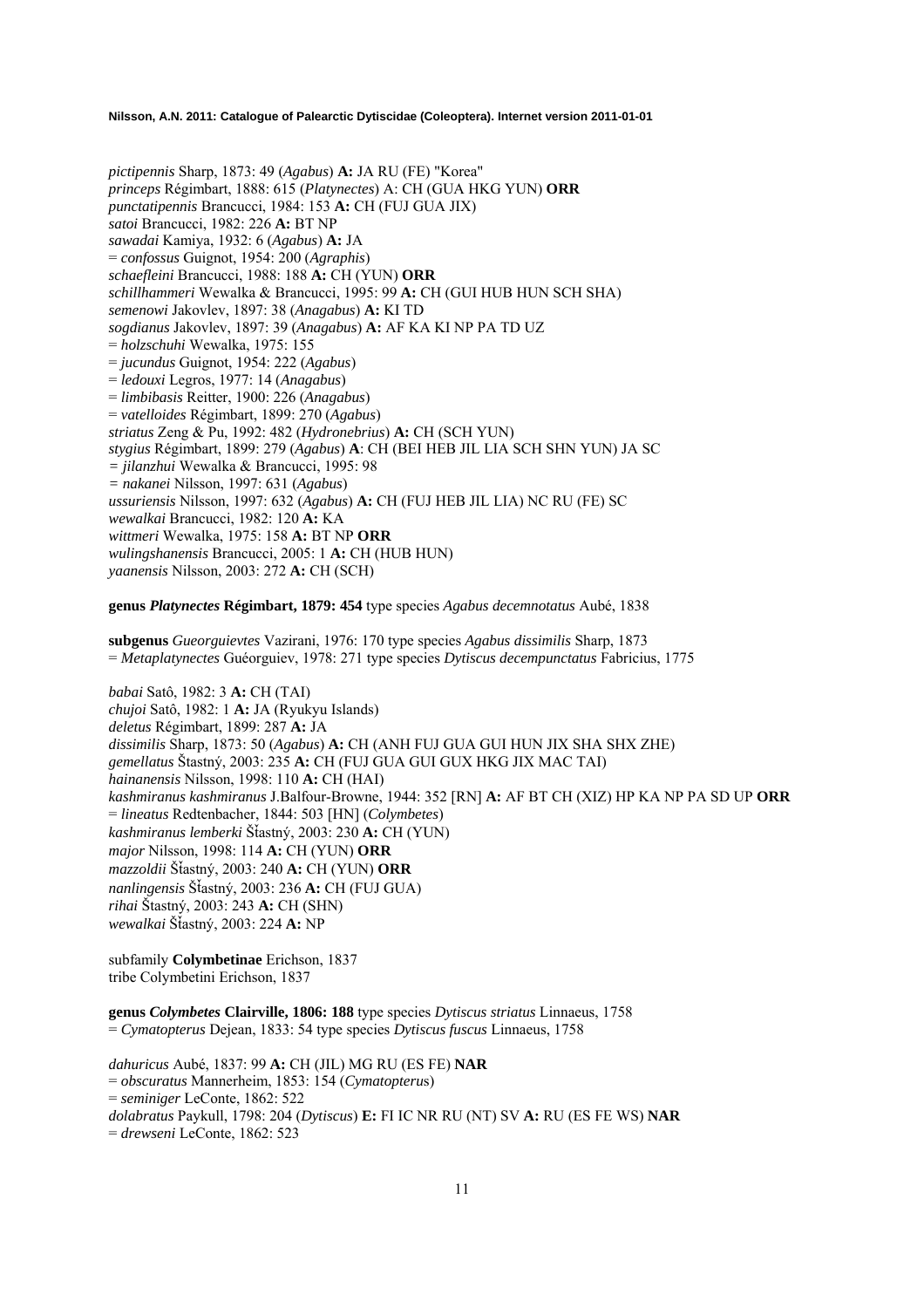= *groenlandicus* Aubé, 1838: 233 = *thomsoni* Sharp, 1882: 628 *= tolli* Zaitzev, 1907: 209 = *triseriatus* Kirby, 1837: 73 *fuscus* Linnaeus, 1758: 411 (*Dytiscus*) **E:** AR AU BE BH BU BY CR CZ DE EN FI FR GB GE GR HU IR IT KZ LA LS LT LU MA MC NL NR PL PT RU (CT NT ST) SK SL SP SV SZ TR UK YU **N:** AG EG LB MO TU **A:**  AF CH (XIZ) CY IN IS KA KZ LE RU (WS) SI SY TR UZ = *affinis* Stein, 1881: 222 = *semirufus* Zimmermann, 1921: 89 = *transversestriatus* DeGeer, 1774: 399 (*Dytiscus*) *koenigi* Zaitzev, 1927: 30 **E:** GG **A:** IN TR *magnus* Feng, 1936: 12 **A:** CH (HEI TIA) *mesepotamicus* Abdul-Karim & Ali, 1986: 278 **A:** IQ *minimus* Zaitzev, 1908: 420 **A:** CH (QIN XIZ) *paykulli* Erichson, 1837: 149 **E:** BY DE EN FI GE LA LT NL NR PL RU (CT NT) SV UK **A:** RU (ES KZ WS) *piceus* Klug, 1834: t.33: 6 **N:** EG **A:** IN IQ KU SA SI YE = *procerus* Sharp, 1882: 631 = *simplex* Walker, 1871: 11 *pseudostriatus* Nilsson, 2002:191 **A:** CH (HEI) JA MG RU (ES FE) *schildknechti* Dettner, 1983: 39 **E:** FR IT PT SP **N:** AG LB MO TU *semenowi* Jakovlev, 1896: 176 (*Cymatopterus*) **E:** AB GG RU (ST) UK **A:** AF CH (XIN XIZ) IN KZ TM = *kokujewi* Jakovlev, 1896: 180 (*Cymatopterus*) *striatus* Linnaeus, 1758: 411 (*Dytiscus*) **E:** BE BH BY CR CZ DE EN FI FR GE HU KZ LA LT NR PL RU (CT NT ST) SK SL SV UK **A:** KZ RU (ES WS) = *bogemanni* Gyllenhal, 1813: 687 (*Dytiscus*) *substrigatus* Sharp, 1882: 630 **A:** SA YE *tschitscherini* Jakovlev, 1896: 177 (*Cymatopterus*) **A:** CH (XIN) *vagans* Sharp, 1882: 630 **A:** IN KU

**genus** *Meladema* **Laporte, 1835: 98** type species *Meladema coriacea* Laporte, 1835

*coriacea* Laporte, 1835: 98 **E:** BU FR GR IT MA PT SP **N:** AG CI LB MO TU **A:** TR *imbricata* Wollaston, 1871: 220 (*Scutopterus*) **N:** CI *lanio* Fabricius, 1775: 231 (*Dytiscus*) **N:** MR = *lowei* Gray in Griffith, 1831: 284 (*Colymbetes*)

**genus** *Melanodytes* **Seidlitz, 1887: 24** type species *Dytiscus pustulatus* Rossi, 1792

*pustulatus* Rossi, 1792: 68 (*Dytiscus*) **E:** AL BU CR FR GR IT

**genus** *Rhantus* **Dejean, 1833: 54** type species *Colymbetes pulverosus* Stephens, 1828 (= *Colymbetes suturalis* W.S. Macleay, 1825)

**subgenus** *Nartus* Zaitzev, 1907: 103 type species *Dytiscus grapii* Gyllenhal, 1808

= *Ilybiomorphus* Porta, 1923: 259 type species *Dytiscus grapii* Gyllenhal, 1808

= *Rantogiton* Gozis, 1910: 6 type species *Dytiscus grapii* Gyllenhal, 1808

*grapii* Gyllenhal, 1808: 505 (*Dytiscus*) **E:** AU BH BU BY CR CZ DE EN FI FR GB GE HU IR IT LA LT NL NR PL RO RU (CT NT ST) SK SL SV SZ UK YU = *niger* Lacordaire in Boisduval & Lacordaire, 1835: 314 *(Colymbetes)* 

**subgenus** *Rhantus* Dejean, 1833: 54 type species *Colymbetes pulverosus* Stephens, 1828 (*= Colymbetes suturalis* W.S. MacLeay, 1825)

*bistriatus* Bergsträsser, 1778: 42 (*Dytiscus*) **E:** AL AU BE BH BU BY CR CZ DE EN FI FR GB GE GR HU IT KZ LA LT NL PL SK RU (CT NT ST) SV SZ UK **A:** IN MG RU (WS) TM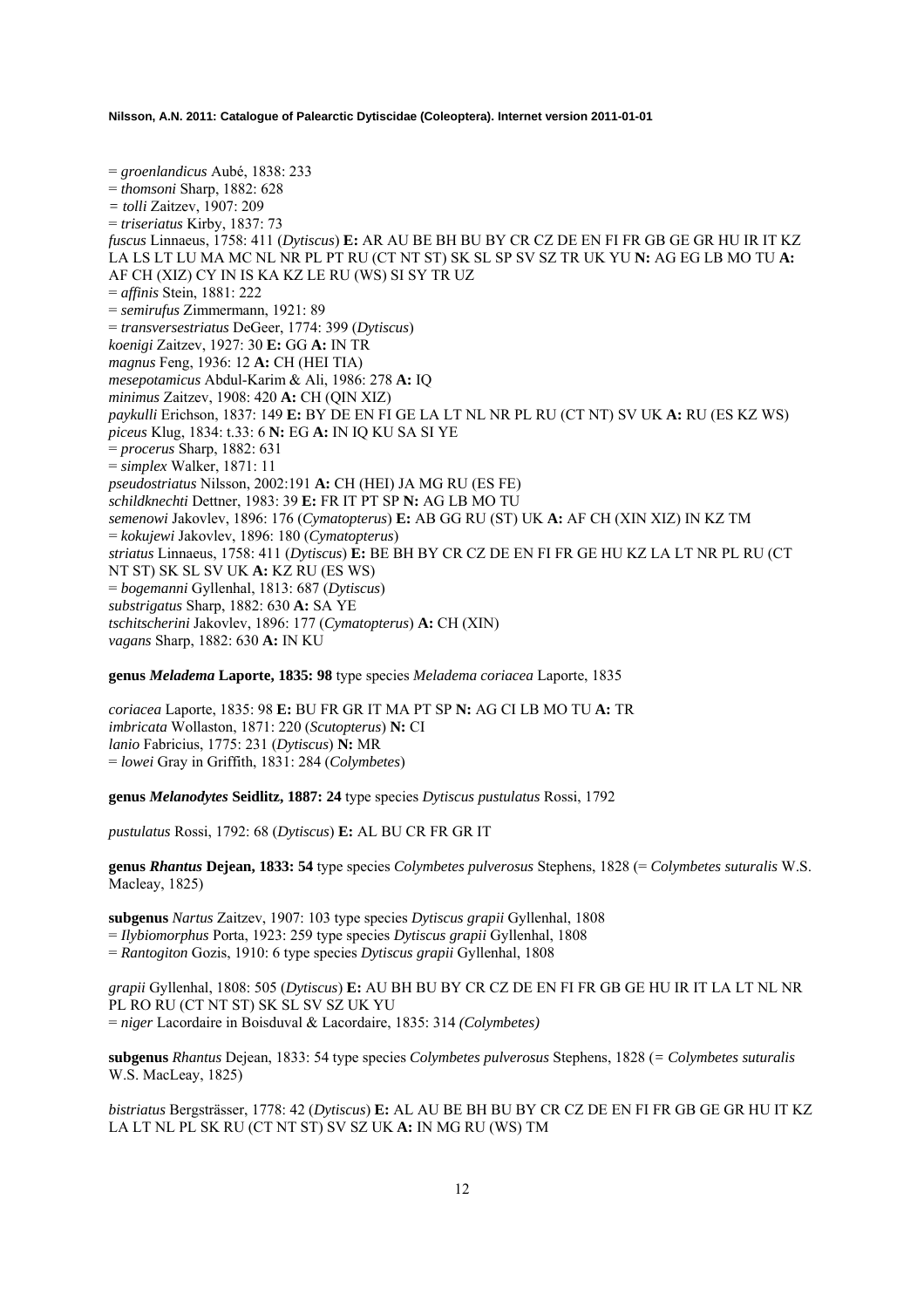= *aberratus* Gemminger & Harold, 1868: 448 = *nigropunctatus* Motschulsky, 1860: 302 *= pericaspius* Guignot, 1956: 398 *consputus* Sturm, 1834: 83 (*Colymbetes*) **E:** AU BH CZ FR GE HU PL RO RU (CT ST) SK SL **A:** RU (WS) = *dressleri* Zimmermann, 1920:200 = *luteicollis* Gebler, 1848: 72 *erraticus* Sharp, 1884: 446 **A:** JA RU (FE) *exsoletus* Forster, 1771: 57 (*Dytiscus*) **E:** AU BE BH BY CR DE EN FI FR GB GE IR IT LA LT LU MD NL NR PL PT RU (CT NT ST) SK SL SV SZ UK YU **A:** RU (ES WS) TM = *adspersus* Panzer, 1796: 38/t.18 (*Dytiscus*) = *collaris* Paykull, 1798: 200 [HN] (*Dytiscus*) = *insolatus* Gebler, 1829: 66 (*Colymbetes*) = *melanopterus* Zetterstedt, 1828: 211 (*Dyticus*) = *nigriventris* Newbery & Sharp, 1915 [HN] = *oculatus* Herbst, 1784: 125 (*Dytiscus*) *fennicus* Huldén, 1982: 125 **E:** BY FI RU (CT NT ST) SV *formosanus* Kamiya, 1938: 42 **A:** CH (TAI) *friedrichi* Falkenström, 1936: 227 **A:** RU (SCH) *frontalis* Marsham, 1802: 425 (*Dytiscus*) **E:** AB AR AU BE BH BY CR CZ DE EN FI FR GB GE GG HU IR IT KZ LA LS LT LU MD NL NR PL RU (CT NT ST) SK SL SV SZ UK YU **A:** KZ MG RU (ES WS) TR = *flavicollis* Eschscholtz, 1818: 458 (*Dytiscus*) = *gyllenhalii* Laporte, 1840: 162 (*Colymbetes*) = *punctatus* Hoppe, 1795: 32 [HN] (*Dytiscus*) = *semicirculatus* Schneider, 1898: 51 = *suturalis* Lacordaire, 1835: 311 [HN] = *vermicularis* Fauvel, 1889:82 = *virgulatus* Illiger, 1806: 225 (*Dyticus*) *gogonensis* Wewalka, 1975: 160 **A:** BT *hispanicus* Sharp, 1882: 622 **E:** FR PT SP **N:** AG EG MO *includens* Walker, 1871: 11 (*Colymbetes*) **N:** EG **A:** IS SA SI SY YE **AFR**  = *aulicus* Omer-Cooper, 1931: 789 = *elevatus* Sharp, 1882: 609 = *pictiventris* Régimbart, 1905: 208 *incognitus* Scholz, 1927: 147 **E:** BY LA PL RU (CT NT) SK UK *latitans* Sharp, 1882: 621 **E:** AU BE BU BY CR CZ EN FR GE HU IT LA LT MD NL PL RU (CT ST) SK SL SZ UK **A:** KZ RU (ES WS) *notaticollis* Aubé, 1837: 107 (*Colymbetes*) **E:** AU BY CZ DE EN FI FR GE GG IT LA LT MD NR PL RO RU (CT NT) SK SV SZ **A:** CH (HEI JIL) JA MG RU (ES FE WS) = *infuscatus* Erichson, 1837: 151 *(Colymbetes)*  = *nigriventris* Motschulsky, 1860: 101 = *vibicicollis* Hochhuth, 1846: 216 (*Colymbetes*) *ovalis* Gschwendtner, 1936: 371 **A:** BT NP SD *pederzanii* Toledo & Mazzoldi, 1996: 237 **A:** CH (SCH) *rufus* Zimmermann, 1922: 20 **A:** KI RU (WS) = *subparallelus* Scholz, 1927: 146 *sexualis* Zimmermann, 1919: 219 **A:** CH (XIZ) HP NP SD *sikkimensis* Régimbart, 1899: 306 **A:** BT CH (HEB SCH YUN) HP NP PA SD **ORR**  = *punjabensis* Vazirani, 1970: 355 *suturalis* W.S. Macleay, 1825: 31 (*Colymbetes*) **E:** AB AL AR AU AZ BE BH BU BY CR CZ DE EN FI FR GB GE GG GR HU IR IT LA LS LT LU MA MC NL NR PL PT RU (CT ST) SK SL SP SV SZ UK YU **N:** EG LB MO TU **A:** AF CH (BEI FUJ GAN GUA GUI GUX HEB HEI HUB JIA JIL LIA MAC NMO QIN SCH SHN SHX TAI XIZ YUN ZHE) CY HP IN IQ IS JA KA KI KU KZ MG NC NP PA RU (ES FE WS) SA SC SD SI TD TM TR UZ **AUR ORR**  = *annamita* Régimbart, 1899: 309

= *australis* Aubé, 1838: 236 (*Colymbetes*)

= *birmanicus* Vazirani, 1970: 352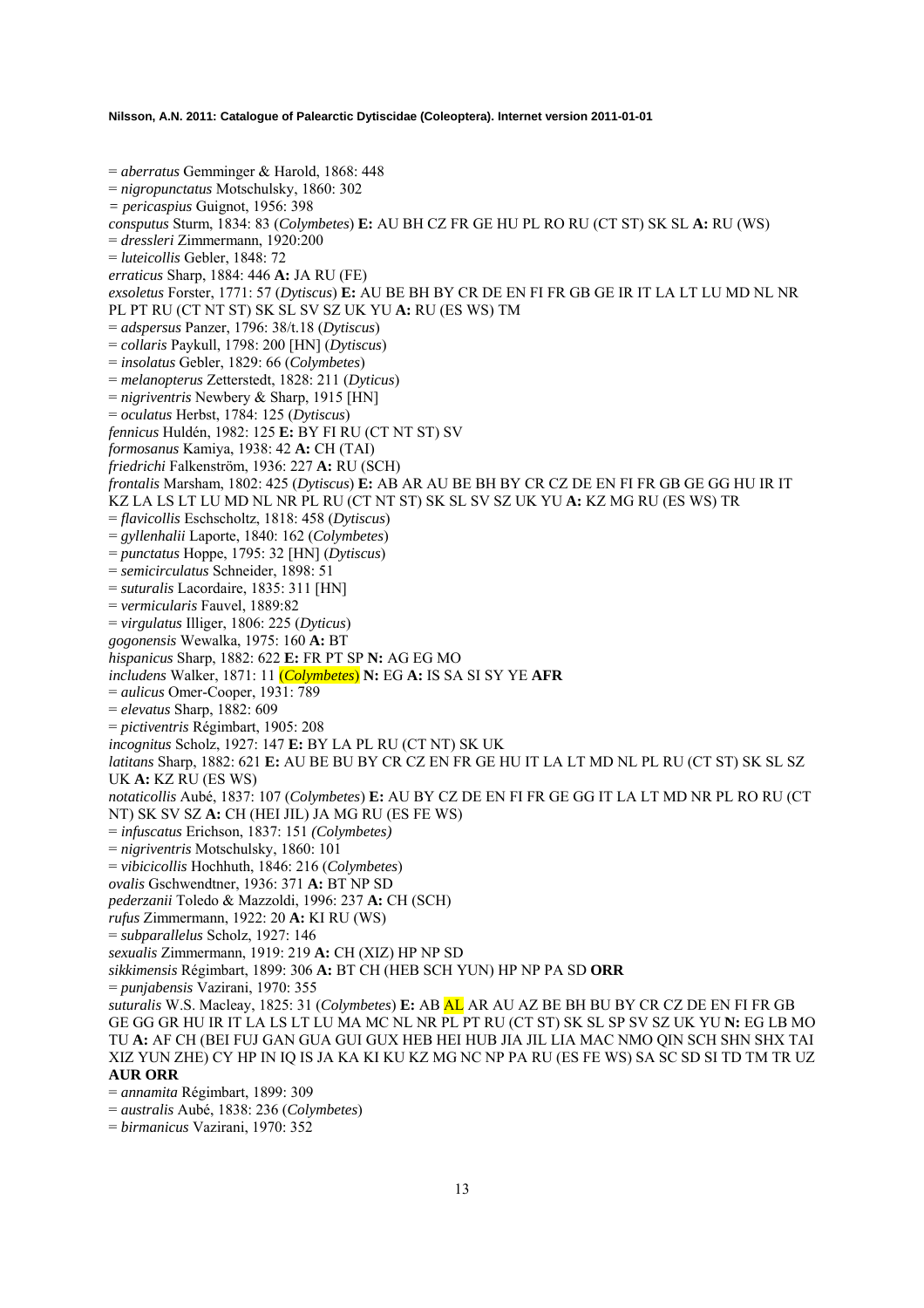= *bramardi* Guignot, 1942: 87 = *chinensis* Falkenström, 1936: 228 = *dispar* Régimbart, 1899: 308 = *flaviventris* Schilsky, 1908:600 = *hypochlorus* Gozis, 1911: 36 = *montrouzieri* Lucas, 1860: 243 (*Colymbetes*) = *morneri* Falkenström, 1937: 41 = *neoguineensis* Guéorguiev & Rocchi, 1993: 149 = *pulverosus* Stephens, 1828: 69 (*Colymbetes)* = *punctatus* Geoffroy, 1785: 70 [HN] (*Dyticus*) = *regimbarti* Jakovlev, 1896: 182 = *ruficollis* Schilsky, 1908:600 = *rufimanus* White, 1846: 6 (*Colymbetes*) = *sharpi* Jakovlev, 1896: 183 *suturellus* Harris, 1828: 164 (*Colymbetes*) **E:** AU BE BU BY CR CZ DE EN FI FR GB GE HU IR IT LA LT LU MD NL NR PL RU (CT NT) SK SV UK YU **A:** RU (ES FE WS) **NAR**  = *semilineatus* Fleischer, 1898: 25 = *subopacus* Mannerheim, 1853: 157 (*Agabus*) = *zimmermanni* Wallis, 1933: 274 *taprobanicus* Sharp, 1890: 346 **A:** HP NP PA UP **ORR**  *thibetanus* Régimbart, 1899: 307 **A:** CH (HUB JIX SCH) = *aequimarginatus* Falkenström, 1936: 232 = *laticollis* Régimbart, 1899: 308 *vermiculatus* Motschulsky, 1860: 101 **A:** CH (HEI) MG RU (ES) *yessoensis* Sharp, 1891: 6 **A:** CH (FUJ HUN JIX LIA) JA SC

subfamily **Copelatinae** Branden, 1885 tribe Copelatini Branden, 1885

**genus** *Copelatus* **Erichson, 1832: 18** type species *Dytiscus posticatus* Fabricius, 1801

*atrosulcatus* Régimbart, 1906: 251 **A:** YE **AFR**  *bacchusi* Wewalka, 1981: 66 **A:** UP *bangalorensis* Vazirani, 1970: 311 **A:** CH (GUX SHG YUN) NP **ORR**  *erichsonii* Guérin-Méneville, 1847: 51 **N:** EG **AFR**  = *erichsonii* Guérin-Méneville, 1849: 270 [HN] = *formosus* Wollaston, 1867: 34 *filiformis* Sharp, 1882: 563 **A:** "Himalaya" **ORR**  *freudei* Guignot, 1954: 72 **A:** BT **ORR**  *gestroi* (Sharp, 1882: 597) (*Aglymbus*) **N:** EG **A:** IS OM SA SI **AFR**  *ibrahimi* Zalat, Saleh, Angus & Kaschef, 2000:15 **N:** EG *imasakai* Matsui & Kitayama, 2000:95 **A:** JA (Ryukyu Islands) *indicus* Sharp, 1882: 582 **A:** UP **ORR**  *japonicus* Sharp, 1884: 445 **A:** CH (FUJ HUB SCH TAI YUN) JA SC = *chinensis* Régimbart, 1899: 298 = *collocallosus* Falkenström, 1932: 192 *kammuriensis* Tamu & Tsukamoto, 1955: 73 **A:** JA *koreanus* Mori, 1932: 49 **A:** SC *minutissimus* J.Balfour-Browne, 1939: 79 **A:** JA **ORR**  *nakamurai* Guéorguiev, 1970: 258 **A:** JA = *hasegawai* Satô, 1988: 123 *oblitus* Sharp, 1882: 582 **A:** CH (HKG MAC TAI) JA **ORR** *= andamanicus* Régimbart, 1899: 302 = *ryukyuensis* Satô, 1961: 8 = *subfasciatus* Zimmermann, 1919: 76 = *tokaraensis* Nakane, 1963: 25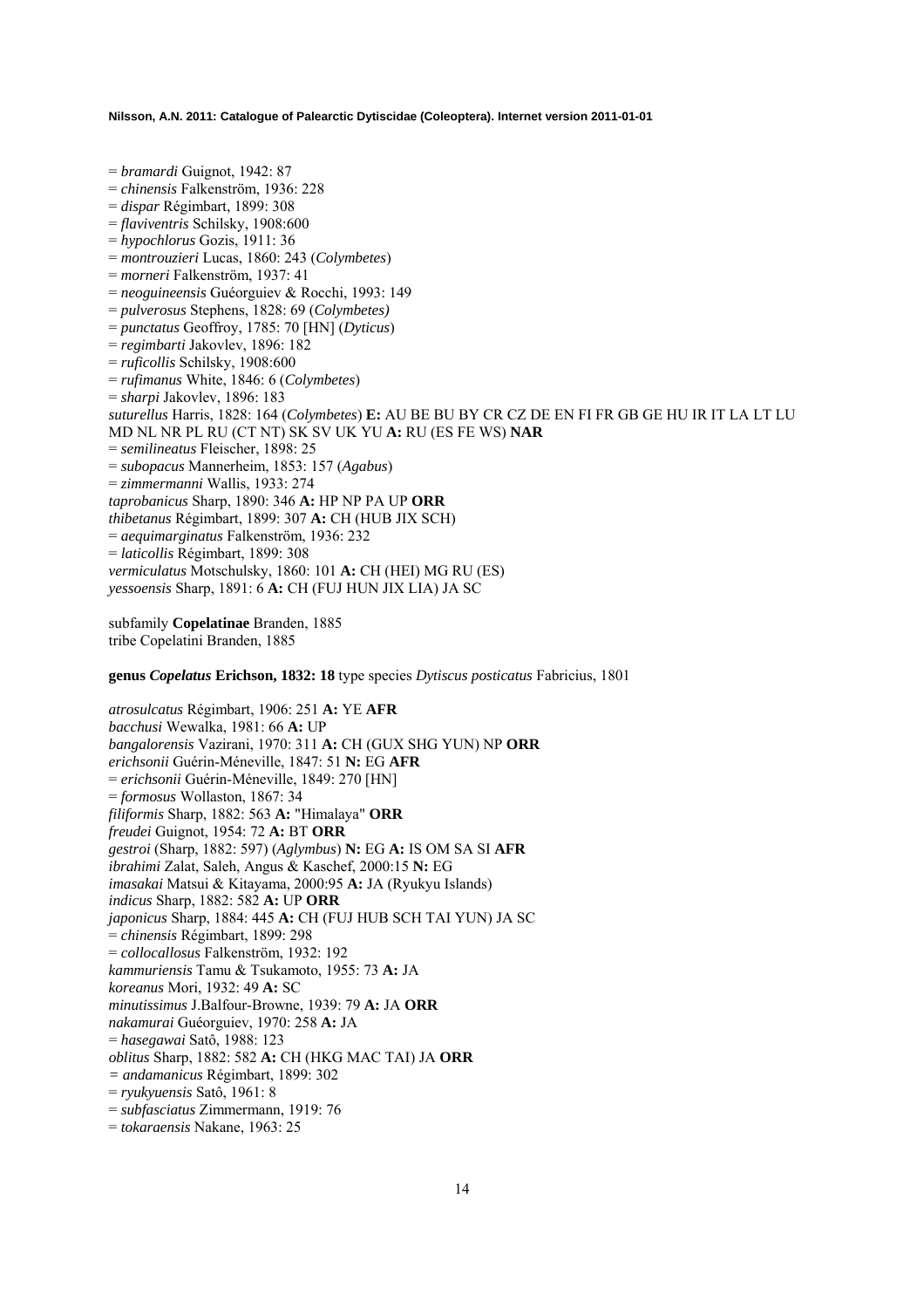*ogasawarensis* Kamiya, 1932: 6 **A:** JA *parallelus* Zimmermann, 1920: 226 **A:** JA *pulchellus* Klug, 1834: t.33/7 (*Agabus*) **A:** IQ SA SI **AFR**  = *africanus* Sharp, 1882: 583 = *basalis* Boheman, 1848: 244 = *discoideus* Sharp, 1882: 582 = *marginipennis* Laporte, 1835: 102 (*Colymbetes*) = *obtusus* Boheman, 1848: 242 = *strigulosus* Sharp, 1882: 582 *rimosus* Guignot, 1952: 27 **A:** CH (YUN) *sociennus* J.Balfour-Browne, 1952: 26 **A:** CH (HKG MAC TAI) NP *takakurai* Satô, 1985: 63 **A:** CH JA *tenebrosus* Régimbart, 1880: 210 **A:** CH (FUJ MAC TAI YUN) JA **ORR**  = *hisamatsui* Satô, 1961: 8 = *pusillus* Sharp, 1882: 580 *teranishii* Kamiya, 1938: 27 **A:** JA = *multistriolatus* Guignot, 1956: 490 *tomokunii* Satô, 1985: 63 **A:** JA *weymarni* J. Balfour-Browne, 1947: 440 **A:** CH (HEI LIA SHG) JA NC RU (FE) SC *zimmermanni* Gschwendtner, 1934: 143 **A:** CH (ZHE) JA

**genus** *Exocelina* **Broun, 1886: 938** type species *Exocelina advena* Broun, 1886 (=*Celina australis* Clark, 1863) *= Papuadytes* Balke, 1998: 305 type species *Copelatus rivulus* Balke, 1998

*shizong* Balke & Bergsten, 2003: 90 (*Copelatus*) **A:** CH (YUN)

**genus** *Lacconectus* **Motschulsky, 1855: 83** type species *Lacconectus fulvescens* Motschulsky, 1855 = *Paralacconectus* Vazirani, 1970: 304 type species *Lacconectus scholzi* Gschwendtner, 1922

*arunachal* Brancucci, 2006: 61 **A:** AP *basalis* Sharp, 1882: 598 **A:** CH (TAI YUN) **ORR**  *formosanus* Kamiya, 1938: 29 (*Platynectes*) **A:** CH (FUJ TAI) **ORR** *hainanensis* Hendrich, 1998: 102 **A:** CH (HAI) *holzschuhi* Brancucci, 1986: 104 **A:** NP SD *klausnitzeri* Brancucci, 2006: 59 **A:** AP *kubani* Brancucci, 2003: 98 **A:** CH (YUN) **ORR** *laccophiloides* Zimmermann, 1928: 175 **A:** CH (GUA) **ORR**  = *kurosawai* Satô, 1979: 39 *maoyangensis* Brancucci, 2003: 103 **A:** CH (HAI) *menglunensis* Brancucci, 2003: 100 **A:** CH (YUN) *meyeri* Brancucci, 2003: 101 **A:** CH (YUN) **ORR** *nepalensis* Brancucci, 1989: 108 **A:** NP *nicolasi* Brancucci, 1986: 119 **A:** AP BT NP SD **ORR**  *ovalis* Gschwendtner, 1936: 369 **A:** AP *pseudonicolasi* Brancucci, 2003: 106 **A:** CH (YUN) **ORR** *sikkimensis* Brancucci, 1989: 109 **A:** SD *similis* 1986: 109 **A:** CH (YUN) **ORR** *tonkinoides* Brancucci, 1986: 127 **A:** CH (GUA YUN) **ORR**

**genus** *Liopterus* **Dejean, 1833: 54** type species *Dytiscus oblongus* Illiger, 1801 = *Pelocatus* Zaitzev, 1908: 121 [RN] type species *Dytiscus oblongus* Illiger, 1801

*atriceps* Sharp, 1882: 569 (*Copelatus*) **E:** FR IT PT SP **N:** AG MO TU *haemorrhoidalis* Fabricius, 1787: 191 (*Dytiscus*) **E:** AB AR AU BE BH BU BY CR CZ DE EN FI FR GB GE GG GR HU IR IT LA LS LT LU MC NL PL RU (CT NT ST) SK SL SP SV SZ UK YU **N:** AG **A:** IN IS TD TM TR = *agilis* Fabricius, 1792: 194 (*Dytiscus*)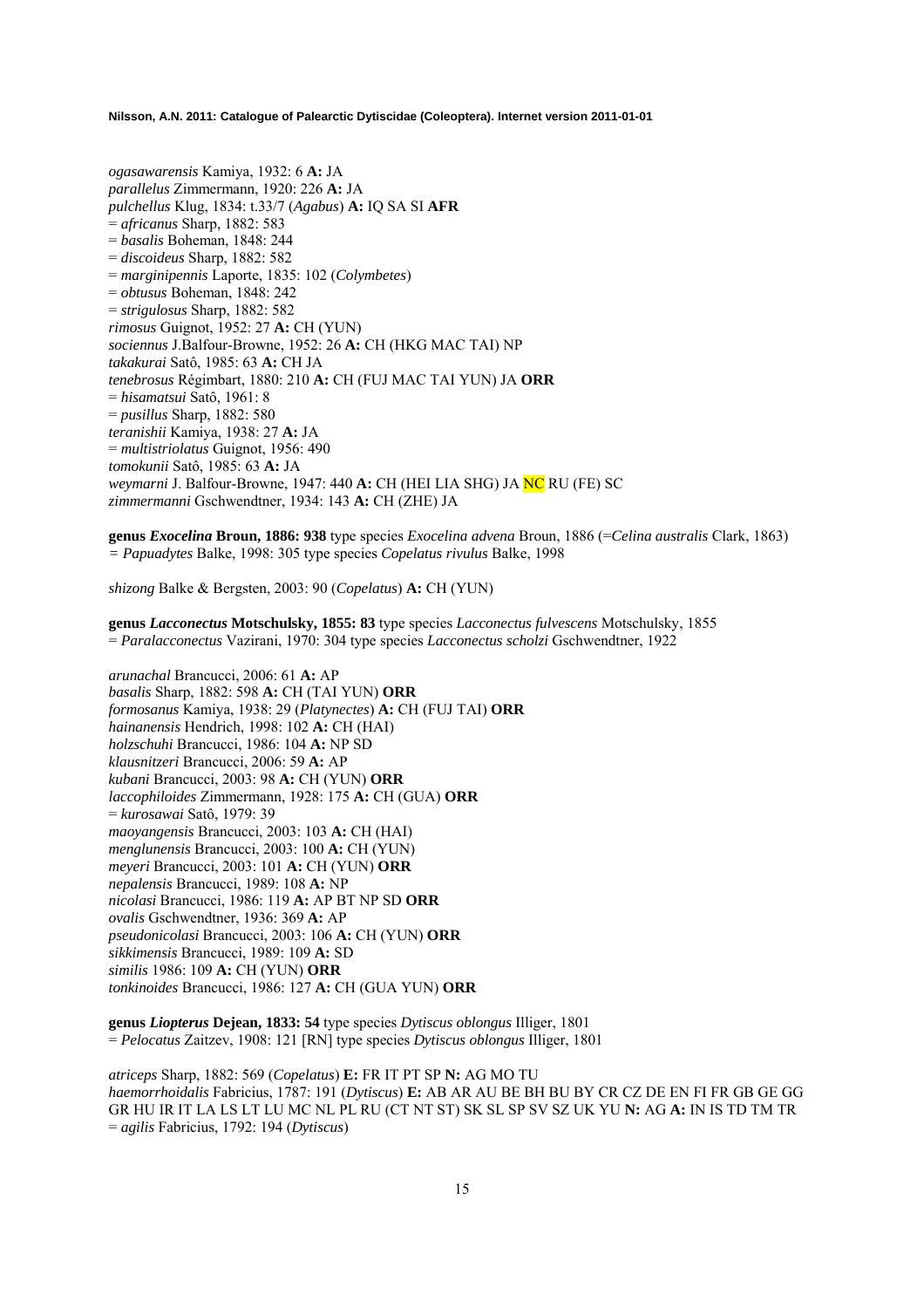= *oblongus* Illiger, 1801: 72 *(Dytiscus)*  = *ruficollis* Schaller, 1783: 313 [HN] (*Dytiscus*) = *schalleri* Gmelin, 1790: 1952 (*Dytiscus*)

subfamily **Dytiscinae** Leach, 1815 tribe Aciliini Thomson, 1867

**genus** *Acilius* **Leach, 1817: 69** type species *Dytiscus sulcatus* Linnaeus, 1758

**subgenus** *Acilius* Leach, 1817: 69 type species *Dytiscus sulcatus* Linnaeus, 1758 = *Heteroelytrus* Ádám, 1993: 81 [RN] type species *Dytiscus sulcatus* Linnaeus, 1758

*canaliculatus* Nicolai, 1822: 29 (*Dytiscus*) **E:** AU BE BH BU BY CR CZ DE EN FI FR GB GE HU IR IT LA LT LU NL NR PL RU (CT NT ST) SK SL SV SZ UK **A:** CH (JIL) KZ RU (ES FE WS) = *caliginosus* Curtis, 1825: 63 = *dispar* Lacordaire, 1835: 306 = *kotulae* Ulanowski, 1884: 6 = *laevisulcatus* Motschulsky, 1845: 30 = *subimpressus* Motschulsky, 1845: 30 = *sulcatoaffinis* Hummel, 1822: 7 (*Dyticus*) = *sulcipennis* C.R. Sahlberg, 1824: 157 (*Dyticus*) = *xantischius* Gozis, 1911: 20 *japonicus* Brinck, 1939: 168 **A:** JA *kishii* Nakane, 1963: 26 **A:** JA *sinensis* Peschet, 1915: 288 **A:** CH (SCH YUN) = *guerryi* Olsoufieff, 1925: 90 *sulcatus* Linnaeus, 1758: 412 (*Dytiscus*) **E:** AB AL AR AU BE BH BU BY CR CZ DE EN FI FR GB GE GG HU IR IT LA LS LT LU NL NR PL PT RU (CT NT ST) SK SL SP SV SZ UK YU **N:** AG **A:** KZ RU (ES FE WS) TR = *blancki* Peyerimhoff, 1927: 79 = *brevis* Aubé, 1837: 70 = *fasciatus* DeGeer, 1774: 397 (*Dytiscus*) = *punctatus* Scopoli, 1763: 97 (*Dytiscus*) = *scopolii* Gmelin, 1790: 1954 (*Dytiscus*) = *scoticus* Stephens, 1828: 93 = *tomentosus* Motschulsky, 1845: 30

= *varipes* Stephens, 1828: 93

**subgenus** *Homoeolytrus* Gobert, 1874: 440 type species *Acilius duvergeri* Gobert, 1874

*duvergeri* Gobert, 1874: 441 **E:** FR IT PT SP **N:** MO

**genus** *Graphoderus* **Dejean, 1833: 54** type species *Dytiscus cinereus* Linnaeus, 1758

= *Derographus* Portevin, 1929: 210 type species *Hydaticus austriacus* Sturm, 1834

= *Graphothorax* Motschulsky, 1853: 9 type species *Dytiscus cinereus* Linnaeus, 1758

= *Prosciastes* Gistel, 1856: 355 type species *Dytiscus cinereus* Linnaeus, 1758

*adamsii* Clark, 1864: 211 (*Hydaticus*) **A:** CH (BEI HEB HEI HUB JIA JIL LIA SHX ZHE) JA RU (FE) SC = *japonicus* Sharp, 1873: 48 (*Hydaticus*)

*austriacus* Sturm, 1834: 46 (*Hydaticus*) **E:** AB AR AU BE BH BU BY CR CZ DE FR GE HU IT KZ LA MD NL PL RU (CT ST) SK SL SV SZ UK YU **A:** KI KZ MG RU (ES FE WS) TM

*bieneri* Zimmermann, 1921: 86 **A:** RU (FE)

*bilineatus* DeGeer, 1774: 400 (*Dytiscus*) **E:** AU BE BH BY CR CZ DE EN FI FR GB GE HU IT LA LT LU NL NR PL RU (CT NT ST) SK SL SV SZ UK YU **A:** RU (WS)

*cinereus* Linnaeus, 1758: 412 (*Dytiscus*) **E:** AB AR AU BE BH BU BY CR CZ DE EN FI FR GB GE GG GR HU IT KZ LA LT LU MC NL NR PL RU (CT ST) SK SL SP SV SZ UK YU **A:** KZ MG RU (WS) TR = *intermedius* Westhoff, 1881: 53 (*Hydaticus*)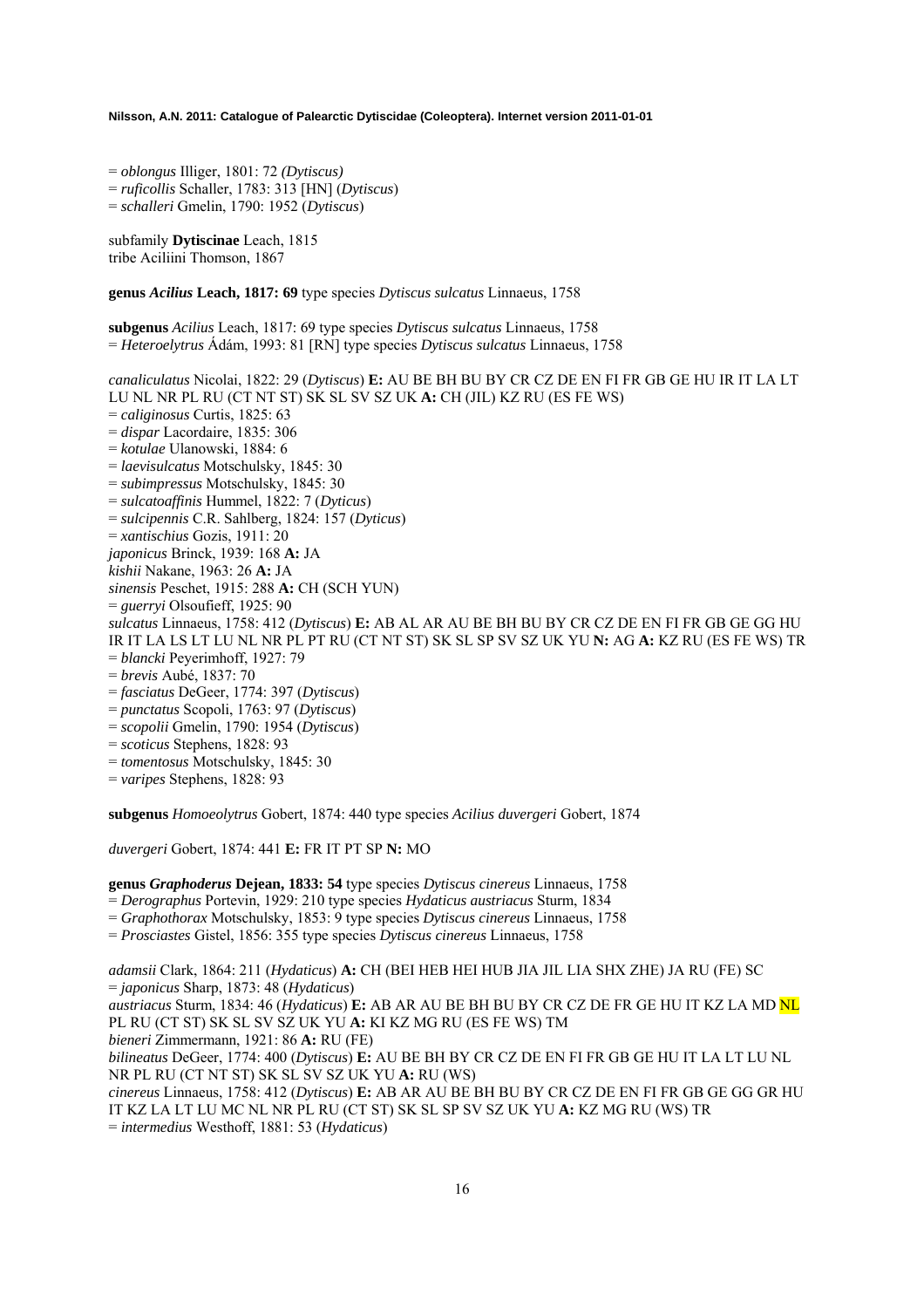= *simulator* Westhoff, 1882: 304 (*Hydaticus*) = *taeniatus* Rossi, 1792: 69 (*Dytiscus*) *perplexus* Sharp, 1882: 695 **A:** RU (FE) **NAR** *zonatus verrucifer* C.R. Sahlberg, 1824: 159 (*Dyticus*) **E:** EN FI IT LA NR RU (NT) SV **A:** MG RU (ES FE WS) = *bertolinii* Seidlitz, 1887: 107 = *flavotestaceus* J. Sahlberg, 1875: 161 = *piciventris* Thomson, 1868: 351 = *rosenbergeri* Seidlitz, 1887: 107 = *sahlbergii* Seidlitz, 1887: 107 = *thomsonii* Seidlitz, 1887: 108 *zonatus zonatus* Hoppe, 1795: 33 (*Dytiscus*) **E:** AR AU BE BU BY CR CZ DE FR GB GE GG HU LT LU MD NL PL SK SL RU (CT ST) SV SZ UK YU **A:** CH (HEI JIL) JA MG TR = *interiectus* Westhoff, 1882: 304 (*Hydaticus*) = *zonatus* Panzer, 1796: 38/13 [HN] (*Dytiscus*)

**genus** *Rhantaticus* **Sharp, 1882: 672** type species *Hydaticus signatipennis* Laporte, 1835 (= *Hydaticus congestus*  Klug, 1833)

*congestus* Klug, 1833: 48 (*Hydaticus*) **N:** EG **A:** AP CH (FUJ GUA GUX HAI HUB TAI YUN) JA NP UP **AFR AUR ORR**

= *rochasi* Perroud & Montrouzier, 1864: 81 (*Hydaticus*)

= *signatipennis* Laporte, 1835: 95 (*Hydaticus*)

**genus** *Sandracottus* **Sharp, 1882: 672** type species *Dytiscus fasciatus* Fabricius, 1775 (= *Hydaticus mixtus* Blanchard, 1843)

*dejeanii* Aubé, 1838: 165 (*Hydaticus*) **A:** AP HP IN PA UP **ORR**  *festivus* Illiger, 1801: 166 (*Dytiscus*) **A:** AP CH (GUA GUX HAI HUN SCH YUN) HP PA **ORR**  *mixtus* Blanchard, 1843: pl. 4 (*Hydaticus*) **A:** CH (FUJ HUB JIA JIX SCH SHG ZHE) JA **ORR**  = *crucialis* Régimbart, 1899: 333

= *fasciatus* Fabricius, 1775: 825 [HN] (*Dytiscus*)

= *hunteri* Crotch, 1872: 205 [RN] (*Hydaticus*)

tribe Cybistrini Sharp, 1882

**genus** *Cybister* **Curtis, 1827: 151** type species *Dytiscus lateralis* Fabricius, 1798 (*= Dytiscus tripunctatus* Olivier, 1795)

**subgenus** *Cybister* Curtis, 1827: 151 type species *Dytiscus lateralis* Fabricius, 1798 (= *Dytiscus tripunctatus* Olivier, 1795)

= *Alocomerus* Brinck, 1945: 11 type species *Cybister buqueti* Aubé, 1838

*= Cybisteter* Bedel, 1881: 242 type species *Dytiscus lateralis* Fabricius, 1798 (= *Dytiscus tripunctatus* Olivier, 1795)

= *Gschwendtnerhydrus* Brinck, 1945: 11 type species *Dytiscus tripunctatus* Olivier, 1795

= *Megadytoides* Brinck, 1945: 11 type species *Cybister marginicollis* Boheman, 1848

= *Meganectes* Brinck, 1945: 11 type species *Cybister dejeanii* Aubé, 1838

= *Nealocomerus* Brinck, 1945: 11 type species *Dytiscus fimbriolatus* Say, 1825

**=** *Scaphinectes* Ádám, 1993: 81 [RN] type species *Dytiscus roeselii* Fuessli, 1775 (= *Dytiscus lateralimarginalis* DeGeer, 1774)

*= Trochalus* Dejean, 1833: 53 [HN] type species *Dytiscus roeselii* Fuessli, 1775 (= *Dytiscus lateralimarginalis* DeGeer, 1774)

*= Trogus* Leach, 1817: 70 [HN] type species *Dytiscus lateralis* Fabricius, 1798 (= *Dytiscus tripunctatus* Olivier, 1795)

*bengalensis* Aubé, 1838: 61 **A:** CH (BEI GUA FUJ HAI HEB JIX SCH YUN ZHE) **ORR**  *cardoni* Severin, 1890: cxciii **A:** PA **ORR**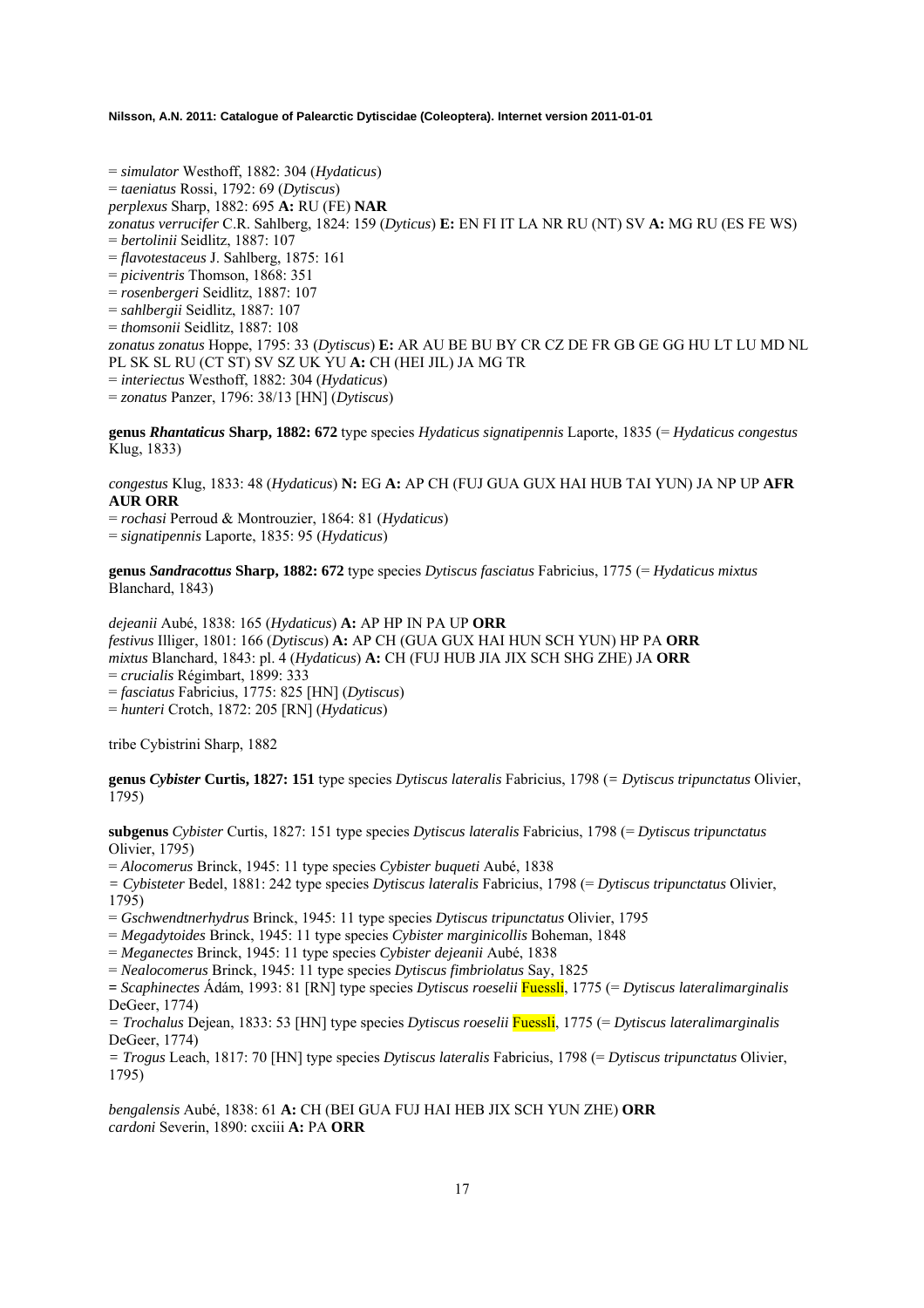*cephalotes* Sharp, 1882: 737 **A:** SA YE **AFR**  = *konduensis* Gschwendtner, 1927:93 *chinensis* Motschulsky, 1854: 44 **A:** CH (BEI FUJ GUA HAI HEB HEI JIL LIA NIN SCH SHA SHN SHX TAI TIA) JA NC RU (FE) SC *= japonicus* Sharp, 1873: 45 *cognatus* Sharp, 1882: 744 **A:** HP **ORR**  *confusus* Sharp, 1882: 739 **A:** PA **ORR**  *crassipes* Sharp, 1882: 735 **A:** SA *fumatus* Sharp, 1882: 731 **A:** CH (SHG) **ORR**  *gracilis* Sharp, 1882: 742 **A:** SD *guerini* Aubé, 1838: 57 **A:** CH (GUA) "Manchuria" **ORR**  *kansou* Feng, 1936: 13 **A:** CH (GAN) *laevis* Falkenström, 1936: 243 **A:** CH (SCH) *lateralimarginalis lateralimarginalis* DeGeer, 1774: 396 (*Dytiscus*) **E:** AB AR AU BE BH BU BY CR CZ DE EN FR GE GR HU IT KZ LA LU MC NL PL PT RO RU (CT ST) SK SL SP SV SZ UK YU **N:** AG EG LB MO TU **A:**  CY IN IS JO KU KZ LE SY = *dispar* Rossi, 1790: 199 [HN] (*Dytiscus*) = *dissimilis* Rossi, 1792: 66 (*Dytiscus*) = *glaber* Bergsträsser, 1778: 31 [HN] (*Dytiscus*) = *herbeti* Peytoureau, 1894: xxxix (*Dytiscus*) = *intricatus* Schaller, 1783: 311 (*Dytiscus*) = *jordanis* Reiche & Saulcy, 1855: 637 = *lepidus* Apetz, 1852: 34 = *lusitanicus* Sharp, 1882: 747 *= pallidus* Ménétriés, 1832: 140 [HN] (*Dytiscus*) = *roeselii* Fuessli, 1775: 18 (*Dytiscus*) = *tataricus* Gebler, 1829: 64 (*Dytiscus*) = *vetulus* Schrank, 1798: 710 (*Dytiscus*) = *virens* O.F. Müller, 1776: 70 (*Dyticus*) = *virescens* Gmelin, 1790: 1958 (*Dytiscus*) *lateralimarginalis ponticus* Sharp, 1882: 748 **A:** IQ *lateralimarginalis torquatus* Fischer von Waldheim, 1829: 25 (*Dytiscus*) **E:** GG **A:** AF CH (XIN) KA TM TR *= chaudoirii* Hochhuth, 1846: 213 = *hedini* Zaitzev, 1908: 419 *lewisianus* Sharp, 1873: 46 **A:** CH (ANH BEI HEB HUB JIA JIX LIA SHG ZHE) JA **ORR**  *limbatus* Fabricius, 1775: 230 (*Dytiscus*) **A:** AF AP JA PA TAI UP "China" **ORR**  = *aciculatus* Herbst, 1784: 123 (*Dytiscus*) *reichei* Aubé, 1838: 79 **N:** EG **AFR**  *rugosus* W.S. MacLeay, 1825: 32(*Dytiscus*) **A:** CH (TAI) JA **ORR**  = *indicus* Aubé, 1838: 62 *rugulosus* Redtenbacher, 1844: 502 (*Trochalus*) **A:** KA *senegalensis* Aubé, 1838: 72 **E:** IT **N:** AG **AFR**  = *convexiusculus* Kolbe, 1883: 420 = *irroratus* Kolbe, 1883: 420 = *marginellus* Régimbart, 1895: 212 = *rufiventris* Régimbart, 1895: 214 = *seidlitzii* Ragusa, 1887: 43 *szechwanensis* Falkenström, 1936: 238 **A:** CH (SCH) *tripunctatus africanus* Laporte, 1835: 99 **E:** AL BH FR GR IT PT SP **N:** AG CI EG LB MO TU **A:** IS KU OM SA SI YE **AFR**  = *aegyptiacus* Peyron, 1856: 722 = *haagi* Wehncke, 1876: 358 (*Trogus*) = *meridionalis* Gené, 1836: 170 (*Trochalus*) = *punctipennis* Taschenberg, 1883: 176 (*Trogus*) *tripunctatus lateralis* Fabricius, 1798: 64 (*Dytiscus*) **E:** AB **A:** AF BT CH (GUA FUJ HAI HEB HEI HUB HUN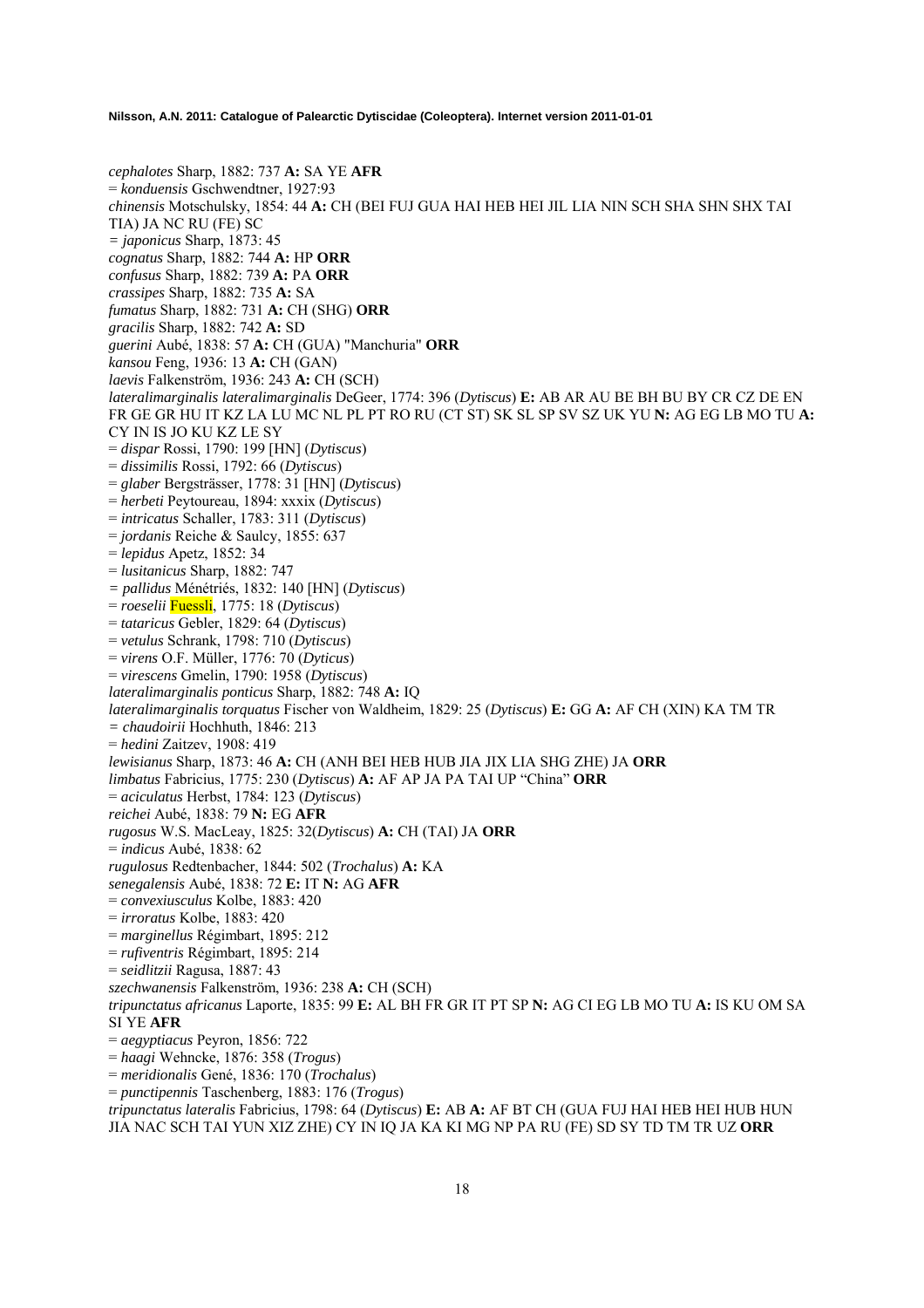= *asiaticus* Sharp, 1882: 731 = *gotschii* Hochhuth, 1846: 214 = *orientalis* Gschwendtner, 1931: 99 = *similis* Régimbart, 1899: 352 *ventralis* Sharp, 1882: 742 **A:** CH (MAC SCH SHN TAI) UP **ORR**  = *crassus* Sharp, 1882: 743

**subgenus** *Melanectes* Brinck, 1945: 11 type species *Cybister owas* Laporte, 1835

*bimaculatus* Aubé, 1838: 84 **N:** AG **AFR**  = *aequatorius* Zimmermann, 1917: 100 = *regimbarti* Wilke, 1920: 257 *brevis* Aubé, 1838: 98 **A:** CH (LIA SCH TAI) JA SC *convexus* Sharp, 1882: 718 **A:** CH (YUN) **ORR**  *posticus* Aubé, 1838: 87 **A:** HP NP PA UP **ORR**  *sugillatus* Erichson, 1834: 227 **A:** AF BT CH (BEI FUJ GUA HAI HEB HUB JIX SCH TAI XIZ ZHE) JA NP PA SD UP **ORR**  = *bisignatus* Aubé, 1838: 88 = *notasicus* Aubé, 1838: 90 = *olivaceus* Boheman, 1858: 21 *vulneratus* Klug, 1834: t.33/1 **E:** IT SP **N:** AG EG LB MO TU **A:** BA IN OM SA SI YE **AFR**  = *binotatus* Klug, 1835: 28 = *bivulnerus* Aubé, 1838: 91 = *madagascariensis* Aubé, 1838: 94 tribe Dytiscini Leach, 1815

### **genus** *Dytiscus* **Linnaeus, 1758: 411** type species *Dytiscus marginalis* Linnaeus, 1758

*= Leionotus* Kirby, 1837: 76 type species *Dytiscus conformis* Kunze, 1818 (=*Dytiscus marginalis* Linnaeus, 1758)

= *Macrodytes* Thomson, 1859: 12 type species *Dytiscus marginalis* Linnaeus, 1758

*circumcinctus* Ahrens, 1811: 67(=55) **E:** AU BE BU BY CR CZ DE EN FI FR GB GE GG HU IR IT LA LT NL NR PL RU (CT NT ST) SK SL SV SZ UK **A:** KZ RU (ES FE WS) TR **NAR**  = *angustatus* Curtis, 1826: 99 = *angustatus* Stephens, 1828: 88

= *anxius* Mannerheim, 1843: 218

- = *circumscriptus* Lacordaire, 1835: 300 [HN]
- = *confusus* Motschulsky, 1860: 101
- = *dubius* Gyllenhal, 1827: 372 [HN]
- = *flavocinctus* Hummel, 1823: 17
- = *fuscostriatus* Motschulsky, 1859: 167
- = *ooligbukii* Kirby, 1837: 74

*circumflexus* Fabricius, 1801: 258 **E:** AB AR AU BE BH BU BY CR CZ DE EN FR GB GE GG GR HU IR IT LA LT LU MA MD NL PL PT RU (ST) SK SL SP SV UK YU **N:** AG EG LB MO TU **A:** CY IN IS KZ LE RU (WS) SY TR

= *dubius* Audinet-Serville, 1830: 90

= *flavomaculatus* Curtis, 1826: 99

- = *flavoscutellatus* Latreille, 1804: 162
- = *kunstleri* Peytoureau, 1894: xlii
- = *perplexus* Lacordaire, 1835: 303

*dauricus dauricus* Gebler, 1832: 39 **A:** CH (HEI JIL XIN) JA MG RU (ES FE) **NAR** 

- = *amurensis* J.Balfour-Browne, 1944: 356 [RN]
- = *confluens* Say, 1830: 27 [HN]
- = *confluens* Say, 1834: 440 [HN]
- = *confluentus* LeConte, 1850: 212 [RN]
- = *diffinis* LeConte, 1850: 212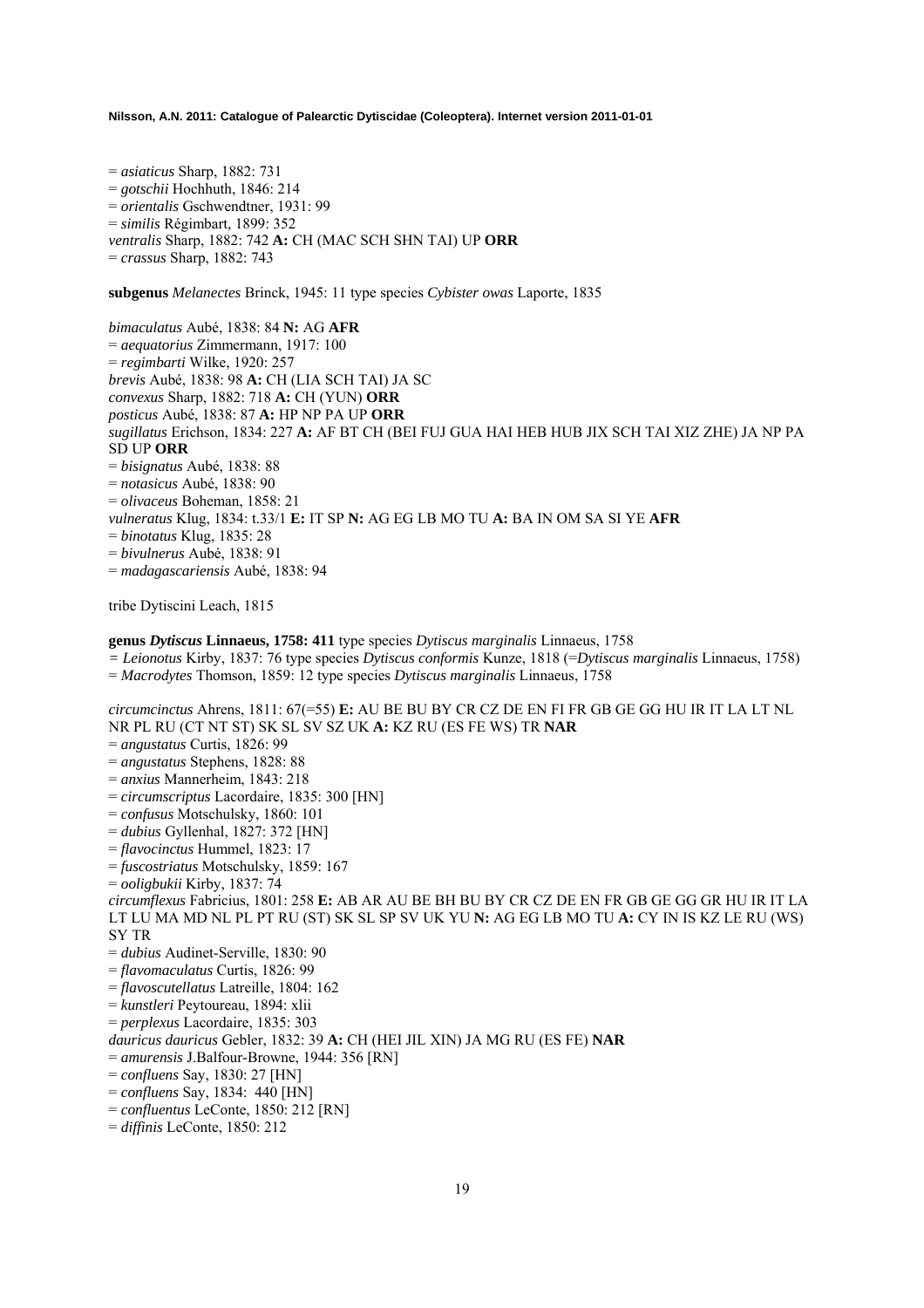= *franklinii* Kirby, 1837: 77 = *frontalis* Motschulsky, 1860: 101 [HN] = *obscurus* Gschwendtner, 1922: 93 = *strigifrons* Motschulsky, 1860: 101 = *ventralis* Motschulsky, 1855: 79 = *vexatus* Sharp, 1882: 643 *dauricus zaitzevi* Nakane, 1990: 28 **A:** JA *delictus* Zaitzev, 1906: 28 (*Macrodytes*) **A:** CH (HEI) RU (FE) *dimidiatus* Bergsträsser, 1778: 33 **E:** AB AL AR AU BE BH BU BY CR CZ DE EN FI FR GB GE GG GR HU IT LA LT LU MC NL PL RO RU (CT NT ST) SK SL SV SZ UK YU **A:** IN SY TR *distantus* Feng, 1936: 14 **A:** CH ("Manchuria") *lapponicus disjunctus* Camerano, 1880: 120 **E:** IT *lapponicus lapponicus* Gyllenhal, 1808: 468 **E:** BE BY CZ DE EN FI FR GB GE GG IR LA LT NL NR PL RU (CT NT) SK SV **A:** KZ RU (WS) = *borealis* Motschulsky, 1860: 101 = *septemtrionalis* Gyllenhal, 1827: 373 *latissimus* Linnaeus, 1758: 411 **E:** AU BE BY CR CZ DE EN FI FR GE HU IT LA LT LU NL NR PL RO RU (CT NT ST) SK SV SZ UK **A:** RU (WS) = *amplissimus* O.F. Müller, 1776: 69 = *anastomozans* Well, 1781: 386 *latro* Sharp, 1882: 644 **A:** CH (HEI) MG RU (ES FE WS) = *piceatus* Sharp, 1882: 644 = *stadleri* Gschwendtner, 1922: 93 *marginalis czerskii* Zaitzev, 1953: 328 **A:** CH (HEB HEI HEN) JA NC RU (ES FE) *marginalis marginalis* Linnaeus, 1758: 411 **E:** AB AL AU BE BH BU BY CR CZ DE EN FI FR GB GE GG GR HU IR IT LA LS LT LU MC NL NR PL PT RO RU (CT NT ST) SK SL SP SV SZ UK YU **A:** KZ RU (ES WS) TR = *circumductus* Audinet-Serville, 1830: 90 = *conformis* Kunze, 1818: 58 = *semicostatus* Reineck, 1921: 117 = *semistriatus* Linnaeus, 1758: 412 = *submarginatus* Stephens, 1828: 90 = *totomarginalis* DeGeer, 1774: 391 *mutinensis* Branden, 1885: 97 **E:** CR GR IT *= mutinensis* Pederzani, 1971: 220 [HN] *persicus* Wehncke, 1876: 52 **E:** AR GG RU (ST) UK **A:** AF IN TR UZ *pisanus* Laporte, 1835: 98 **E:** AN CR FR GR IT PT SP **N:** AG MO TU = *ibericus* Rosenhauer, 1856: 47 = *nonsulcatus* Zimmermann, 1919: 233 *semisulcatus* O.F. Müller, 1776: 70 **E:** AL AU BE BU CR CZ DE EN FR GB GE GG GR IR IT LA LT LU NL NR PL PT SL SP SV SZ UK YU (Crna Gora) **N:** AG MO TU **A:** KZ RU (ES) TR **AUR**  = *exspectatus* Peyerimhoff, 1905: 229 = *frischii* Bergsträsser, 1778: 43 = *laevis* Engert, 1911: 19 = *maurus* Schaufuss, 1883: clxxiii = *porcatus* Thunberg, 1794: 74 = *punctatus* Olivier, 1795: 12 [HN] = *punctulatus* Fabricius, 1777: 238 [HN] = *stagnalis* Geoffroy, 1785: 66 *sharpi* Wehncke, 1875: 500 **A:** CH (HUN SHA) JA = *validus* Régimbart, 1899: 311 *sinensis* Feng, 1935: 182 **A:** CH (HEI SCH SHA) *thianschanicus* Gschwendtner, 1923: 107 (*Macrodytes*) **E:** RU (ST) **A:** AF KA TD TR

tribe Eretini Crotch, 1873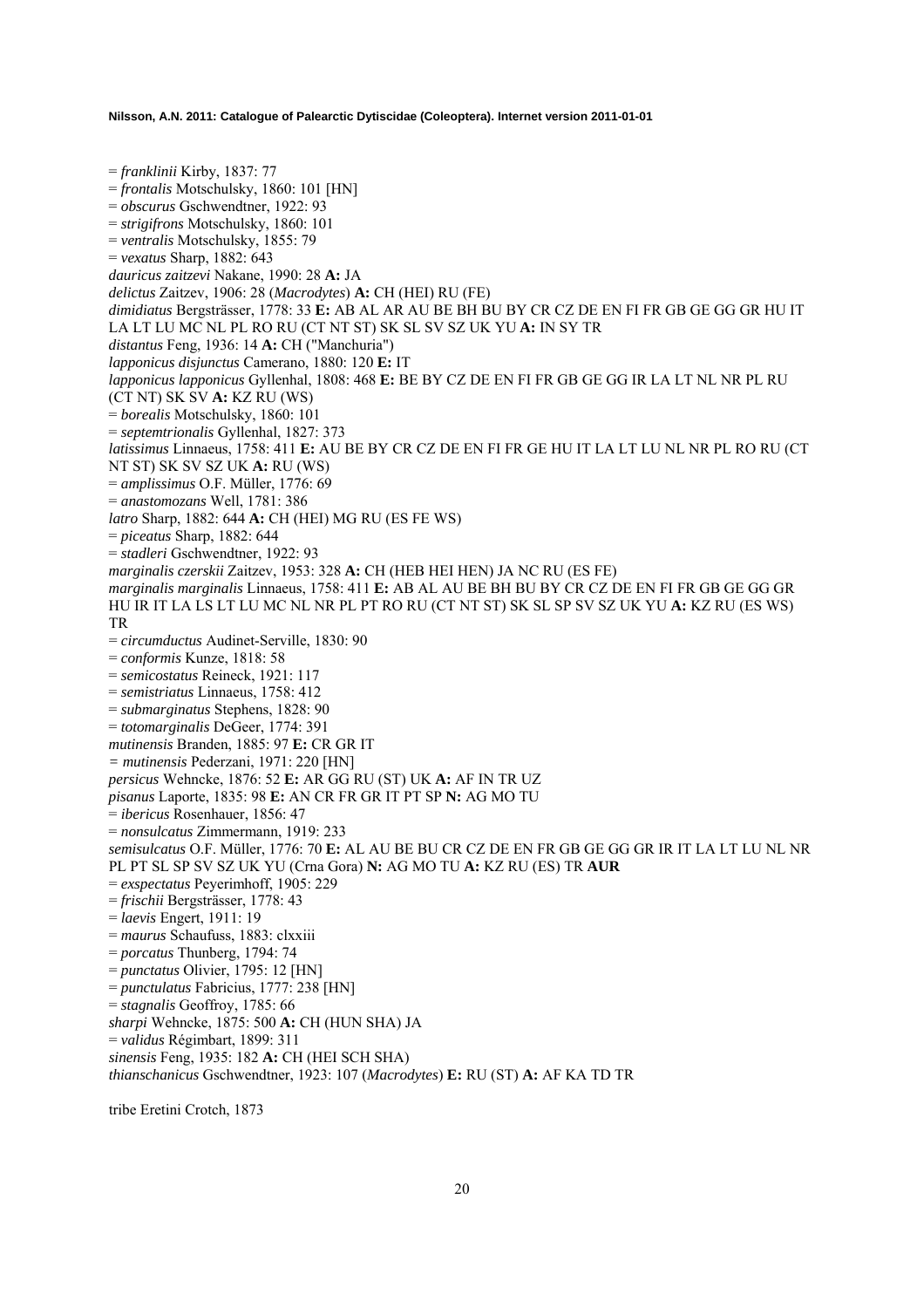**genus** *Eretes* **Laporte, 1833: 397** type species *Dytiscus griseus* Fabricius, 1781 (= *Dytiscus sticticus* Linnaeus, 1767)

= *Eunectes* Erichson, 1832: 17 [HN] type species *Dytiscus sticticus* Linnaeus, 1767

= *Nogrus* Dejean, 1833: 53 type species *Dytiscus griseus* Fabricius, 1781 (= *Dytiscus sticticus* Linnaeus, 1767)

*griseus* Fabricius, 1781: 293 (*Dytiscus*) **E:** AB AR AZ BH BU CR FR GG GR HU IT PT RU (ST) SL SP UK YU **N:** AG EG LB MO TU **A:** AF BT CH (BEI FUJ HAI HEB HEI HUB JIA LIA MAC SCH SHA SHG SHN SHX TAI YUN ZHE) IN IQ JA HP KA KU NP OM PA RU (FE) SC SI SY TR UP YE **AFR AUR ORR** = *moroderi* Báguena Corella, 1935: 90

= *plicipennis* Motschulsky, 1845: 29 (*Eunectes*)

= *succinctus* Klug, 1834: t.33/4 (*Eunectes*)

*sticticus* Linnaeus, 1767: 666 (*Dytiscus*) **E:** SP **N:** AG CI EG MO MR **A:** AF CY IN KZ QA SA TD TM TR YE (Socotra) **AFR NAR NTR**

- = *conicollis* Wollaston, 1861: 97 (*Eunectes*)
- = *helvolus* Klug, 1834: t.33/3 (*Eunectes*)
- = *occidentalis* Erichson, 1847: 73 (*Eunectes*)
- = *punctatus* Zoubkoff, 1837: 66 (*Eunectes*)
- = *subcoriaceus* Wollaston, 1861: 99 (*Eunectes*)
- = *subdiaphanus* Wollaston, 1861: 100 (*Eunectes*)

tribe Hydaticini Sharp, 1882

**genus** *Hydaticus* **Leach, 1817: 69** type species *Dytiscus transversalis* Pontoppidan, 1763

**subgenus** *Hydaticus* Leach, 1817: 69 type species *Dytiscus transversalis* Pontoppidan, 1763 = *Icmaleus* Gistel, 1856: 355 type species *Dytiscus transversalis* Pontoppidan, 1763

*aruspex* Clark, 1864: 212 **E:** BY CZ DE EN FI FR GE HU LA NR PL RU (CT NT) SV UK **A:** CH (HEI JIL LIA) JA RU (ES FE WS) **NAR** = *americanus* Sharp, 1882: 651 = *laevipennis* Thomson, 1867: 88 = *laeviusculus* Poppius, 1906: 58 = *modestus* Sharp, 1882: 650 = *rugosus* Poppius, 1905: 23 *continentalis* J. Balfour-Browne, 1944: 355 [RN] **E:** AU BE BH BY CR CZ DE EN FR GE HU IT LA LT PL RU (CT ST) SK SV SZ UK **A:** RU (WS) = *stagnalis* Fabricius, 1787: 191 [HN] (*Dytiscus*) *schelkovnikovi* Zaitzev, 1913: 197 **E:** AB AR GG RU (ST) **A:** IN = *litoralis* Zaitzev, 1913: 198 *seminiger* DeGeer, 1774: 401 (*Dytiscus*) **E:** AU BE BH BY CR CZ DE EN FI FR GB GE HU IR IT LA LS LT LU NL NR PL RU (CT NT ST) SK SL SP SV SZ UK YU **A:** RU (ES WS) = *cinctus* O.F. Müller, 1776: 669 [HN] (*Dyticus*) = *danicus* Gmelin, 1790: 1955 (*Dytiscus*) = *hybneri* Fabricius, 1787: 190 (*Dytiscus*) = *parapleurus* Marsham, 1802: 427 (*Dytiscus*) = *sexpunctatus* Drapiez, 1819: 48 (*Dyticus*) *transversalis laevisculptus* Zaitzev, 1910: 223 **A:** IN TR *transversalis transversalis* Pontoppidan, 1763: 677 (*Dytiscus*) **E:** AL AU BE BH BU BY CR CZ DE EN FI FR GB GE GG GR HU IT KZ LA LT LU MC NL NR PL RO RU (CT NT ST) SK SL SV SZ UK YU **A:** IS RU (WS) = *degeneratus* Westhoff, 1882: 305 = *inderiensis* Zaitzev, 1915: 277

- = *interruptemaculatus* Gerhardt, 1899: 217
- = *punctipennis* Thomson, 1867: 87

= *sahlbergi* Zaitzev, 1905: 226

**subgenus** *Prodaticus* Sharp, 1882: 647 type species *Prodaticus pictus* Sharp, 1882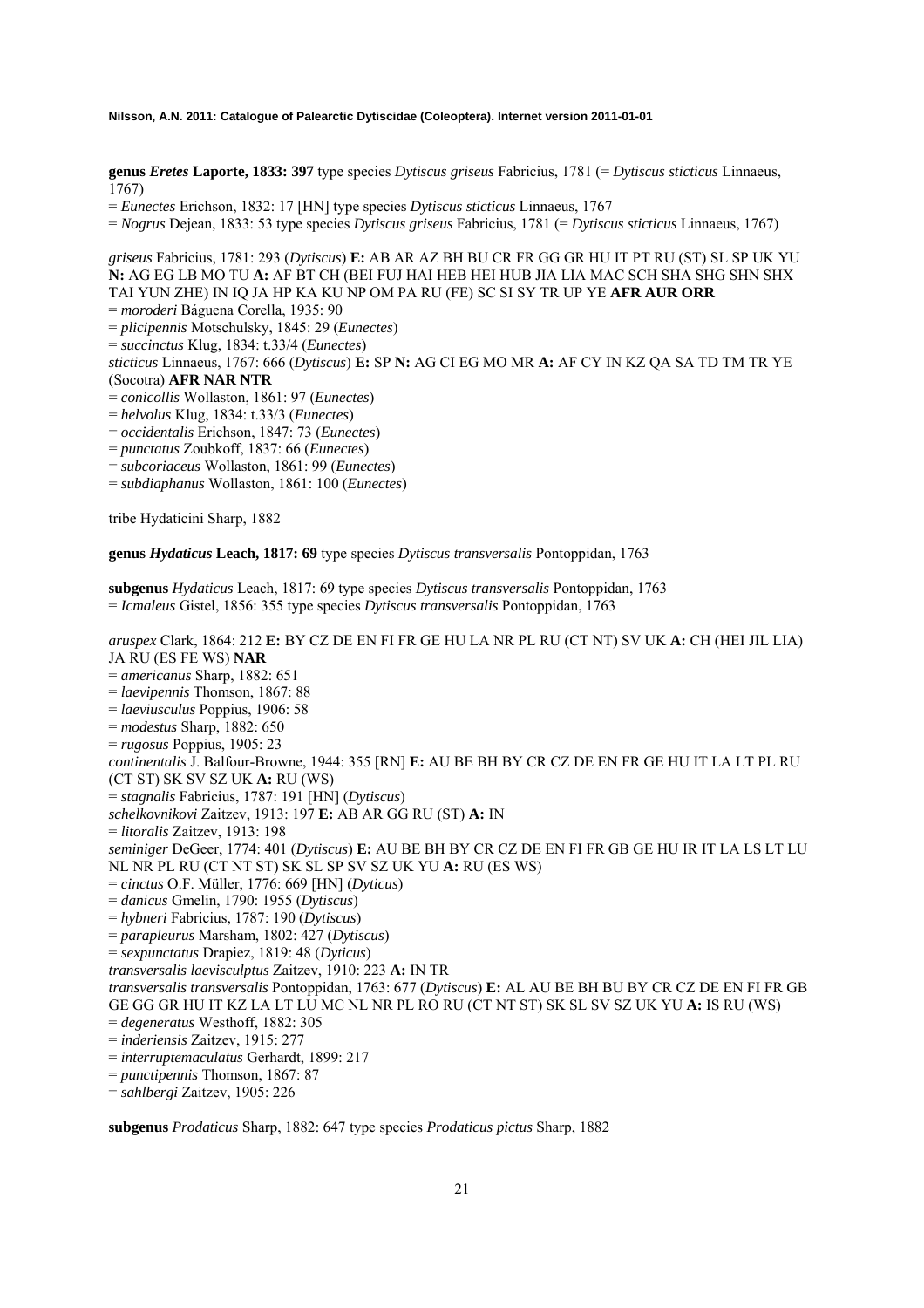**=** *Guignotites* Brinck, 1943: 8 [RN] type species *Dytiscus vittatus* Fabricius, 1775

= *Hydaticinus* Guignot, 1950: 104 type species *Hydaticus rectus Sharp*, 1882 (= *Dytiscus xanthomelas* Brullé, 1838)

= *Isonotus* Guignot, 1936: 53 [HN] type species *Dytiscus vittatus* Fabricius, 1775

= *Pleurodytes* Régimbart, 1899: 331 type species *Hydaticus dineutoides* Sharp, 1882

*africanus* Rocchi, 1976: 289 (*Prodaticus*) **A:** SA **AFR** *agaboides* Sharp, 1882: 663 **A:** CH (HAI YUN) **ORR**  *arabicus* Guignot, 1951: 21 **A:** OM YE *bivittatus* Laporte, 1835: 98 **N:** EG **AFR**  = *sharpi* Peschet, 1917: 45 *bowringii* Clark, 1864: 214 **A:** CH (ANH BEI HEB HUB JIA JIX LIA SCH SHA SHN TAI YUN ZHE) JA NC SC **ORR** *conspersus conspersus* Régimbart, 1899: 315 **A:** JA SC *conspersus sakishimanus* Nakane, 1990: 29 **A:** JA *decorus* Klug, 1834: t.33/5 **N:** EG **A:** SA SI YE **AFR** *dorsiger* Aubé, 1838: 193 **A:** SA **AFR** *dregei* Aubé, 1838: 172 **A:** SA YE **AFR** = *jucundus* Reiche, 1850: 278 = *nigromarmoratus* Clark, 1864: 220 *fabricii* W.S. MacLeay, 1825: 31 [RN] (*Colymbetes*) **A:** CH (YUN) **AUR ORR**  = *fabriciusi* Ball, 1932: 19 [RN] = *rufulus* Aubé, 1838: 199 = *varius* Fabricius, 1801: 267 [HN] (*Dytiscus*) *flavolineatus* Boheman, 1848: 237 **A:** SA **AFR** *grammicus* Germar, 1827: t.1 (*Dytiscus*) **E:** AB AR AU BH BU CR FR GE GG HU IT MC PL RU (ST) SK SL SZ UK YU **A:** AF CH (BEI HAI HEB HEI HUB JIA JIL LIA SCH YUN) IN JA KZ NC TM UZ = *lineolatus* Ménétriés, 1832: 140 (*Dytiscus*) = *nigrovittatus* Clark, 1864: 222 *histrio* Clark, 1864: 221 **A:** AF HP IN IQ KA OM PA SA UP YE **ORR** = *rectangulus* Sharp, 1882: 669 *incertus* Régimbart, 1888: 617 **A:** BT CH (YUN) HP NP **ORR** = *martensi* Wewalka, 1972: 115 *leander* Rossi, 1790: 202 (*Dytiscus*) **E:** AB AL FR GR IT PT SP YU **N:** AG EG LB MO TU **A:** IN IQ IS JO SI SY TM TR **AFR** = *debarrosmachadoi* Franciscolo, 1968: 51 = *fusciventris* Reiche & Saulcy, 1855: 639 = *nauzieli* Fairmaire, 1859: lii *litigiosus* Régimbart, 1880: 210 **A:** CH (HAI) **ORR** = *nubilus* Régimbart, 1899: 318 = *planatus* Régimbart, 1899: 317 *luczonicus* Aubé, 1838: 179 **A:** UP **ORR** *major* Régimbart, 1899: 328 **A:** CH (YUN) **ORR** *pacificus* Aubé, 1838: 177 **A:** CH (SHN TAI YUN) **ORR** = *banksii* Crotch, 1872: 205 [RN] = *ceylonicus* Guignot, 1935: 130 = *discindens* Walker, 1858: 204 = *latihamatus* Régimbart, 1899: 315 = *lunatus* Régimbart, 1899: 316 = *ruficollis* Fabricius, 1787: 189 [HN] (*Dytiscus*) *pictus* Sharp, 1882: 648 (*Prodaticus*) **A:** AF IN IQ OM PA SA SY TD TM UZ *ponticus* Sharp, 1882: 662 **N:** EG LB **A:** IN IQ PA SA SI SY TD TM TR **ORR** *rhantoides* Sharp, 1882: 664 **A:** CH (FUJ GUA GUI HAI HEI HUB HKG HUN JIA SCH SHG TAI YUN ZHE) JA **ORR** = *fengi* Falkenström, 1936: 236 *ricinus* Wewalka, 1979: 128 **A:** AF NP PA **ORR** *satoi dhofarensis* Pederzani, 2003: 18 **A:** OM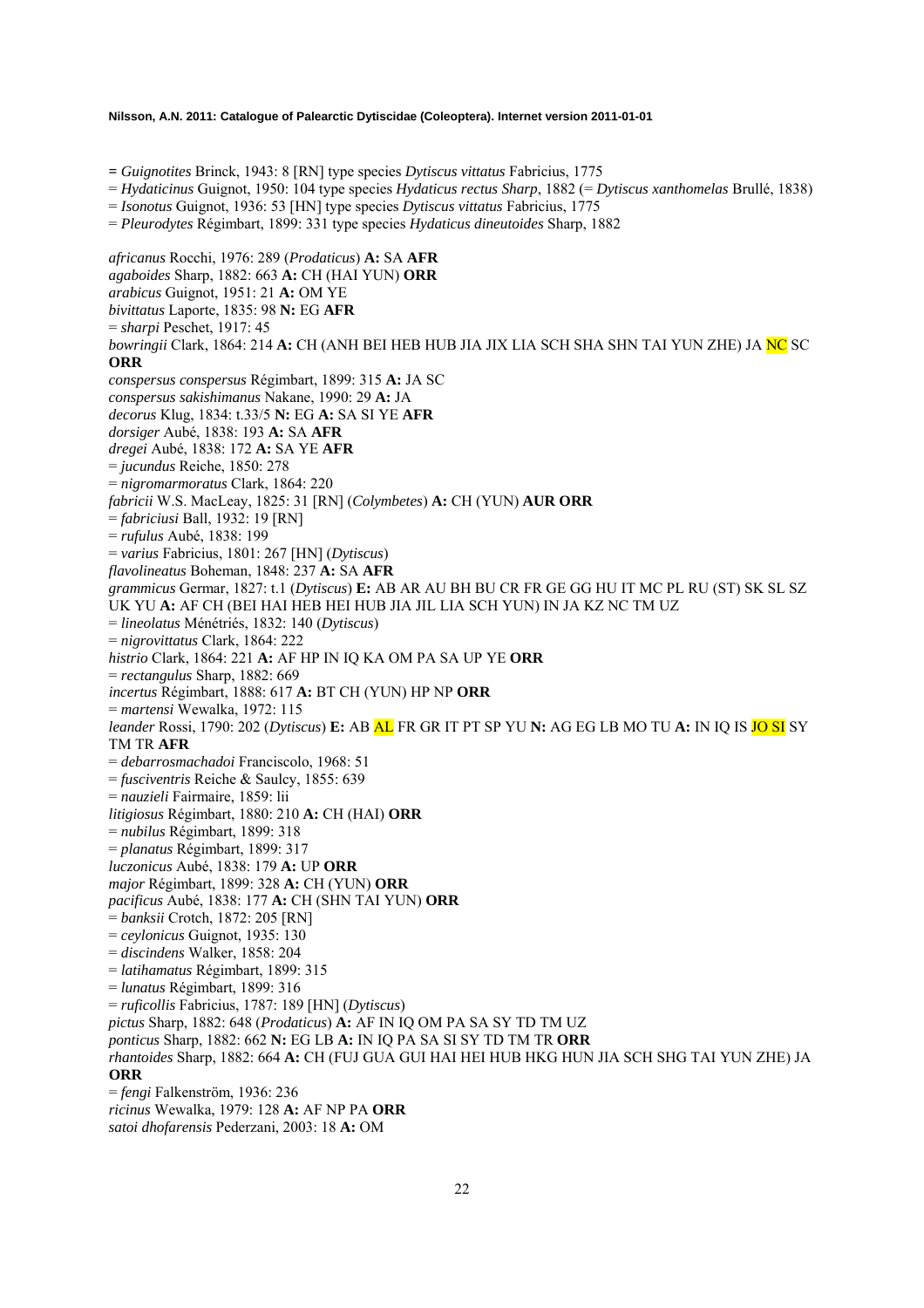*satoi satoi* Wewalka, 1975: 91 **A:** BT CH (FUJ HEB LIA NO SCH TAI) JA SD **ORR**  *servillianus* Aubé, 1838: 197 **A:** OM YE **AFR** *= discoidalis* Hope, 1843: 364 *= flavomarginatus* Zimmermann, 1920: 228 *thermonectoides* Sharp, 1884: 447 **A:** CH (JIA YUN ZHE) JA SC *vittatus* Fabricius, 1775: 825 (*Dytiscus*) **A:** CH (FUJ GUA HAI HKG HUB JIA JIX MAC SCH SHN SHX TAI ZHE) HP JA NP SD UP **ORR** = *lenzi* Schönfeldt, 1890: 170 (*Graphoderus*) = *nepalensis* Satô, 1961: 60 = *sesquivittatus* Fairmaire, 1880: 164

subfamily **Hydroporinae** Aubé, 1836 tribe Bidessini Sharp, 1882

**genus** *Allodessus* **Guignot, 1953: 110** type species *Hydroporus bistrigatus* Clark, 1862

*megacephalus* Gschwendtner, 1931: 21 (*Bidessus*) **A**: CH (FUJ TAI) JA = *maculosus* Gschwendtner, 1931: 462 (*Bidessus*) = *tokunagai* Kamiya, 1932: 5 (*Bidessus*)

**genus** *Bidessus* **Sharp, 1882: 336** type species *Dytiscus unistriatus* Schrank, 1781

*alienus* Zimmermann, 1919: 140 **E:** AB CR MC MD RU (ST) **A:** IN KZ RU (WS) TM *anatolicus anatolicus* Wewalka, 1972: 72 **A:** TR *anatolicus kadmos* Wewalka, 1989: 147 **A:** IS *anatolicus phoenix* Wewalka, 1989: 146 **A:** IS *calabricus* Guignot, 1957: 91 **E:** BU CR GR IT MC SL **A:** CY IN IQ IS LE SY TR *complicatus* Sharp, 1904: 4 **N:** EG **AFR** = *brevistriga* Régimbart, 1906: 245 = *ghesquieri* Guignot, 1948: 1 *coxalis* Sharp, 1882: 351 **E:** FR PT SP **N:** AG MO TU = *ibericus* Falkenström, 1939: 9 *cretensis* Fery, 1992: 79 **E:** GR (Kriti) *delicatulus* Schaum, 1844: 198 (*Hydroporus*) **E:** AL AU BH BU CR CZ FR GE GR IT MC PL SK SL SZ YU **A:**  TR *exornatus* Reiche & Saulcy, 1855: 644 (*Hydroporus*) **E:** CR GR YU **A:** SY TR *goudotii* Laporte, 1835: 105 (*Hydroporus*) **E:** AL FR GR IT PT SP **N:** AG MO TU *grossepunctatus* Vorbringer, 1907: 418 **E:** AU BE BY CZ DE EN FI FR GE HU IT LA LT NL NR PL RU (CT NT ST) SL SV SZ UK **A:** RU (ES WS) *minutissimus* Germar, 1824: 31 (*Hydroporus*) **E:** AU FR GB GE IR IT LU PT SP SZ **N:** AG CI MO TU = *circumflexus* Breit, 1908: 59 = *interruptefasciatus* Breit, 1908: 59 = *lepineyi* Kocher, 1957: 367 = *trifasciatus* Wollaston, 1846: 453 (*Hydroporus*) *muelleri* Zimmermann, 1927: 34 **E:** GR IT YU *= tiragalloi* Sanfilippo, 1978: 129 *nasutus* Sharp, 1887: 170 **E:** AB AR AU BH BU CR CZ HU MD RU (ST) SK UK **A:** IS KZ RU (WS) TM TR *ovoideus* Régimbart, 1895: 81 **N:** EG **AFR** *pumilus* Aubé, 1838: 342 (*Hydroporus*) **E:** BH CR FR IT PT SP **N:** AG *saucius* Desbrochers des Loges, 1871: 338 (*Hydroporus*) **E:** FR (Corse) IT = *baderi* Krausse, 1910: 146 = *bigoti* Guignot, 1957: 91 *sharpi* Régimbart, 1895: 77 **N:** TU **AFR** = *fictor* Omer-Cooper, 1959: 124 = *granulum* Régimbart, 1895: 79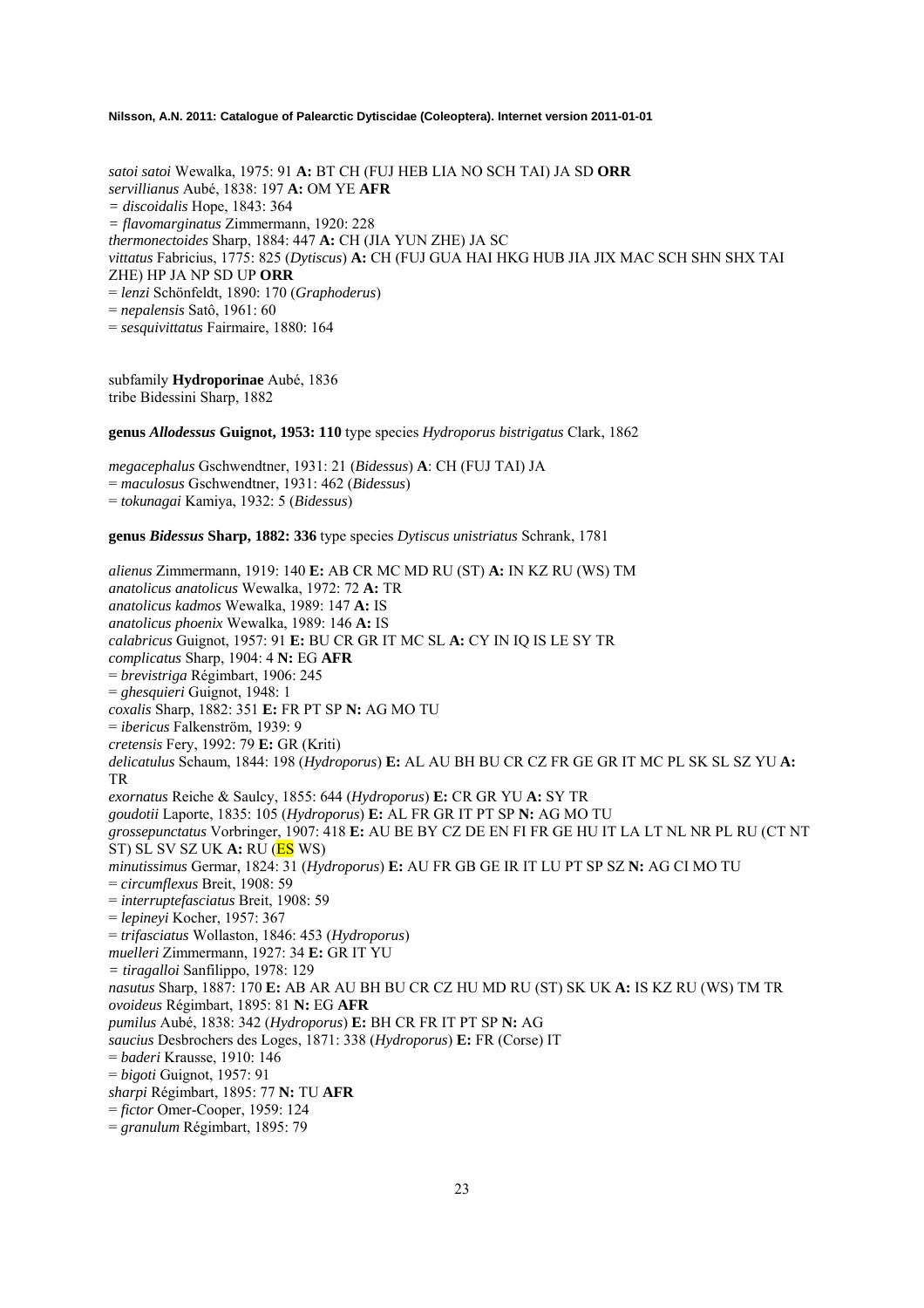= *nigeriensis* Omer-Cooper, 1974: 306

- = *sedilloti* Régimbart, 1895: 78
- = *sudanensis* Omer-Cooper, 1974: 306
- *unistriatus* Goeze, 1777: 626 (*Dytiscus*) **E:** AU BE BH BU BY CR CZ DE EN FI FR GB GE GR HU IT LA LT LU
- MC NL NR PL RU (CT NT ST) SK SL SV SZ UK YU **A:** CH (HEB SHA) MG RU (ES WS) TR
- = *bisulcatus* Curtis, 1840: 276 (*Hygrotus*)
- = *monostriatus* Geoffroy, 1785: 69 (*Dyticus*)
- = *nanus* Gmelin, 1790: 1956 (*Dytiscus*)
- = *opacus* Guignot, 1932: 268
- = *subrufulus* Schneider, 1898: 50
- *= unistriatus* Schrank, 1781: 205 [HN] (*Dytiscus*)

**genus** *Clypeodytes* **Régimbart, 1894: 230** type species *Hydroporus cribrosus* Schaum, 1864

*bufo* Sharp, 1890: 344 (*Bidessus*) **A:** CH (GUI HAI HUB) **ORR**  *cribrosus* Schaum, 1864: 107 (*Hydroporus*) **N:** EG **AFR**  *jaechi* Wewalka & Biström, 1987: 49 **A:** NP

**genus** *Geodessus* **Brancucci, 1979: 214** type species *Geodessus besucheti* Brancucci, 1979

*besucheti* Brancucci, 1979: 214 **A:** HP NP SD

**genus** *Glareadessus* **Wewalka & Biström, 1998: 59** type species *Glareadessus stocki* Wewalka & Biström, 1998

*franzi* Wewalka & Biström, 1998: 62 **A:** IN *stocki* Wewalka & Biström, 1998: 61 **A:** AE OM

**genus** *Hydroglyphus* **Motschulsky, 1853: 5** type species *Dytiscus geminus* Fabricius, 1792 = *Guignotus* Houlbert, 1934: 53 type species *Dytiscus geminus* Fabricius, 1792

*amamiensis* Satô, 1961: 7 (*Guignotus*) **A:** CH (HUB TAI) JA *angularis* Klug, 1834: t.34/1 (*Hydroporus*) **N:** AG EG MO TU **A:** IN IQ OM PA SA TR YE **AFR**  = *klugii* Leprieur, 1880: xxv (*Hydroporus*) *annamita* Régimbart, 1889: 153 (*Bidessus*) **A:** CH **ORR**  *confusus* Klug, 1834: t.34/4 (*Hydroporus*) **E:** HU **N:** EG TU **A:** IN OM SA SI SY TM TR YE **AFR**  *flammulatus* Sharp, 1882: 359 (*Bidessus*) **A:** CH (JIX SCH TAI) IN JA NP PA UP **ORR**  = *antennatus* Régimbart, 1892: 118 (*Bidessus*) *geminus* Fabricius, 1792: 199 (*Dytiscus*) **E:** AB AL AR AU BE BH BU BY CR CZ DE EN FI FR GB GE GG GR HU IT LA LS LT LU MC MD NL NR PL PT RO RU (CT NT ST) SK SL SP SV SZ UK YU **N:** AG CI EG LB MO TU **A:** AF BT CH (GUI GUX HEI HEN JIL LIA SCH YUN) CY HP IN IQ IS KA KI KZ LE MG NC NP PA RU (ES WS) SA SI SY TD TM TR UP UZ **ORR**  = *corsicus* O.Schneider, 1903: 51 (*Bidessus*) = *inmaculatus* Báguena Corella, 1935: 85 (*Bidessus*) = *monaulacus* Drapiez, 1820: 270 (*Hydroporus*) = *nitens* Falkenström, 1939: 7 (*Bidessus*) = *obscurus* J. Sahlberg, 1903: 16 (*Bidessus*) = *ocellatus* Báguena Corella, 1935: 85 (*Bidessus*) = *pectinatus* Báguena Corella, 1935: 85 (*Bidessus*) = *pusillus* Fabricius, 1781: 297 (*Dytiscus*) [HN] = *pygmeus* Olivier, 1795: 39 (*Dytiscus*) [HN] = *symbolum* Kolenati, 1845: 86 (*Hydroporus*) = *trifidus* Panzer, 1795: 26/t.2 (*Dytiscus*) *gujaratensis* (Vazirani, 1973: 297) (*Guignotus*) **A:** IN OM **ORR** *hamulatus* Gyllenhal, 1813: 691 (*Hyphydrus*) **E:** BY CT DE EN FI GE LA PL RU (NT) SV **A:** MG *hummeli* Falkenström, 1932: 191 (*Bidessus*) **A:** CH (SCH)

*inconstans* Régimbart, 1892: 119 (*Bidessus*) **A:** BT CH (TAI) JA NP SD **ORR**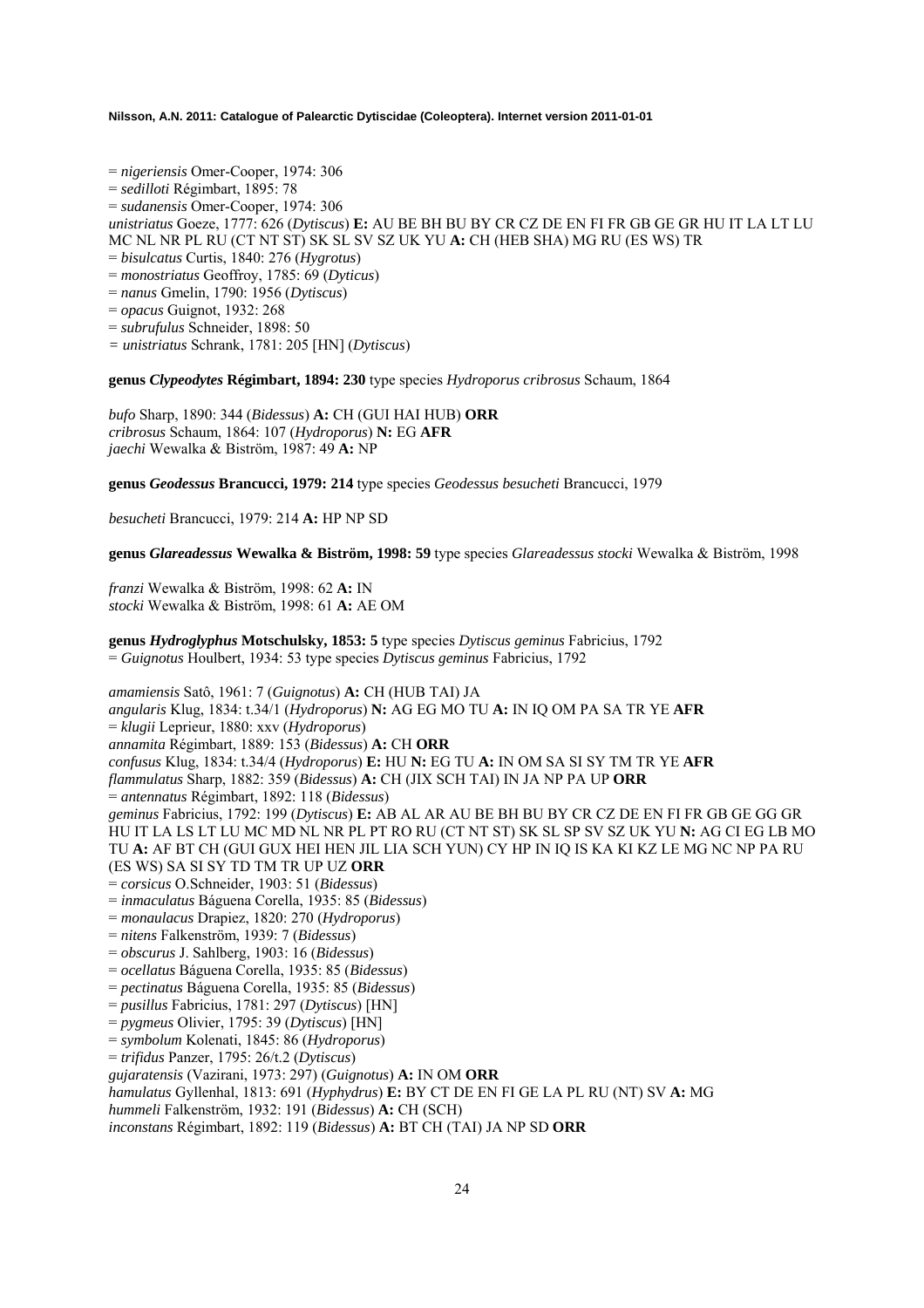= *fulvescens* Zimmermann, 1923: 34 (*Bidessus*) *infirmus* Boheman, 1848: 251 (*Hydroporus*) **A:** OM SA YE **AFR**  = *capensis* Régimbart, 1894: 234 (*Bidessus*) *japonicus* Sharp, 1873: 54 (*Hydroporus*) **A:** CH (BEI FUJ GUA HEI HUB JIA JIL JIX LIA ZHE) JA NC RU (FE) SC = *tangweii* Li, 1992: 36 (*Guignotus*) = *vernalis* Guignot, 1954: 197 (*Guignotus*) = *yingkouensis* Li, 1992: 36 (*Guignotus*) = *yoshimurai* Kamiya, 1932: 4 (*Bidessus*) *kifunei* Nakane, 1987: 172 (*Guignotus*) **A:** JA *licenti* Feng, 1936: 3 (*Bidessus*) **A:** CH (BEI GAN GUA GUI GUX HEI HUN JIX SCH SHA TIA XIN ZHE) MG *major* Sharp, 1882: 354 (*Bidessus*) **N:** AG EG LB **A:** IN IS OM SA SI YE **AFR**  = *sellatus* Peyerimhoff, 1931: 20 (*Bidessus*) *orientalis* Clark, 1863: 427 (*Hydroporus*) **A:** CH (FUJ GUI GUX HAI HUB HUN YUN ZHE) **AUR ORR**  *pendjabensis* Guignot, 1954: 221 (*Guignotus*) **A:** NP PA **ORR**  *pentagrammus* Schaum, 1864: 108 (*Hydroporus*) **N:** EG **AFR**  *regimbarti* Gschwendtner, 1936: 367 (*Bidessus*) **A:** CH (GUX GUI SCH SHA YUN) **ORR**  *signatellus* Klug, 1834: t.34/3 (*Hydroporus*) **E:** AB AR BH CR FR GG GR IT RU (ST) SP YU **N:** AG EG LB MO TU **A:** AF CY IN IQ IS JO KI KU KZ OM PA SA SI SY TD TM TR UZ YE **AFR**  = *razzautii* Dodero, 1922: 46 (*Bidessus*) = *tetragrammus* Hochhuth, 1846: 223 (*Hydroporus*) = *thermalis* Germar, 1838: xx (*Hydroporus*) *sinuspersicus* Hájek & Wewalka, 2009: 94 **A:** AE IN OM *socotraensis* Wewalka, 2004: 466 **A:** YE (Socotra) *trassaerti* Feng, 1936: 4 (*Bidessus*) **A:** CH (FUJ GUA GUI GUX HEB HEI HUB HUN JIA JIX SHA SCH TIA YUN ZHE)

**genus** *Leiodytes* **Guignot, 1936: 20** type species *Hydroporus evanescens* Boheman, 1848 = *Liodytes* Guignot, 1950: 97 [HN] type species *Hydroporus evanescens* Boheman, 1848

*frontalis* Sharp, 1884: 440 (*Bidessus*) **A:** JA SC *gracilis* Gschwendtner, 1933: 162 (*Clypeodytes*) **A:** CH (HUB) *indicus* Régimbart, 1892: 117 (*Bidessus*) **A:** UP **ORR**  *kyushuensis* Nakane, 1990: 62 (*Clypeodytes*) **A:** JA *lanyuensis* Wang, Satô & Yang, 1998: 161 **A:** CH (TAI) *miyamotoi* Nakane, 1990: 63 (*Clypeodytes*) **A:** JA *nicobaricus* Redtenbacher, 1867: 21 (*Hydroporus*) **A:** CH (MAC) JA **ORR**  *orissaensis* Vazirani, 1969: 328 (*Clypeodytes*) **A:** PA **ORR**  *perforatus* Sharp, 1882: 363 (*Bidessus*) **A:** CH (GUA GUI GUX HAI HUN JIX SCH YUN) **ORR** 

**genus** *Limbodessus* **Guignot, 1939: 52** type species *Bidessus neoguineensis* Régimbart, 1892 (= *Hydroporus compactus* Clark, 1862)

*compactus* Clark, 1862: 421 (*Hydroporus*) **A:** JA **AUR ORR**  = *neoguineensis* Régimbart, 1892: 990 (*Bidessus*) = *tokarensis* Satô, 1972: 53 (*Uvarus*)

**genus** *Pseuduvarus* **Biström, 1988: 10** type species *Hydroporus vitticollis* Boheman, 1848

*vitticollis* Boheman, 1848: 256 (*Hydroporus*) **N:** MO **A:** CH (TAI) NP PA **AFR ORR** 

= *caligosus* Guignot, 1946: 257 (*Amarodytes*)

- = *gentilis* Sharp, 1890: 344 (*Bidessus*)
- = *monticola* Guignot, 1957: 98 (*Uvarus*)
- = *octoguttatus* Régimbart, 1895: 94 (*Bidessus*)
- = *ornatipennis* Régimbart, 1900: 372 (*Bidessus*)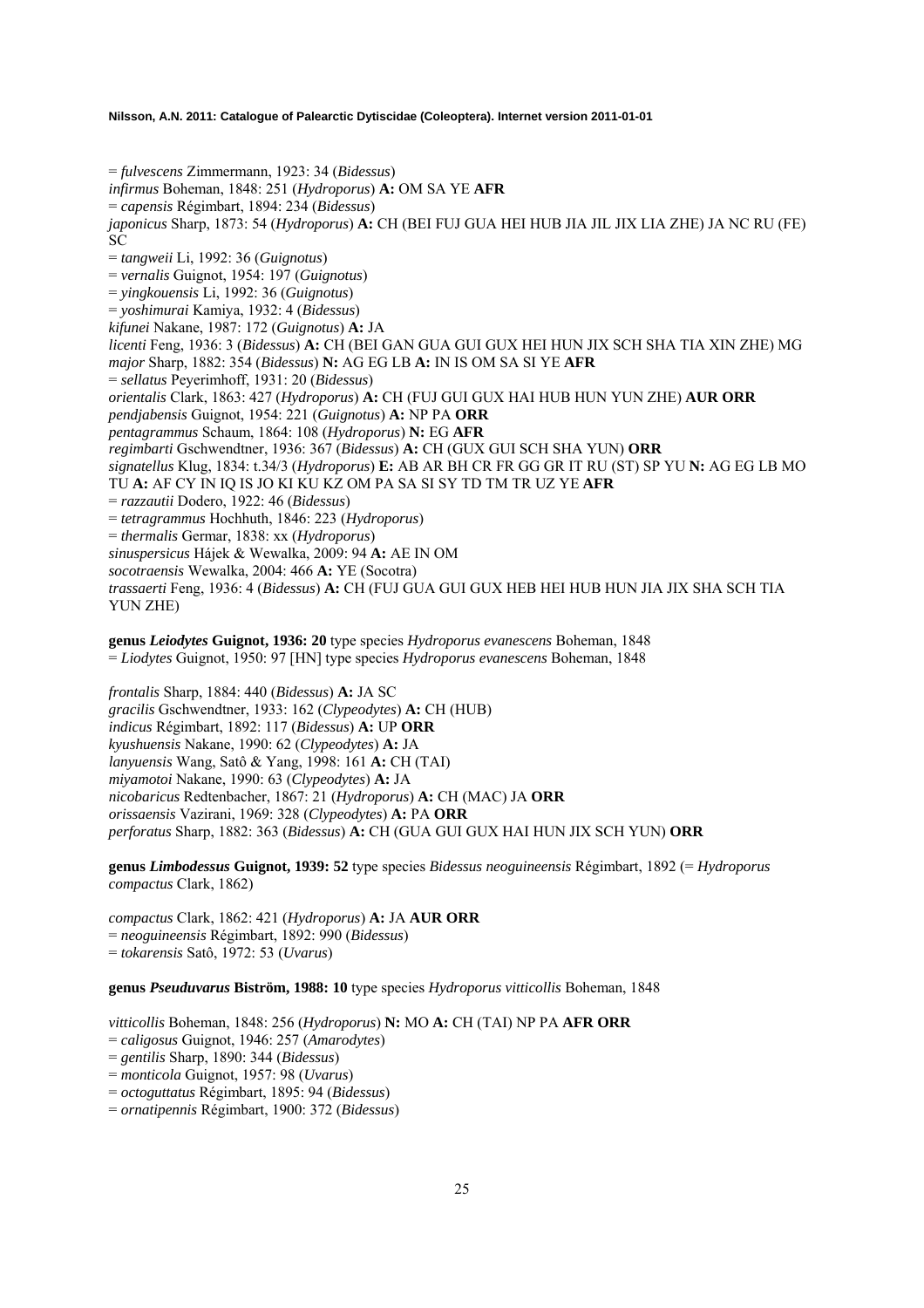**genus** *Sinodytes* **Spangler, 1996: 243** type species *Sinodytes hubbardi* Spangler, 1996

*hubbardi* Spangler, 1996: 244 **A:** CH (GUX)

**genus** *Uvarus* **Guignot, 1959: 53** type species *Hydroporus lacustris* Say, 1823

*occultus* Sharp, 1882: 363 (*Bidessus*) **A:** SA

**genus** *Yola* **Gozis, 1886: 8** type species *Dytiscus bicarinata* Latreille, 1804 = *Yolula* Guignot, 1950: 100 type species *Bidessus dohrni* Sharp, 1882

*alluaudi* Peschet, 1926: 299 **N:** AG LB MO **AFR**  *bicarinata bicarinata* Latreille, 1804: 179 (*Dytiscus*) **E:** BE CZ FR IT NL PT SL SP SZ **N:** AG MO TU *= bicarinata* Drapiez, 1819: 290 [HN] (*Dytiscus*) = *bipunctatus* Ragusa, 1887: 224 (*Bidessus*) = *costatus* Gyllenhal, 1808: 31 (*Hyphydrus*) = *crispatus* Germar, 1817: t.1 (*Hydroporus*) = *cristatus* Lacordaire, 1835: 335 (*Hydroporus*) *= interrupta* Báguena Corella, 1935: 84 *bicarinata obscurior* Desbrochers des Loges, 1871: 337 (*Hydroporus*) **E:** FR (Corse) IT (Elba, Sardegna) **N:** TU *bicristata* Sharp, 1882: 347 (*Bidessus*) **A:** SA YE *buettikeri* Brancucci, 1985: 230 **A:** SA *consanguinea* Régimbart, 1892:118 (*Bidessus*) **A:** NP **ORR** *darfurensis* J.Balfour-Browne, 1947: 136 **A:** YE **AFR**  = *decorata* Guignot, 1956: 251 *enigmatica* Omer-Cooper, 1954: 212 **N:** EG **A:** SA SI **AFR**  *nigrosignata* Régimbart, 1895: 71 **N:** AG **AFR**  *= pescheti* Peyerimhoff, 1929: 168 *porcata* Klug, 1834: t.34/5 (*Hydroporus*) **N:** EG **A:** SA **AFR**  *wraniki* Wewalka, 2004: 468 **A:** YE (Socotra)

**genus** *Yolina* **Guignot, 1936: 25** type species *Hydroporus elegantulus* Boheman, 1848

*insignis* Sharp, 1882: 348 (*Bidessus*) **N:** EG **A:** SA YE **AFR** 

tribe Hydroporini Aubé, 1836

**genus** *Boreonectes* **Angus, 2010: 124** type species *Dytiscus griseostriatus* De Geer, 1774

*alpestris* Dutton & Angus, 2007: 11 (*Stictotarsus*) **E:** IT SZ *emmerichi* Falkenström, 1936: 88 (*Deronectes*) **A:** CH (QIN SCH XIZ) *griseostriatus* DeGeer, 1774: 403 (*Dytiscus*) **E:** AR AU BH BU EN FI FR GE GG GR IT NR RU (NT) SL SV SZ YU **A:** KA MG PA TR **NAR** = *maritimus* Helliesen, 1890: 20 (*Deronectes*) = *nigrescens* Favre, 1890: 52 (*Hydroporus*) = *obscurus* Della Beffa, 1931: 179 [HN] (*Hydroporus*) = *palaestinus* Baudi di Selve, 1894: 3 (*Deronectes*) = *piochardi* Régimbart, 1878: 350 (*Hydroporus*) *= strandi* Brinck, 1943: 141 (*Deronectes*) *ibericus* Dutton & Angus, 2007: 11 (*Stictotarsus*) **E:** FR IT PT SP **N:** MO *inexpectatus* Dutton & Angus, 2007: 11 (*Stictotarsus*) **E:** FR *macedonicus* Guéorguiev, 1959: 193 (*Potamonectes*) **E:** GR (Crete) MC *= creticus* Dutton & Angus, 2007: 12 (*Stictotarsus*) *multilineatus* Falkenström, 1922: 16 (*Potamodytes*) **E:** FA FI FR GB IR NR NT SV **A:** RU (ES FE WS) *riberae* Dutton & Angus, 2007: 12 (*Stictotarsus*) **E:** BU **A:** TR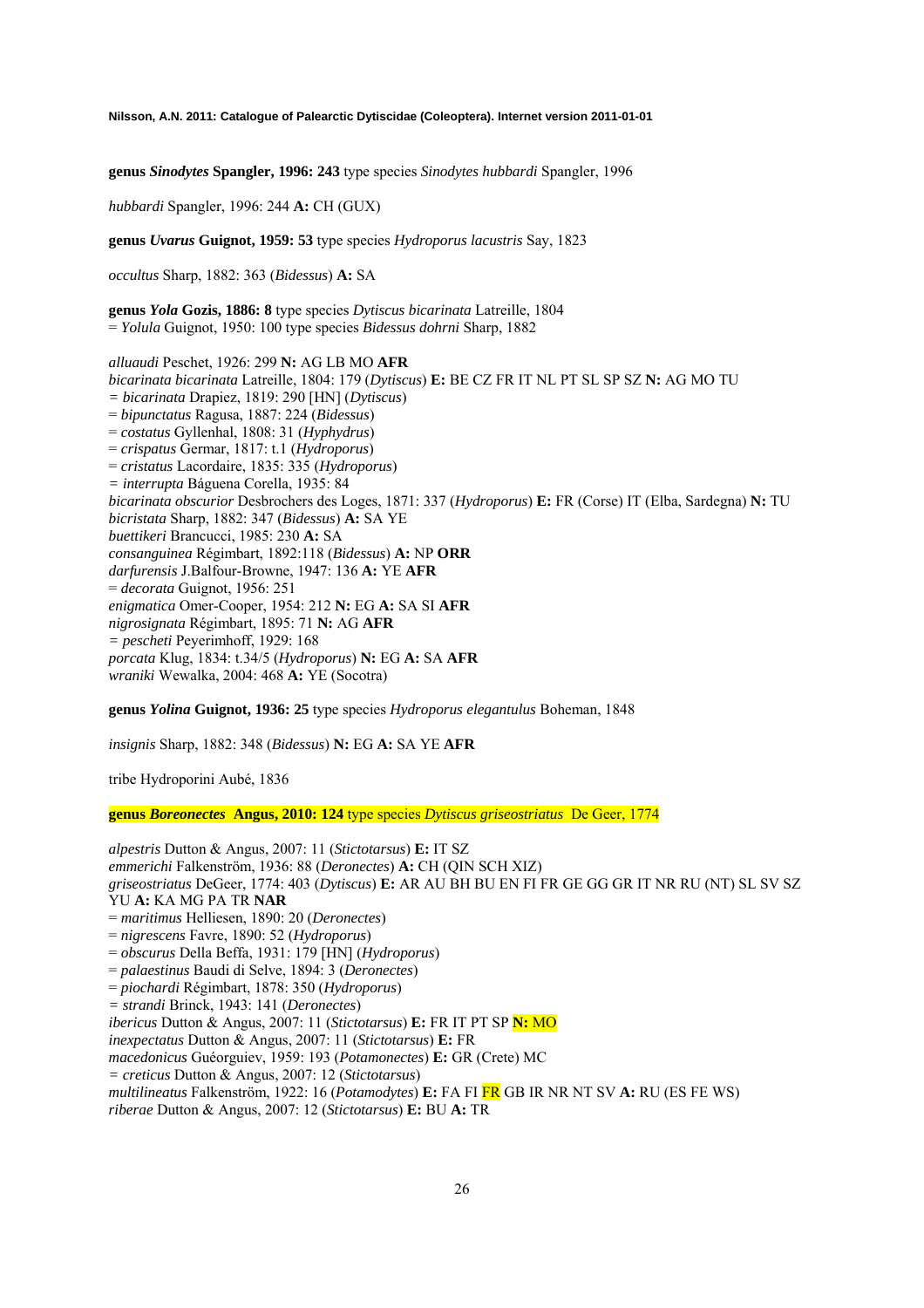**genus** *Deronectes* **Sharp, 1882: 390** type species *Hydroporus latus* Stephens, 1829 = *Bartheus* Houlbert, 1934: 64 type species *Hydroporus latus* Stephens, 1829

*abnormicollis* Semenov, 1900: 682 **A:** AF CH (XIN) KI KZ TD UZ = *microthorax* Semenov, 1900: 683 *afghanicus* Wewalka, 1971: 139 **A:** AF PA *algibensis* Fery & Fresneda, 1988: 337 **E:** SP *angelinii* Fery & Brancucci, 1997: 228 **E:** IT *angulipennis* Peyron, 1858: 398 (*Hydroporus*) **A:** TR *angusi* Fery & Brancucci, 1990: 431 **E:** SP *aubei aubei* Mulsant, 1843: 276 (*Hydroporus*) **E:** AU FR GE IT SZ *aubei sanfilippoi* Fery & Brancucci, 1997: 234 **E:** FR SP *balkei* Fery & Hosseinie, 1998: 252 **A:** IN *bameuli* Fery & Hosseinie, 1998: 243 **A:** PA *bicostatus* Schaum, 1864: 111 (*Hydroporus*) **E:** PT SP *biltoni* Fery & Hosseinie, 1998: 245 **A:** IN *brancuccii* Fery & Hosseinie, 1998: 250 **A:** IN *brannanii* Schaufuss, 1869: 9 (*Hydroporus*) **E:** SP (Islas Baleares) *costipennis costipennis* Brancucci, 1983: 138 **E:** PT SP *costipennis gignouxi* Fery & Brancucci, 1989: 303 **E:** SP = *gignouxorum* Nilsson, 2007: 49 *danielssoni* Fery & Hosseinie, 1998: 242 **A:** AF *delarouzei* Jacquelin du Val, 1857: 34 (*Hydroporus*) **E:** FR SP *depressicollis* Rosenhauer, 1856: 50 (*Hydroporus*) **E:** SP *doriae* Sharp, 1882: 421 **E**: "Caucasus" **A:** AR TR *elburs* Fery, Erman & Hosseinie, 2001:346 **A:** IN *elmii* Fery & Hosseinie, 1998: 254 **A:** IN *evelynae* Fery & Hosseinie, 1998: 254 **A:** TR *fairmairei* Leprieur, 1876: cxxi [RN] (*Hydroporus*) **E:** FR IT PT SP **N:** AG MO TU = *bombycinus* Leprieur, 1876: cxxii (*Hydroporus*) = *sublaevis* Rey, 1887: 2 (*Hydroporus*) = *vestitus* Fairmaire, 1859: 27 [HN] (*Hydroporus*) *ferrugineus* Fery & Brancucci, 1987: 70 **E:** PT SP *fosteri* Aguilera & Ribera, 1996: 39 **E:** SP *hakkariensis* Wewalka, 1989: 96 **A:** TR *hebaueri* Fery & Hosseinie, 1998: 256 **A:** TR = *hebauerorum* Nilsson, 2007: 49 *hendrichi* Fery & Hosseinie, 1998: 253 **A:** IN *hispanicus* Rosenhauer, 1856: 49 (*Hydroporus*) **E:** FR SP **N:** MO = *septensis* Lagar, 1968: 61 *jaechi* Wewalka, 1989: 94 **A:** TR *kinzelbachi* Fery & Hosseinie, 1998: 262 **A:** SY TR *lareynii* Fairmaire, 1858: 455 (*Hydroporus*) **E:** FR (Corse) = *coarcticolis* Reiche, 1862: 293 (*Hydroporus*) *latus* Stephens, 1829: 192 (*Hydroporus*) **E:** AU BE BH BU BY CR CZ DE EN FI FR GB GE GR HU IT LA LT LU NL NR PL RU (CT NT) SK SL SV SZ UK YU = *castaneus* Heer, 1837: 54 (*Hydroporus*) *= latus* Curtis, 1831: 343 [HN] (*Hydroporus*) = *ovatus* Sturm, 1835: 40 (*Hydroporus*) = *pyrenaeus* Schaefer, 1930: 104 [HN] (*Hydroporus*) *longipes* Sharp, 1882: 420 **A:** IN *moestus inconspectus* Leprieur, 1876: cxxii (*Hydroporus*) **E:** AL BU CR FR GR IT MC PT SP SZ YU **N:** MO *moestus moestus* Fairmaire, 1858: 455 (*Hydroporus*) **E:** FR (Corse) IT (Sardegna) *nilssoni* Fery & Wewalka, 1992: 22 **A:** IN TM *opatrinus* Germar, 1824: 31 [NP] (*Hydroporus*) **E:** FR PT SP SZ

*= silphoides* Ponza, 1805:82 [NO] (*Dytiscus*)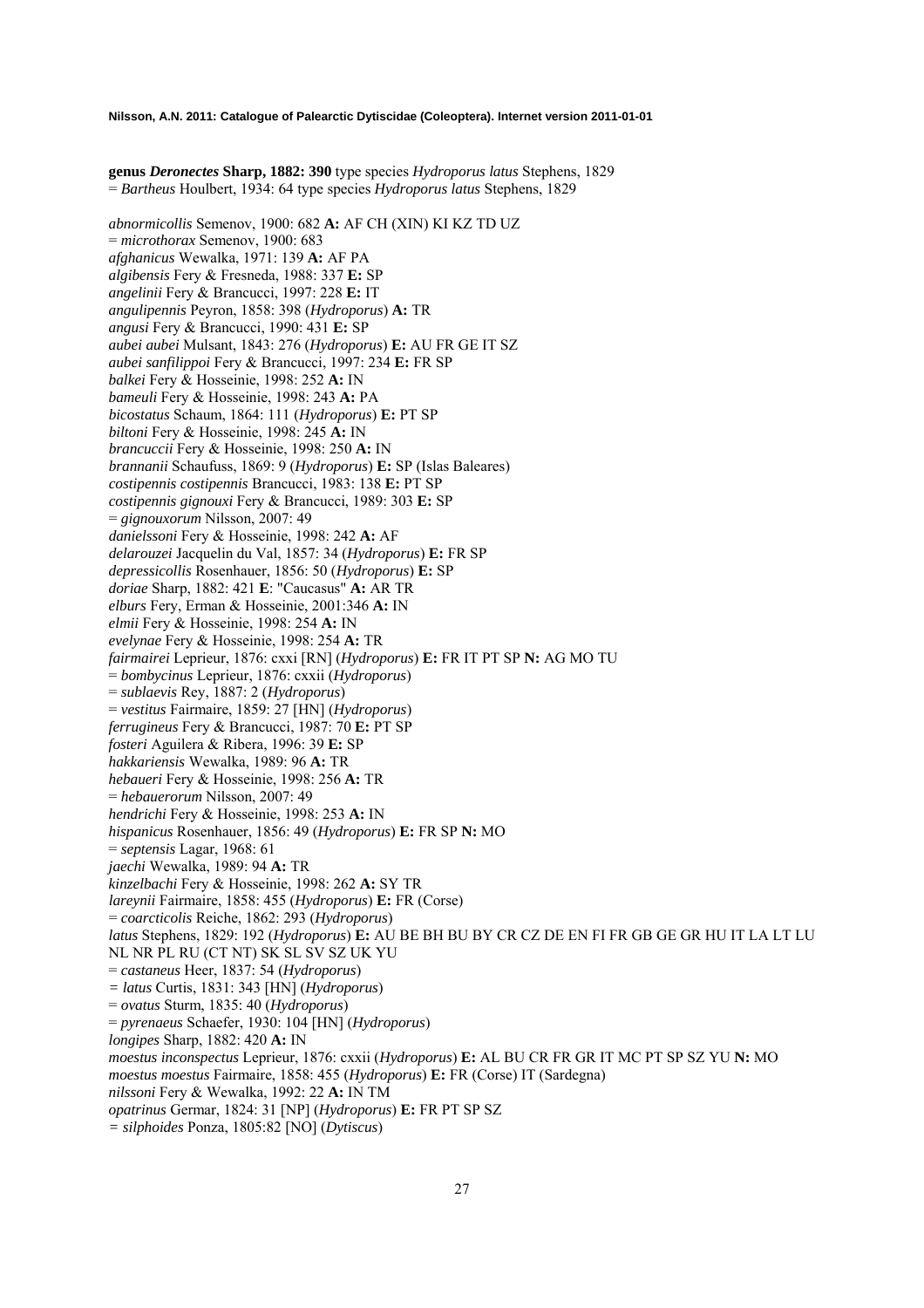*palaestinensis* Fery & Hosseinie, 1999: 271 [RN] **A:** SY *= palaestinus* Fery & Hosseinie, 1998: 229 [HN] *parvicollis* Schaum, 1864: 112 (*Hydroporus*) **E:** AR BU GG GR MC RO YU **A:** IN TR *= planicollis* Sharp, 1882: 420 *perrinae* Fery & Brancucci, 1997: 260 **N:** AG TU *persicus* Peschet, 1914: 227 **A:** IN *peyerimhoffi* Régimbart, 1906: 204 (*Hydroporus*) **N:** AG *platynotus mazzoldii* Fery & Brancucci, 1997: 242 **E:** GR *platynotus platynotus* Germar, 1834: pl. 3 (*Hydroporus*) **E:** AL AU BE BH BU CZ GE LU MC NL PL RO SK YU = *murinus* Sturm, 1835: 42 (*Hydroporus*) = *platynotus* Lacordaire, 1835: 330 [HN] (*Hydroporus*) *riberai* Fery & Hosseinie, 1998: 255 **A:** IQ TR *roberti* Fery & Hosseinie, 1998: 242 **A:** AF *sahlbergi* Zimmermann, 1932: 106 **E:** GR TR **A:** TR *schuberti* Wewalka, 1971: 138 **A:** TR *semirufus* Germar, 1845: pl.3 (*Hydroporus*) **E:** FR IT *syriacus* Wewalka, 1971: 141 **A:** TR *theryi* Peyerimhoff, 1925: 356 (*Hydroporus*) **N:** MO *toledoi* Fery, Erman & Hosseinie, 2001:342 **A:** TR *vestitus* Gebler, 1848: 76 (*Hydroporus*) **A:** AF KZ RU (WS) TD UZ *wewalkai* Fery & Fresneda, 1988: 241 **E:** SP *wittmeri* Wewalka, 1971: 130 **A:** TR *witzgalli* Fery & Brancucci, 1997: 278 **A:** TR *youngi* Fery & Hosseinie, 1998: 240 **A:** IN

**genus** *Graptodytes* **Seidlitz, 1887: 57** type species *Dytiscus granularis* Linnaeus, 1767

*aequalis* Zimmermann, 1918: 69 [NP] (*Hydroporus*) **E:** PT SP **N:** MO = *octolineatus* Schaufuss, 1882:559 [NO] (*Hydroporus*) *atlantis* Théry, 1933: 129 (*Hydroporus*) **N:** MO *aurasius* Jeannel, 1907: 18 (*Hydroporus*) **N:** AG TU *bilineatus* Sturm, 1835: 68 (*Hydroporus*) **E:** AL AU BE BH BU BY CR CZ DE FI FR GB GE GG GR HU IR IT LU MC NL PL RU (CT NT ST) SK SL SP SV SZ UK YU **A:** KZ RU (ES WS) TR = *dalmatinus* Zimmermann, 1932: 81 = *hopffgarteni* Schilsky, 1892: 193 (*Hydroporus*) = *narentinus* Zimmermann, 1915: 220 (*Hydroporus*) = *nigritarsis* Sharp, 1882: 453 (*Hydroporus*) = *pervasus* Gozis, 1914: 120 (*Hydroporus*) *bremondi* Guignot, 1934: 217 **N:** MO *bussleri* Fery, 1994: 399 **A:** IS SY *castilianus* Fery, 1995: 40 **E:** SP *delectus* Wollaston, 1864: 76 (*Hydroporus*) **N:** CI *eremitus* Ribera & Faille, 2010: 6 **N:** MO *flavipes* Olivier, 1795: 38 [NP] (*Dytiscus*) **E:** BE BH BU CR FR GB GE GR IT LU NL PT SL SP SZ TR YU **N:**  AG MO TU **A:** TR = *cebennicus* Guignot, 1932: 410 = *concinnus* Stephens, 1835: 392 (*Hydroporus*) = *manducus* Schaufuss, 1882: 559 (*Hydroporus*) = *marmoratus* Stephens, 1835: 438 (*Hydroporus*) = *portalegrensis* Schaufuss, 1882: 559 (*Hydroporus*) *fractus* Sharp, 1882: 454 (*Hydroporus*) **E:** BU FR GR IT PT SP **N:** AG TU = *exsanguis* Bedel, 1925: 364 (*Hydroporus*) *granularis* Linnaeus, 1767: 667 (*Dytiscus*) **E:** AU BE BH BU BY CR CZ DE EN FI FR GB GE GR HU IR IT LA LS LT LU NL NR PL RU (CT NT ST) SK SL SV SZ UK = *funestus* Schilsky, 1888: 183 (*Hydroporus*) = *istrus* J.Müller, 1926: 290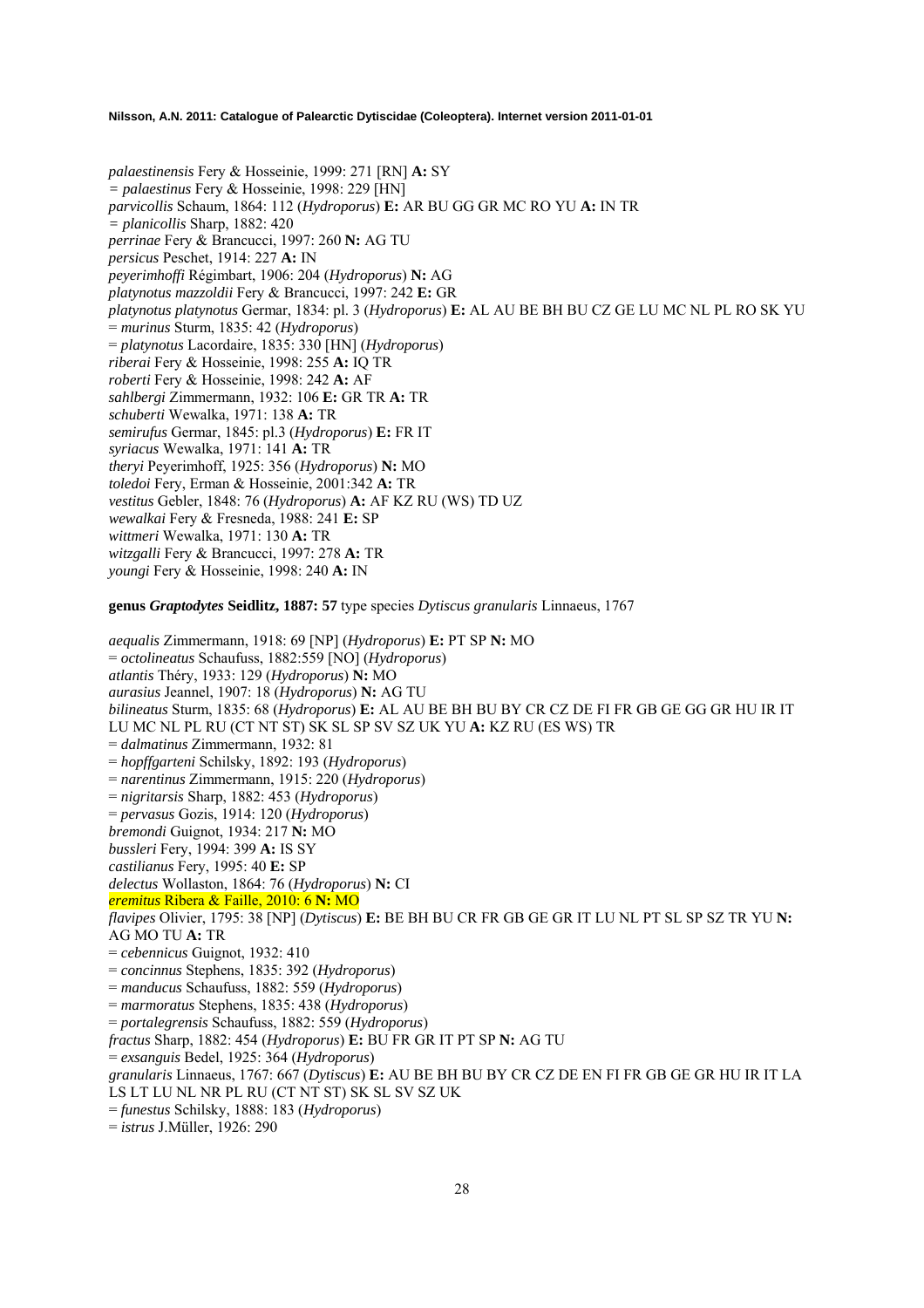= *pseudopictus* Zaitzev, 1928: 12 = *rhodanensis* Schaefer, 1952: 35 = *suturalis* P.W.J.Müller, 1821: 225 (*Hyphydrus*) = *unilineatus* Schrank, 1781: 204 (*Dytiscus*) *ignotus* Mulsant & Rey, 1861: 307 (*Hydroporus*) **E:** CR FR GR IT PT SP **N:** AG MO *= bihamatus* Chevrolat, 1861: 149 (*Hydroporus*) = *fallaciosus* Guignot, 1932: 402 = *ypsilon* Reiche, 1863: 127 (*Hydroporus*) *kuchtai* Breit, 1908: 59 (*Hydroporus*) **E:** SP (Islas Baleares) *parisii* Gridelli, 1939: 408 **N:** AG *pictus* Fabricius, 1787: 194 (*Dytiscus*) **E:** AU BE BH BU BY CR DE EN FI FR GB GE HU IR IT LA LS LT LU MC NL NR RU (CT NT ST) SK SL SZ UK YU = *arcuatus* Panzer, 1795: 75 (*Dytiscus*) = *cruciatus* Schilsky, 1890: 182 (*Hydroporus*) = *flexuosus* Marsham, 1802: 425 (*Dytiscus*) = *fortiterpunctatus* Guignot, 1932: 396 *pietrii* Normand, 1933: 297 **N:** AG TU *sedilloti phrygius* Guignot, 1942: 18 **E:** GR MC TR **A:** TR = *pseudophrygius* Guéorguiev, 1965: 494 *sedilloti sedilloti* Régimbart, 1878: 352 (*Hydroporus*) **A:** CY IS SY *siculus* Fery, 1995: 41 **E:** IT *snizeki* Hendrich, 1993: 392 **A:** UZ *varius* Aubé, 1838: 334 (*Hydroporus*) **E:** AU BU FR GE GR IT MA PT SP YU **N:** AG MO TU = *laeticulus* Sharp, 1882: 453 (*Hydroporus*) = *pauper* O.Schneider, 1903: 51 (*Hydroporus*) *veterator behningi* Zaitzev, 1927: 11 **A:** TR *veterator veterator* Zimmermann, 1918: 67 [NP] (*Hydroporus*) **E:** BU CR GR IT MC YU = *montenegrinus* Schaufuss, 1882: 559 (*Hydroporus*)

### **genus** *Hydrocolus* **Roughley & Larson, 2000: 407** type species *Hydroporus paugus* Fall, 1923

*sahlbergi* Nilsson, 2001: 9 [RN] **E:** FI NR RU (NT) SV **A:** RU (ES)

- *= picicornis* J. Sahlberg, 1874: xiii [HN] (*Hydroporus*)
- *= picicornis* J. Sahlberg, 1875: 152 [HN] (*Hydroporus*)

### **genus** *Hydroporus* **Clairville, 1806: 182** type species *Dytiscus fusculus* Schrank, 1781 (*= Dytiscus planus* Fabricus, 1781)

- = *Hydatoporus* Gistel, 1856: 355 type species *Dytiscus palustris* Linnaeus, 1761
- = *Hydrocoptus* Motschulsky, 1853: 5 type species *Dytiscus tristis* Paykull, 1798
- = *Hydroporidius* Guignot, 1949: 9 type species *Hydroporus melanarius* Sturm, 1835
- = *Hydroporinus* Guignot, 1945: 22 type species *Hydroporus neglectus* Schaum, 1845
- = *Hydrotarsus* Falkenström, 1938: 4 type species *Hydrotarsus lundbladi* Falkenström, 1938
- = *Schizoporus* Ádám, 1996: 20 type species *Hydroporus angustatus* Sturm, 1835
- = *Sternoporus* Falkenström, 1930: 24 type species *Hydroporus longicornis* Sharp, 1871

*acutangulus* Thomson, 1856: 202 **E:** FI NR RU (NT) SV **A**: MG RU (ES WS)

- = *aenescens* J. Sahlberg, 1880: 50
- = *pectoralis* J. Sahlberg, 1880: 51 [HN]
- = *punctatulus* J. Sahlberg, 1889: 221
- = *sumakovi* Poppius, 1912: 107
- = *zaitzevi* Jacobson, 1908: 425 [RN]
- *amguemensis* Shaverdo, 2003:59 **A:** RU (FE)

*ampliatus ampliatus* Zaitzev, 1927: 13 **E:** RU (ST) **A:** AR IN

*ampliatus colchicus* Bilyashiwsky, 2004:47 **E:** GG

*analis* Aubé, 1838: 294 **E:** IT (Sardegna) **N:** AG TU

*anatolicus anatolicus* J.Balfour-Browne, 1963: 2 **A:** TR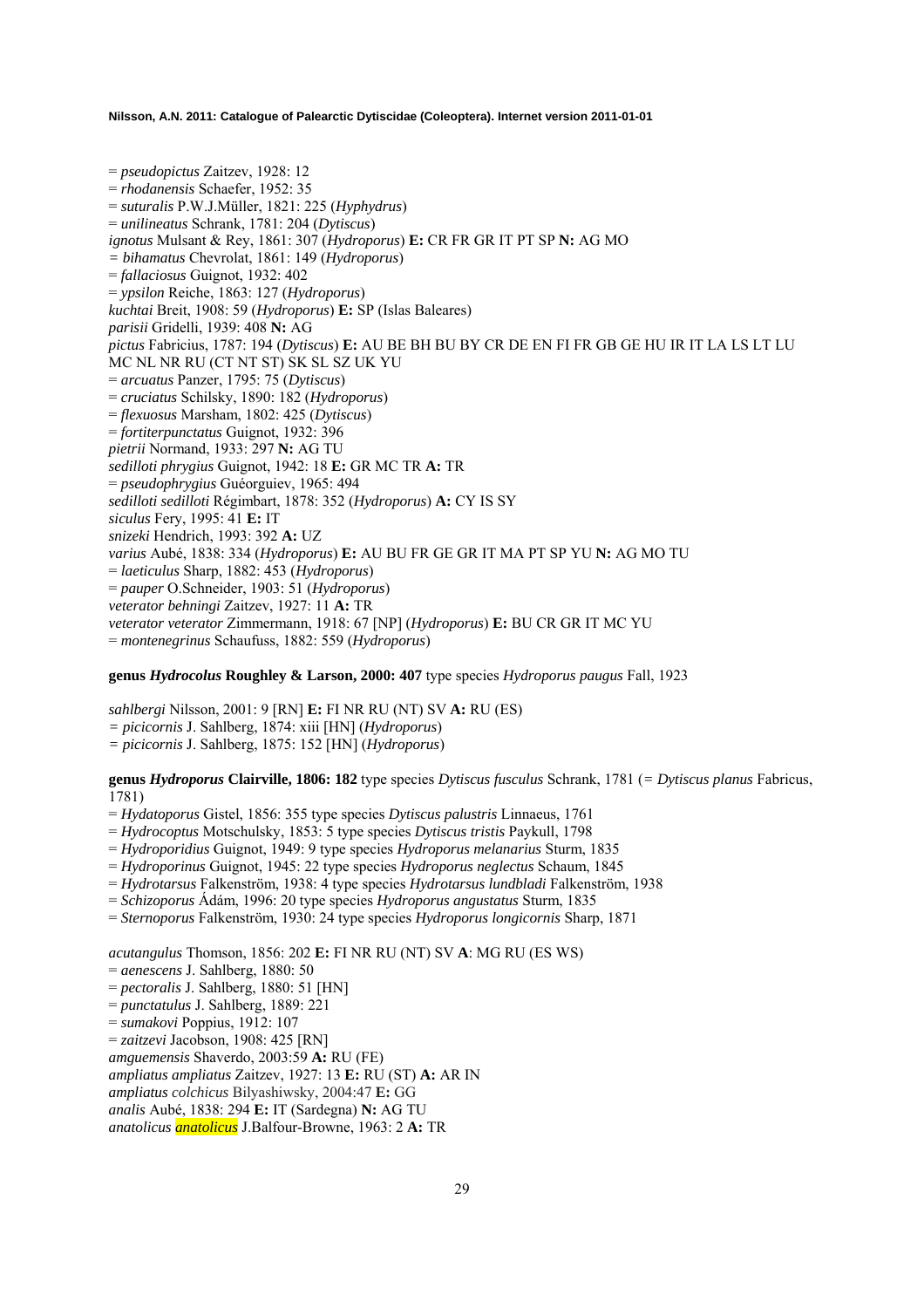*anatolicus koksali* Hájek & Fikáček, 2010:1635 **A:** TR *angusi* Nilsson, 1990: 33 **A:** CH (JIL) JA MG RU (ES FE) *angustatus* Sturm, 1835: 53 **E:** AR AU BE BH BU BY CR CZ DE EN FI FR GB GE GG HU IR IT LA LS LT LU MC MD NL NR PL RU (CT NT ST) SK SL SV SZ UK **A:** KZ RU (ES WS) TR = *acuminatus* Sturm, 1835: 74 *artvinensis* Fery & Erman, 2009: 9 **A:** TR *askalensis* Wewalka, 1992: 56 **A:** TR *basinotatus* Reiche, 1864: 234 **E:** SP **N:** MO = *venator* Sharp, 1882: 465 *bergmani* Nilsson, 1995: 23 **A:** RU (FE) *bodemeyeri bodemeyeri* Ganglbauer, 1900: 139 **E:** GR **A:** TR = *bulgaricus* Hlisnikovský, 1955: 100 = *collarti* Guignot, 1949: 7 *bodemeyeri cariaensis* Hájek & Fikáček, 2010:1642 **E:** GR (Rhodes) **A:** TR *bodemeyeri guignoti* Gschwendtner, 1935: 205 **E:** AL BU GR *brancoi brancoi* Rocchi, 1981: 150 **E:** PT SP *brancoi gredensis* Fery, 1999: 234 **E:** PT SP *brancuccii* Fery, 1987: 65 **E:** PT SP *brevis* R.F. Sahlberg, 1834: 3 **E:** BY DE EN FI GE LA NR PL RU (CT NT) SV **A:** RU (ES WS) *breviusculus* Poppius, 1905: 14 **A:** CH (JIL) RU (ES FE) *brucki* Wehncke, 1875: 234 **E:** GR **A:** CY LE TR *cagrankaya* Fery & Erman, 2009: 3 **A:** TR *cantabricus* Sharp, 1882: 457 **E:** SP *carli* Wewalka, 1992: 52 **A:** YE *compunctus* Wollaston, 1865: 65 **N:** CI *constantini* Hernando & Fresneda, 1996: 155 **E:** SP *crinitisternus* Shaverdo & Fery, 2001:34 **A:** KZ MG *cuprescens* K.W. Miller & Fery, 1995: 405 **A:** CY *decipiens* Sharp, 1878: 113 **E:** PT SP *discretus discretus* Fairmaire & Brisout, 1859: 28 [CN] **E:** AL AU BE BH BU BY CR CZ DE EN FI FR GB GE GG GR HU IR IT LA LS LU MC NL NR PL PT RU (CT NT ST) SK SL SP SV SZ UK YU **N:** MO **A:** AF CH (XIN) CY IN KA NP PA RU (ES) TR = *alpestris* Falkenström, 1939: 15 = *corsicus* Wehncke, 1872: 163 = *cyprius* Régimbart, 1878: 352 = *lundbladi* Falkenström, 1939: 12 = *maurus* Sharp, 1882: 463 = *neuter* Fairmaire & Laboulbène, 1855: 205 [SN] = *pescheti* Guignot, 1930: 191 = *sublaevis* Falkenström, 1922: 184 [HN] *discretus tatricus* Kinel, 1949: 396 **E:** PL *distinguendus* Desbrochers des Loges, 1871: 338 **E:** FR IT **N:** AG = *avunculus* Fairmaire, 1872: lxxii = *gridellii* Focarile, 1960: 68 *dobrogeanus* Ieniştea, 1962: 424 **E:** AU BH BU GR HU IT RO SK UK YU (Crna Gora) **A:** CY TR *elongatulus* Sturm, 1835: 52 **E:** AU BE BY CZ DE EN FI FR GB GE LT NL NR PL RU (CT NT) SK SV UK **A:**  MG RU (ES WS) = *eugeniae* Zaitzev, 1909: 63 = *lenensis* Poppius, 1905: 15 *errans* Sharp, 1882: 462 **N:** CI *erythrocephalus* Linnaeus, 1758: 412 (*Dytiscus*) **E:** AB AU BE BH BU BY CR CZ DE EN FA FI FR GB GE GG HU IR IT LA LT LU NL NR PL RU (CT NT) SK SL SV SZ UK **A:** KZ RU (ES WS) TR = *deplanatus* Gyllenhal, 1826: 178 (*Hyphydrus*) = *derelictus* Clark, 1862: 471 = *faroensis* Mjöberg, 1917: 10 = *sericeus* Eschscholtz, 1818: 459 (*Dytiscus*)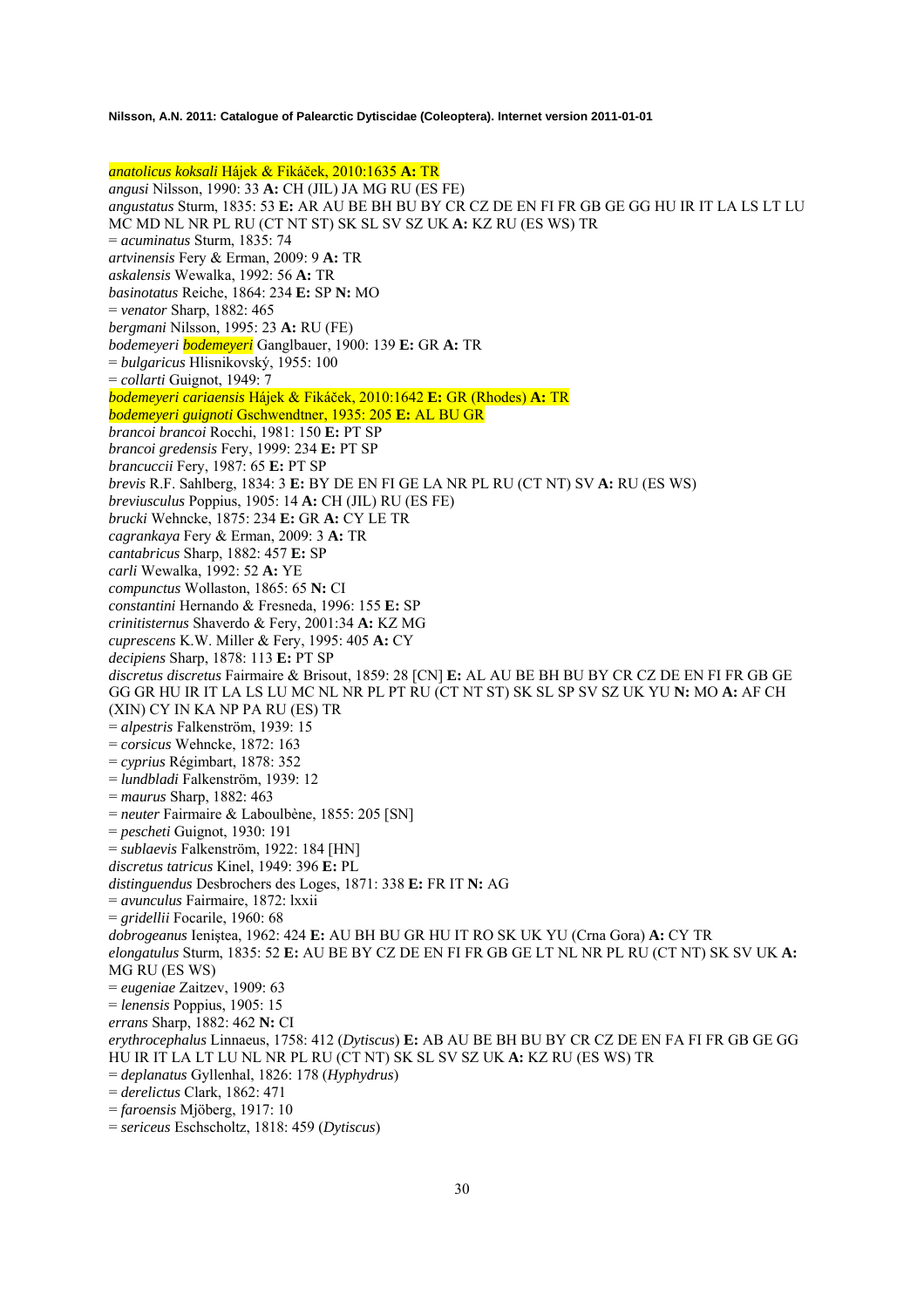= *subcostatus* Gerhardt, 1909: 2 *erzurumensis* Erman & Fery, 2000:172 **A:** TR *ferrugineus* Stephens, 1829: 193 **E:** AU BE BU CR CZ FR GB GE HU IT LU PL SK SL SZ UK YU = *victor* Aubé, 1838: 300 *feryi* Wewalka, 1992: 54 **N:** AG TU *foveolatus* Heer, 1839: 157 **E:** AU BH FR GE HU IT PL SP SZ = *apfelbecki* Ganglbauer, 1891: 475 = *atropos* Mulsant & Godart, 1860: 179 = *nivalis* Heer, 1839: 157 *fuscipennis* Schaum, 1868: 64 [RN] **E:** AU BY DE EN FI GE HU LA LT MC NR PL RU (CT NT ST) SK SV UK **A:** JA KZ MG RU (ES FE WS) TM **NAR**  = *criniticoxis* Larson, 1975: 301 = *flavipennis* Munster, 1932: 84 = *piceus* Sturm, 1835: 66 [HN] = *puberulus* Mannerheim, 1853: 163 [HN] *geniculatus* Thomson, 1856: 200 **E:** FI NR RU (NT) SV **A:** MG RU (ES WS) **NAR**  = *opacus* Wehncke, 1872: 163 = *pilipes* J. Sahlberg, 1921: 3 = *subseriatus* J. Sahlberg, 1910: 171 *georgicus* Bilyashiwsky, 2004:44 **E:** GG *glabriusculus* Aubé, 1838: 312 **E:** BY DE FI GB GE IR LA LT NL NR PL RU (NT) SV **A:** RU (ES WS) *glasunovi dolini* Fery & 2010:1012 **A:** KI KZ UZ *glasunovi glasunovi* Zaitzev, 1905: 26 **A:** AF CH (XIN) KI TD UZ = *macrocephalus* Gschwendtner, 1923: 100 *goldschmidti* Gschwendtner, 1923: 101 **A:** CH (XIN) KI UZ *= recidivus* Gschwendtner, 1923: 103 *gueorguievi* Wewalka, 1975: 91 **E:** BU *guernei* Régimbart, 1891: 202 **E:** AZ *gyllenhalii* Schiødte, 1841: 434 **E:** AU BE BU BY CR CZ DE FI FR GB GE IR IT LU NL NR PL PT RU (NT) SK SP SV *hajeki* Fery, 2009: 546 **A:** IN *hebaueri* Hendrich, 1990: 244 **E:** AL BH BU GR HU SK TR YU (Crna Gora) *hellenicus* Mazzoldi & Toledo, 1992: 183 **E:** GR *holzschuhi* Fery, 2009: 540 **A:** TR *humilis* Klug, 1834: t.33/11 **N:** EG **A:** IS SI = *sinaicus* Wewalka, 1984: 133 *hygrotoides* Fery, 2000: 1248 [RN] **A:** CH (JIX BEI) *= discedens* Sharp, 1882: 396 [HN] (*Coelambus*) *ijimai* Nilsson & Nakane, 1993: 424 **A:** JA *incognitus* Sharp, 1869: 84 **E:** AU BE BY CZ DE EN FI FR GB GE HU IR IT LA LU NL NR PL PT RO RU (CT NT ST) SK SL SP SV SZ UK **A:** RU (ES WS) = *discedens* Régimbart, 1877: cxxxix = *ellypticus* Pétri, 1912: 44 = *seidlitzi* Gerhardt, 1899: 5 *incommodus* Fery, 2006: 24 **E:** SK *ineptus* Sharp, 1882: 462 **A:** SY *inscitus* Sharp, 1882: 463 **A:** IQ KU OM YE *jacobsoni* Zaitzev, 1927: 17 **E:** GG RU (ST) *jelineki* Fery, 2009: 535 **A:** IN *jonicus caucasicus* Zaitzev, 1927: 12 **E:** AR GG **A:** TR *jonicus jonicus* L.Miller, 1862: 276 **E:** AL BH BU CR GR IT MC SL YU (Crna Gora) *jurjurensis* Régimbart, 1895: 29 **N:** AG *kabakovi* Fery & Petrov, 2006:88 **A:** MG RU (ES) *kasyi* Wewalka, 1984: 132 **A:** CY SY TR *kozlovskii* Zaitzev, 1927: 15 **E:** AR BU GG MC RO RU (ST) **A:** IN LE TR

*kraatzii* Schaum, 1868: 384 **E:** AU BH BU CZ EN FR GE IT PL SK SZ UK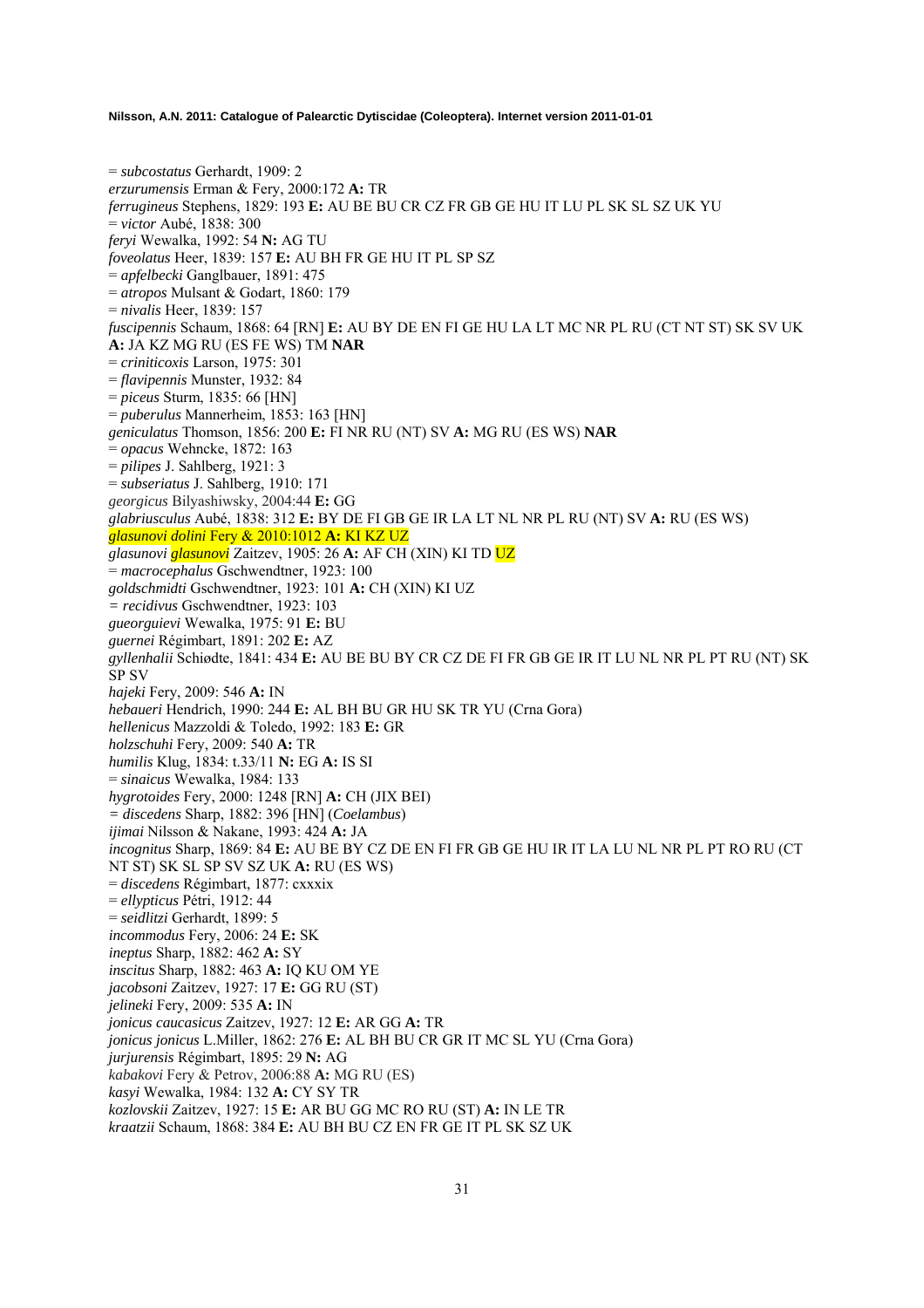= *hedwigi* Reitter, 1897: 45 *kryshtali* Bilyashivsky, 1993: 15 **E:** UK *kurdistanicus* Hájek & Fikáček, 2010:1646 **A:** TR *lapponum* Gyllenhal, 1808: 532 (*Hyphydrus*) **E:** FI NR RU (NT) SV **A:** RU (ES WS) **NAR**  = *kolstromi* J. Sahlberg, 1875: 145 = *labradorensis* Fall, 1923: 71 = *obtusipennis* J. Sahlberg, 1875: 146 *laticollis* Zimmermann, 1922: 20 **A:** RU (FE) *lenkoranensis* Fery, 1999: 255 **E:** AB GG *libanus* Régimbart, 1901: 101 **A:** LE TR *limbatus* Aubé, 1838: 292 **E:** FR IT PT SP **N:** AG LB MO TU *lluci* Fery, 1999: 244 **E:** SP (Islas Baleares) *longicornis* Sharp, 1871: 205 [RN] **E:** AU BE BU BY CZ DE FI FR GB GE HU IR IT LA LT LU NR PL RU (CT NT) SV SZ UK **A:** RU (WS) = *parallelus* Sharp, 1869: 84 [HN] *longulus* Mulsant & Rey, 1861: 305 **E:** AU BE FR GB GE IR IT LU NL SP SZ **N:** MO = *celatus* Clark, 1862: 473 *lucasi* Reiche, 1866: 19 [RN] [NP] **E:** BH FR IT GR PT SP **N:** AG CI LB MO TU = *basiclarior* Gozis, 1914: 164 [RN] = *bonnairii* Fairmaire, 1872: lxxii = *confusus* Lucas, 1846: 96 [HN] = *lucasii* Reiche, 1872:24 [RN] [HN] = *nigriceps* Schaum, 1864: 110 [HN] *= perplexus* Schaum, 1847: 39 [RN] *lundbergi* Fery & Erman, 2009: 8 **A:** TR *lundbladi* Falkenström, 1938: 4 (*Hydrotarsus*) **N:** MR *macedonicus* Fery & Pesic, 2006: 596 **E:** MC *marginatus* Duftschmid, 1805: 269 (*Dytiscus*) **E:** AL AR AU BE BH BU CR CZ FR GB GE GG GR HU IT MC NL PL RU (ST) SK SL SP SZ TR UK YU **N:** AG MO **A:** IN IS KZ TR = *bosnicus* Apfelbeck, 1909: 496 = *pallens* Zimmermann, 1915: 222 [HN] *mariannae* Wewalka, 1974: 106 **A:** IS *martensi* Brancucci, 1981: 180 **A:** KA *melanarius* Sturm, 1835: 59 **E:** AU BE BH BY CZ DE EN FI FR GB GE HU IR IT LA LS LT LU NL NR PL RU (CT NT ST) SK SL SV SZ UK YU **A:** RU (WS) = *montanus* Helliesen, 1890: 23 = *monticola* Sharp, 1869: 84 = *munsterii* Helliesen, 1890: 22 = *obscuricornis* J. Sahlberg, 1921: 3 = *ruficornis* Zetterstedt, 1838: 139 *memnonius* Nicolai, 1822: 33 **E:** AB AU BE BH BU BY CR CZ DE EN FA FI FR GB GE GR HU IR IT LA LS LT LU NL NR PL RU (CT NT ST) SK SL SP SV SZ UK **N:** AG EG MO TU = *castaneus* Aubé, 1838: 302 [HN] = *incertus* Aubé, 1838: 306 = *insularis* Sharp, 1882: 457 = *jugularis* Babington, 1832: 328 = *niger* Sturm, 1835: 44 [HN] = *revelierei* Sharp, 1882: 458 = *subelongatus* Stephens, 1835: 392 *morio* Aubé, 1838: 307 **E:** AU BE BY CZ DE EN FI FR GB GE IR LA LT NL NR PL RU (CT NT) SK SV **A:** JA MG RU (ES FE WS) **NAR**  = *atriceps* Crotch, 1870: 96 [RN] = *caliginosus* LeConte, 1850: 215 = *caminarius* Motschulsky, 1860: 100 = *lugubris* Motschulsky, 1845: 353 [HN] = *melancholicus* Motschulsky, 1860: 100 [RN]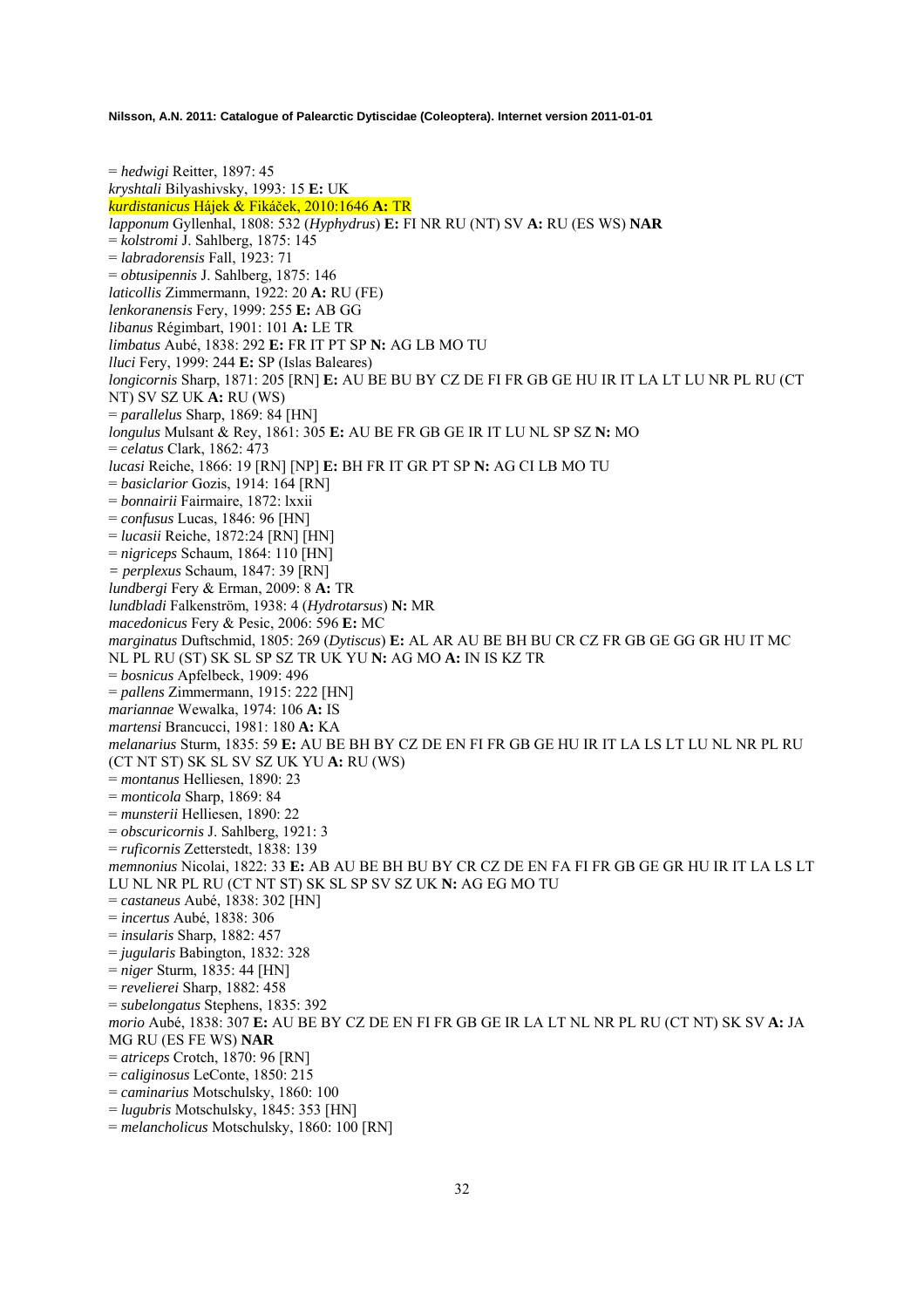= *scaphiformis* Sharp, 1871: 205 = *valliger* Hellén, 1929: 36 = *watanabei* Takizawa, 1933: 174 *multiguttatus* Régimbart, 1878: 351 **A:** IS JO SY = *ortali* Wewalka, 1984: 136 *nanpingensis* Toledo & Mazzoldi, 1996: 241 **A:** CH (SCH) *neclae* Erman & Fery, 2006: 41 **A:** TR *necopinatus necopinatus* Fery, 1999: 248 **E:** PT SP *necopinatus robertorum* Fery, 1999: 250 **E:** FR GB (Channel Isles) *necopinatus roni* Fery, 1999: 253 **E:** GB *neglectus* Schaum, 1845: 409 **E:** AU BE BY CZ DE EN FI FR GB GE HU IR LA LT LU NL NR PL RU (CT NT) SK SV SZ UK **A:** RU (WS) = *incrassatus* C. G. Thomson, 1871: 366 *nevadensis* Sharp, 1882: 481 **E:** PT SP *nigellus* Mannerheim, 1853: 163 **E:** AN AR AU BU DE FI FR GE GG IT NR PL RU (CT) SP SV SZ **A:** IN KZ MG RU (FE WS) TR **NAR**  = *bungei* Zaitzev, 1910: 31 = *mtiula* Zaitzev, 1927: 14 = *obscuripes* Motschulsky, 1860: 100 = *pyrenaeus* Wehncke, 1872: 163 = *sieversi* J. Sahlberg, 1910: 173 = *tungus* Zaitzev, 1910: 32 *nigrita* Fabricius, 1792: 201 (*Dytiscus*) **E:** AU BE BH BU BY CR CZ DE EN FA FI FR GB GE HU IC IR IT LA LT LU MC NL NR PL PT RU (CT NT ST) SK SL SP SV SZ UK **A:** KZ RU (ES WS) = *bisbiguttatus* J. Sahlberg, 1921: 1 = *convexior* Seidlitz, 1887: 67 = *glabellus* Thomson, 1867: 80 *= melaenus* Nicolai, 1822: 34 = *monilicornis* J. Sahlberg, 1875: 154 = *obovatus* J. Sahlberg, 1880: 52 = *subalpinus* C. G. Thomson, 1871: 365 = *trivialis* Stephens, 1828: 59 *normandi alhambrae* Fery, 1999: 242 **E:** SP *normandi ifnii* Fery, 1999: 241 **N:** MO *normandi ifranensis* Fery, 1999: 239 **N:** MO *normandi normandi* Régimbart, 1903: 254 **E:** FR PT SP *notabilis* LeConte, 1850: 216 **E:** FI NR RU (CT NT) SV **A:** MG RU (ES FE WS) **NAR**  = *arcticus* Thomson, 1856: 197 = *fennicus* Seidlitz, 1887: 66 = *tomentosus* Poppius, 1905: 12 *notatus* Sturm, 1835: 62 **E:** BY CZ DE EN FI FR GE HU LA LT NL PL RU (CT NT) SV UK **A:** RU (ES WS) = *sacha* Zaitzev, 1910: 30 *oasis* Wewalka, 1992: 53 **N:** EG *obscurus* Sturm, 1835: 65 **E:** AU BE BY CR CZ DE EN FI FR GB GE IR LA LT LU NL NR PL RU (CT NT ST) SK SV SZ UK **A:** RU (WS) **NAR**  = *hockingi* Larson, 1975: 296 *obsoletus* Aubé, 1838: 298 **E:** CR DE FR GB GE GR IR IT NR PT SP SV **N:** AG LB MO MR TU **A:** SY TR *paganettianus* Scholz, 1923: 183 **E:** PT SP *palustris* Linnaeus, 1761: 216 (*Dytiscus*) **E:** AB AN AR AU BE BH BU BY CR CZ DE EN FA FI FR GB GE GG GR HU IR IT LA LS LT LU MC NL NR PL RU (CT NT ST) SK SL SP SV SZ UK YU **A:** IN MG RU (ES WS) TR = *apicalis* Schilsky, 1888: 183 = *buresi* Mařan, 1938: 95 = *cambriensis* Curtis, 1831: 343

- = *cristatomarginatus* Goeze, 1777: 625 (*Dytiscus*)
- = *fimbriatus* Gmelin, 1790: 1957 [HN] (*Dytiscus*)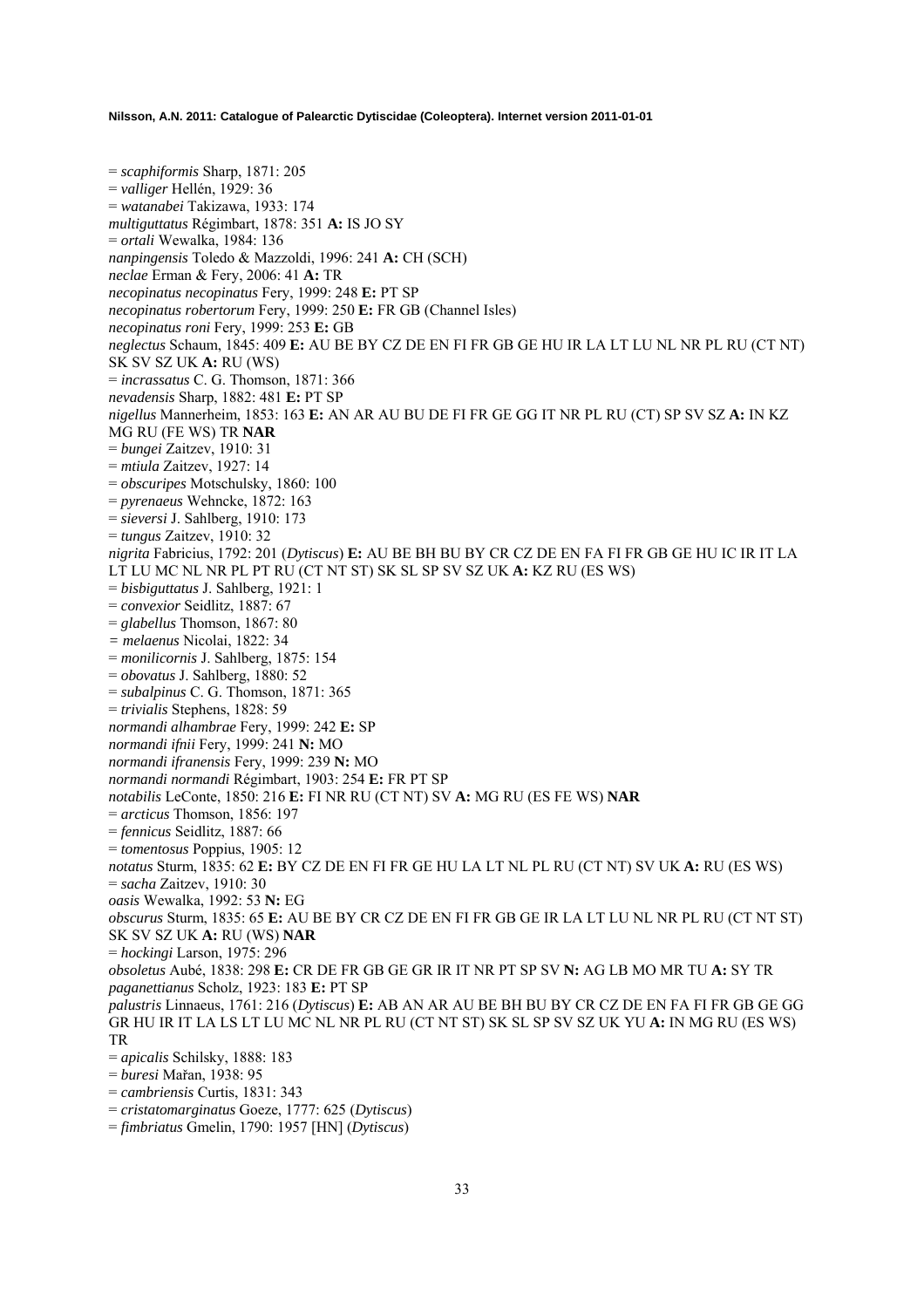= *fuscorufus* Munster, 1927: 160 = *lituratus* Fabricius, 1781: 296 (*Dytiscus*) = *proximus* Stephens, 1828: 55 = *sexpustulatus* Fabricius, 1777: 239 (*Dytiscus*) = *styriacus* Seidlitz, 1887: 70 = *tinctus* Clark, 1862: 326 = *variegatus* Geoffroy, 1785: 68 (*Dyticus*) *pfefferi* Wewalka, 1974: 107 [RN] **E:** GR = *orientalis* Hlisnikovský, 1955: 87 [HN] *pilosus* Guignot, 1949: 5 (*Hydrotarsus*) **N:** CI *planus* Fabricius, 1781: 501 (*Dytiscus*) **E:** AB AL AR AU BE BH BU BY CR CZ DE EN FI FR GB GE GG GR HU IR IT LA LT LU MC NL NR PL PT RU (CT NT ST) SK SL SP SV SZ TR UK YU **N:** AG MO **A:** IN IQ KZ LE RU (WS) TM TR *= flavipes* Dalla Torre, 1879: 40 = *frisius* Verhoeff, 1891: 23 = *fuscatus* Stephens, 1828: 62 = *fusculus* Schrank, 1781: 203 (*Dytiscus*) = *holosericeus* Marsham, 1802: 427 (*Dytiscus*) = *humeralis* Marsham, 1802: 422 (*Dytiscus*) = *lividus* Geoffroy, 1785: 68 (*Dyticus*) = *nigricans* Schrank, 1781: 205 (*Dytiscus*) = *nigriceps* Preller, 1862: 23 = *pallescens* Seidlitz, 1887: 72 = *sordidus* Herbst, 1784: 126 (*Dytiscus*) *productus* Fairmaire, 1880: 248 **N:** AG TU = *occultus* Sharp, 1882: 456 *pseudopubescens* Zimmermann, 1919: 166 **A:** RU (ES WS) = *punctatissimus* Poppius, 1905: 14 [HN] *puberulus* LeConte, 1850: 215 **E:** FI NR RU (NT) SV **NAR**  = *levanderi* J. Sahlberg, 1889: 221 *pubescens* Gyllenhal, 1808: 536 (*Hyphydrus*) **E:** AB AL AU BE BH BU CR CZ DE EN FA FI FR GB GE GG GR IR IT LA LT LU MC NL NR PL PT RU (CT NT ST) SK SL SP SV SZ TR UK YU **N:** AG LB MO TU **A:** CY IN IS JO LE SY TR = *antidotus* Sharp, 1882: 462 = *caliginosus* Stephens, 1839:69 = *estrellensis* Schaufuss, 1882: 559 = *fulvipennis* Munster, 1932: 84 = *roseni* Zimmermann, 1919: 175 = *scaphula* Sturm, 1835: 58 = *scopularis* Schiødte, 1841: 439 *punctipennis* J. Sahlberg, 1880: 50 **A:** RU **(**ES WS) *regularis* Sharp, 1882: 482 **E:** FR (Corse) IT (Sardegna) *rufifrons* O.F. Müller, 1776: 73 (*Dytiscus*) **E:** AU BE BY CR CZ DE EN FI FR GB GE HU IT LA LT NL NR PL RU (CT NT ST) SK SL SV SZ UK **A:** RU (ES WS) = *duftschmidti* Rye, 1872: 47 [RN] = *intermedius* J. Sahlberg, 1880: 49 = *piceus* Stephens, 1828: 62 *= ruficeps* Nicolai, 1822: 33 = *rufifrons* Duftschmid, 1805: 270 [HN] (*Dytiscus*) *sabaudus sabaudus* Fauvel, 1865: 276 **E:** AU BU CZ FR GE IT MC PL SK SL SP SZ UK = *alticola* Sharp, 1882: 468 = *scholzi* W.Kolbe, 1899: 24 *sabaudus sierranevadensis* Shaverdo, 2004: 24 **E:** SP *saghaliensis* Takizawa, 1933: 173 **A:** JA RU (FE) *sanfilippoi* Ghidini, 1958: 13 **E:** IT *sardomontanus* Pederzani, Rocchi & Schizzerotto, 2004: 129 **E:** IT (Sardegna)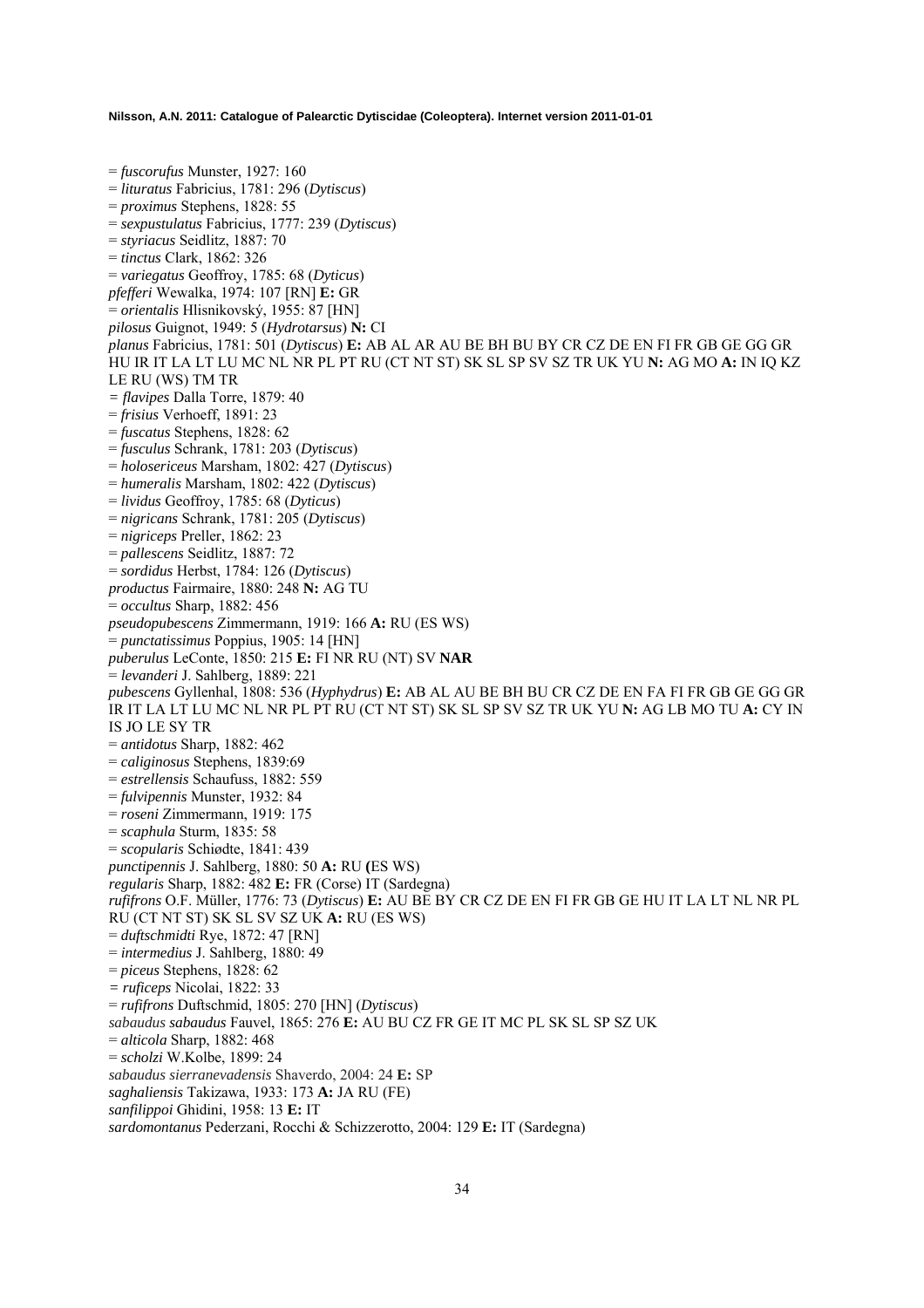*scalesianus* Stephens, 1828: 57 **E:** AU BY CZ DE EN FI FR GB GE HU IR LA NL NR PL RU (CT NT) SV UK **A:** RU (WS) = *pygmaeus* Sturm, 1835: 73 [HN] *semenowi* Jakovlev, 1897: 41 **E:** FI NR RU (CT NT) SV = *afflatus* Scholz, 1917: 250 = *longitarsis* J. Sahlberg, 1910: 168 *shaverdoae* Fery, 2009: 547 **E:** AR *sibiricus* J. Sahlberg, 1880: 49 **A:** MG RU (ES FE WS) **NAR**  = *boreus* Gordon, 1981: 106 *= sibiricus* Sharp, 1882: 466 [HN] *sivrikaya* Fery & Erman, 2009: 6 **A:** TR *springeri* J. Müller, 1924: 72 **E:** IT SL *striola* Gyllenhal, 1826: 181 (*Hyphydrus*) **E:** AU BE BH BY CZ DE EN FI FR GB GE HU IR IT LA LT LU NL NR PL RU (CT NT ST) SV UK **A:** KZ RU (ES WS) **NAR**  = *ambiguus* Aubé, 1838: 287 = *subtonsus* LeConte, 1855: 297 *= vittula* Erichson, 1837: 178 *submuticus* Thomson, 1874: 537 **E:** FI NR RU (CT NT) SV **A:** CH (JIL) JA MG RU (ES FE WS) = *konoi* Nakane, 1963: 25 = *penitus* Guignot, 1945: 20 = *rubripes* J. Sahlberg, 1875: 151 *= rufipes* J. Sahlberg, 1874: xiii [HN] *talyschensis* Bilyashiwsky, 2004:45 **E:** AB *tatianae* Fery & Petrov, 2006:83 **A:** RU (WS) *teres* Sharp, 1882: 458 **A:** JO SY *tessellatus* Drapiez, 1819: 43 [NP] (*Dytiscus*) **E:** AB AL BE BH BU CR FR GB GG GR IR IT MA MC NL PT RU (ST) SP YU **N:** AG EG MO TU **A:** CY IN IQ IS LE SY TR = *chrysostomus* Gozis, 1914: 161 = *habelmanni* Wehncke, 1876: 76 = *nigricollis* Desbrochers des Loges, 1871: 339 = *nigricollis* Fairmaire, 1872: lxxii [HN] *= pueli* Barthe, 1916: 245 = *xanthopus* Stephens, 1835: 393 *thracicus* Guéorguiev, 1966: 71 **E:** AR BU GG GR RU (ST) **A:** TR *tibetanus* Zaitzev, 1953: 169 **A:** CH (SCH XIZ) *tokui* Satô, 1985: 51 **A:** JA *toledoi* Fery & Erman, 2009: 8 **A:** TR *transgrediens* Gschwendtner, 1923: 109 **E:** AB AR GG RU (ST) UK **A:** IN TM TR = *ponticus* Zaitzev, 1927: 16 *tristis* Paykull, 1798: 232 (*Dytiscus*) **E:** AU BE BH BU BY CR CZ DE EN FI FR GB GE HU IR IT KZ LA LS LT LU MC NL NR PL RU (CT NT) SK SL SV SZ UK **A:** JA RU (ES FE WS) **NAR**  = *ampliceps* J. Sahlberg, 1921: 2 = *ruficapillus* Mannerheim, 1852: 304 = *varians* LeConte, 1850: 215 *tuvaensis* Pederzani, 2001:234 **A:** RU (ES) *uenoi* Nakane, 1963: 25 **A:** CH (HEI JIL QIN) JA MG RU (ES FE) *umbrosus* Gyllenhal, 1808: 538 (*Hyphydrus*) **E:** AU BE BY CZ DE EN FI FR GB GE HU IR LA LT LU NL NR PL RU (CT NT ST) SV SZ UK **A:** RU (ES FE WS) = *minutus* Stephens, 1828: 59 *vagepictus* Fairmaire & Laboulbène, 1855: 208 **E:** FR PT SP *vespertinus* Fery & Hendrich, 1988: 145 **E:** PT SP *yakutiae* Nilsson, 1990: 34 **A:** RU (FE) *zimmermanni* J. Müller, 1926: 288 **E:** BH CR SL YU = *bicolor* J. Müller, 1933: 202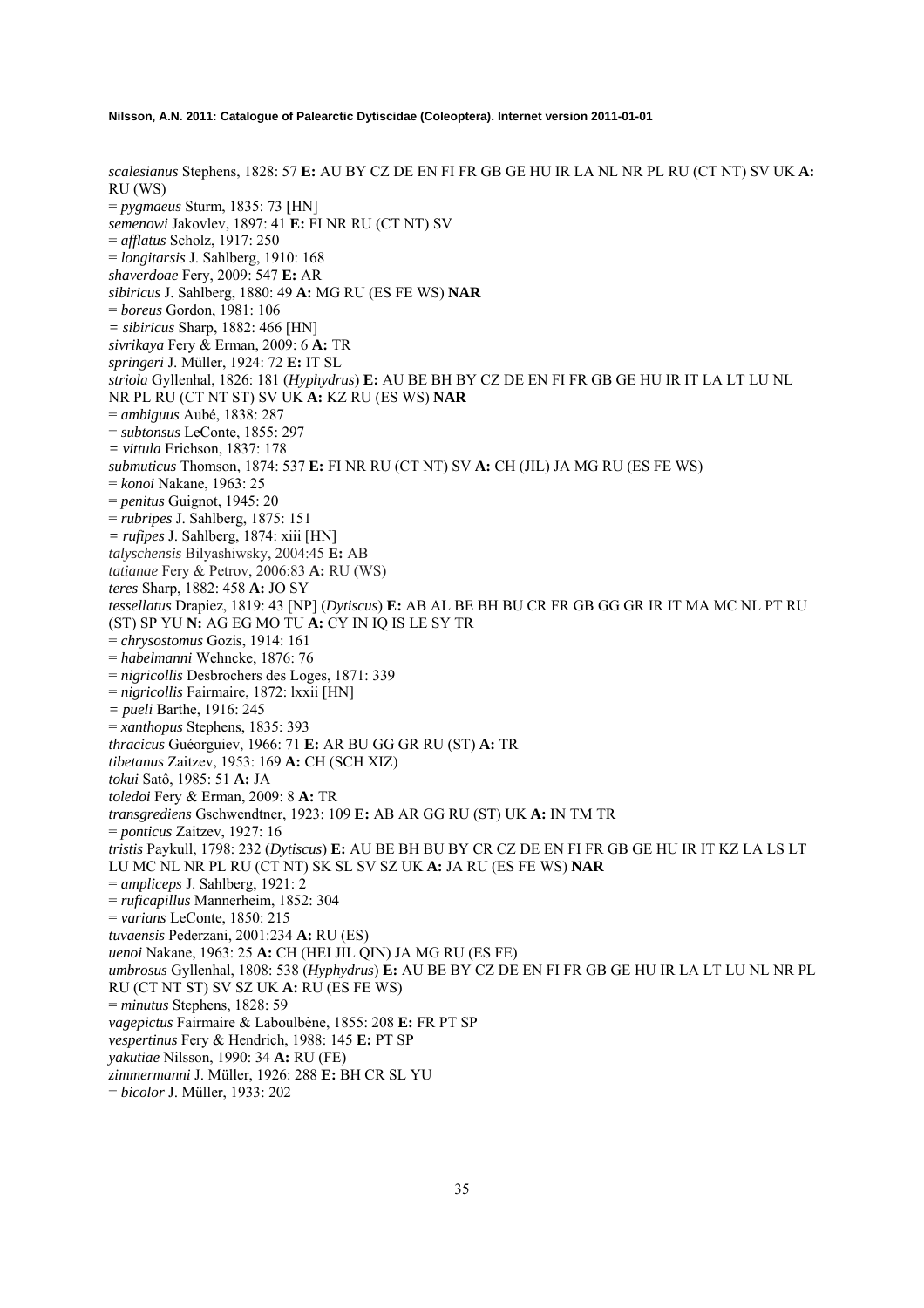**genus** *Iberoporus* **Castro & Delgado, 2001:34** type species *Iberoporus cermenius* Castro & Delgado, 2001

*cermenius* Castro & Delgado, 2001:35 **E:** SP

### **genus** *Metaporus* **Guignot, 1945: 6** type species *Hydroporus meridionalis* Aubé, 1838

*meridionalis* Aubé, 1838: 327 (*Hydroporus*) **E:** FR IT PT SP **N:** AG MO TU = *lusitanicus* Scholz, 1916: 172 (*Hydroporus*) = *scriptus* Régimbart, 1895: 24 (*Hydroporus*) *orientalis* Toledo & Hosseinie, 2003: 59 **A:** IN

**genus** *Nebrioporus* **Régimbart, 1906: 237** type species *Hydroporus kilimandjarensis* Régimbart, 1906

= *Bistictus* Guignot, 1941: 59 type species *Hydroporus dubius* Aubé, 1838

= *Potamodytes* Zimmermann, 1919: 184 [HN] type species *Dytiscus elegans* Panzer, 1794

= *Potamonectes* Zimmermann, 1921: 87 [RN] type species *Dytiscus elegans* Panzer, 1794

= *Rhabdonectes* Houlbert, 1934: 68 type species *Hydroporus carinatus* Aubé, 1836

= *Zimmermannius* Guignot, 1941: 59 type species *Hydroporus canariensis* Bedel, 1881

*acuminatellus* Fairmaire, 1876: 49 (*Hydroporus*) **N:** AG *airumlus* Kolenati, 1845: 85 (*Hydroporus*) **E:** AB AR GG PL RU (ST) UK **A:** AF CH (BEI GAN GUI HEB HEI HEN JIA LIA NMO SCH SHA SHN SHX XIN YUN) HP IN IS KA KI KZ MG PA RU (ES) TD TM TR UZ *= amurensis* Sharp, 1882: 427 (*Deronectes*) *= kashmirensis* Régimbart, 1899: 195 (*Hydroporus*) = *rybinskii* Kinel, 1936: 199 (*Deronectes*) = *sulphuricola* Zaitzev, 1951: 58 (*Deronectes*) *amicorum* Toledo, 2009: 62 **E:** GR (Crete) *anchoralis* Sharp, 1884: 442 (*Deronectes*) **A:** JA *assimilis* Paykull, 1798: 236 (*Dytiscus*) **E:** AU BY CR DE EN FI FR GB GE IR LA NR RU (CT NT) PL SV SZ YU **A:** RU (ES WS) = *affinis* Sturm, 1835: 17 (*Hydroporus*) = *frater* Kunze, 1818: 62 (*Hyphydrus*) = *hyperboreus* Gyllenhal, 1826: 175 (*Hyphydrus*) *baeticus* Schaum, 1864: 109 (*Hydroporus*) **E:** SP = *mariae* Millán & Rocchi, 1991: 83 (*Potamonectes*) *balli* Vazirani, 1970: 127 (*Potamonectes*) **A:** HP PA UP *banajai* Brancucci, 1980: 106 (*Potamonectes*) **A:** SA *brownei* Guignot, 1949: 44 (*Potamonectes*) **A:** CH (GUI HUN SCH) *bucheti bucheti* Régimbart, 1898: 89 (*Hydroporus*) **E:** FR IT *bucheti cazorlensis* Lagar, Fresneda & Hernando, 1987: 93 (*Potamonectes*) **E:** SP *canaliculatus* Lacordaire, 1835: 328 (*Hydroporus*) **E:** AU BE CZ DE FR GB GE GR HU IT LU NL PL PT SK SP SV SZ = *pantherinus* Reclaire & van der Wiel, 1948: 222 (*Deronectes*) *canariensis* Bedel, 1881: 265 [RN] (*Hydroporus*) **N:** CI = *gomerensis* Guignot, 1949: 6 (*Potamonectes*) = *tesselatus* Aubé, 1838: 516 [HN] (*Hydroporus*) *carinatus* Aubé, 1838: 238 (*Hydroporus*) **E:** PT SP *ceresyi* Aubé, 1838: 260 (*Hydroporus*) **E:** BU CR FR GR IT MA PT SP UK **N:** AG CI EG LB MO MR TU **A**: CY IN IQ IS SI SY TM TR = *lyellii* Wollaston, 1857: 26 (*Hydroporus*) *= salinus* Joly, 1840: 42 (*Hydroporus*) = *undecimlineellus* Fairmaire, 1877: 141 (*Hydroporus*) *clarkii* Wollaston, 1862: 438 (*Hydroporus*) **E:** IT PT SP **N:** AG CI MO TU **A:** TR = *andalusiae* Clark, 1862: 469 (*Hydroporus*) = *subtruncatus* Fairmaire, 1876: 49 (*Hydroporus*) = *unilineatus* Báguena Corella, 1935: 88 (*Hydroporus*)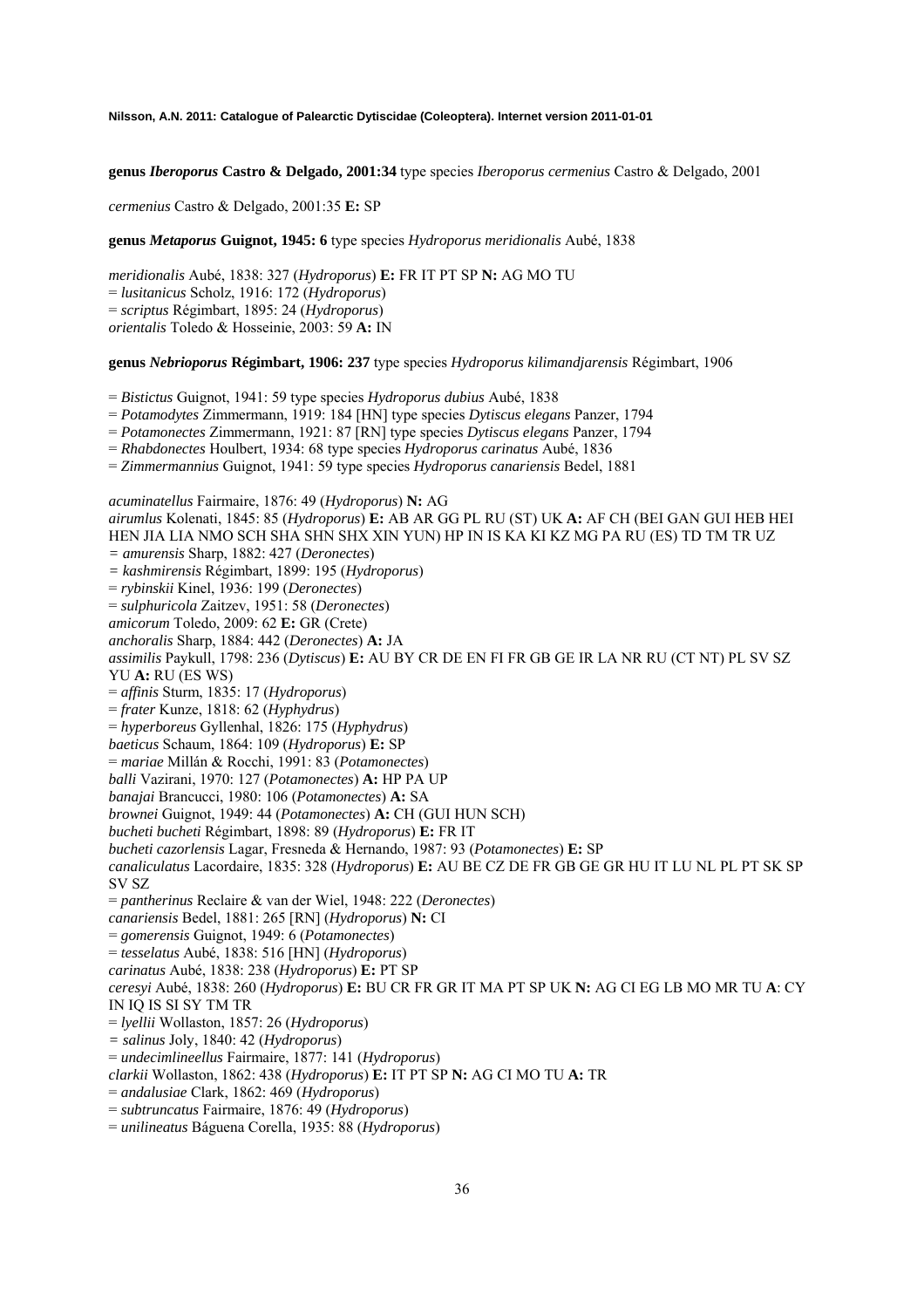*croceus* Angus, Fresneda & Fery, 1993: 298 **E:** SP *crotchi* Preudhomme de Borre, 1871: xiii (*Hydroporus*) **N:** EG **A:** IS SA SI = *moestus* Walker, 1871: 10 [HN] (*Hydroporus*) = *schweinfurthi* Zimmermann, 1921: 87 (*Deronectes*) = *walkeri* Branden, 1885: 49 [RN] (*Deronectes*) *depressus* Fabricius, 1775: 233 (*Dytiscus*) **E:** BY DE EN FI GB GE HU IR LA LT NR PL RU (CT NT ST) SL SV UK **A:** MG RU (ES WS) **NAR**  = *boristhenicus* Hochhuth, 1871: 233 (*Hydroporus*) *= intermedius* Franck, 1935: 239 (*Deronectes*) = *latescens* Falkenström, 1932: 185 (*Deronectes*) = *neuhoffii* Cederhielm, 1798: 32 (*Dytiscus*) = *pallidus* Heer, 1837: 54 (*Hydroporus*) *dubius* Aubé, 1838: 517 (*Hydroporus*) **N:** MR = *vigilans* Wollaston, 1854: 86 (*Hydroporus*) *elegans* Panzer, 1794: 24/t.5 (*Dytiscus*) **E:** AU BE BH CR CZ FR GB GE HU IT LS LU NL PT SK SL SP SZ = *brevis* Sturm, 1835: 9 [HN] (*Hydroporus*) = *marginicollis* Aubé, 1838: 229 (*Hydroporus*) *fabressei* Régimbart, 1901: 324 (*Hydroporus*) **E:** FR PT SP *fenestratus* Germar, 1836: t.3 (*Hydroporus*) **E:** IT = *schaumei* Aubé, 1842: 229 (*Hydroporus*) *formaster formaster* Zaitzev, 1908: 269 (*Hydroporus*) **A:** CH (XIN) MG RU (ES WS) *formaster jaechi* Toledo, 1998: 77 **A:** CH (XIZ) *hostilis* Sharp, 1884: 448 (*Deronectes*) **A:** CH (JIL LIA SCH TAI) JA NC RU (FE) SC *indicus* Sharp, 1882: 431 (*Deronectes*) **A:** AF AP CH (XIZ) HP KA NP PA UP *= manii* Vazirani, 1970: 124 (*Potamonectes*) *insignis* Klug, 1834: t.33/10 (*Hydroporus*) **N:** EG **A:** SA SI YE = *princeps* Sharp, 1882: 428 (*Deronectes*) = *semiclusus* Walker, 1871: 10 (*Hydroporus*) *kiliani* Peyerimhoff, 1929: 169 (*Hydroporus*) **N:** AG **AFR** *laeviventris* Reiche & Saulcy, 1855: 642 (*Hydroporus*) **A:** CY LE SY TR = *scutellaris* Sharp, 1882: 426 (*Deronectes*) *lanceolatus* Walker, 1871: 11 (*Hydroporus*) **N:** EG **A:** IN IQ IS JO KU SA SI SY = *arabicus* Sharp, 1882: 429 (*Deronectes*) = *islamiticus* Sharp, 1882: 430 (*Deronectes*) *laticollis* Zimmermann, 1933: 163 (*Deronectes*) **A:** CH (SHN) *luctuosus* Aubé, 1838: 235 (*Hydroporus*) **E:** BH CR FR GR IT SL SP YU **A:** TR *= flavopunctatus* Pic, 1895: 10 (*Deronectes*) = *lugubris* Ragusa, 1887: 227 [HN] (*Hydroporus*) = *sericeus* Costa, 1847: 99 [HN] (*Hydroporus*) *martinii martinii* Fairmaire, 1858: 455 (*Hydroporus*) **E:** FR (Corse) *martinii sardus* Gemminger & Harold, 1868: 440 [RN] (*Hydroporus*) **E:** GR IT = *affinis* Aubé, 1838: 232 [HN] (*Hydroporus*) = *genei* A. Villa & G.B. Villa, 1838: 62 [HN] (*Hydroporus*) *mascatensis* Régimbart, 1897: 206 (*Hydroporus*) **A:** AF IN OM PA *melanogrammus* Régimbart, 1899: 199 (*Hydroporus*) **A:** BT CH (YUN) HP NP UP *= satie* Vazirani, 1980: 28 (*Potamonectes*) *millingeni* J.Balfour-Browne, 1951: 188 (*Potamonectes*) **A:** YE *nemethi* Guignot, 1950: 153 (*Potamonectes*) **N:** MO *nipponicus* Takizawa, 1933: 177 (*Deronectes*) **A:** JA *ressli* Wewalka, 1974: 108 (*Potamonectes*) **A:** AF IN TD TM UZ *sagartus* Toledo, 2009: 71 **A:** IN *sansii* Aubé, 1838: 230 (*Hydroporus*) **E:** FR IT SP *schoedli* Fery, Fresneda & Millán, 1996: 324 **N:** AG TU *seriatus* Sharp, 1882: 429 (*Deronectes*) **A:** SA YE *sichuanensis* Hendrich & Mazzoldi, 1995: 4 **A:** CH (SCH) *simplicipes* Sharp, 1884: 442 (*Deronectes*) **A:** JA RU (FE)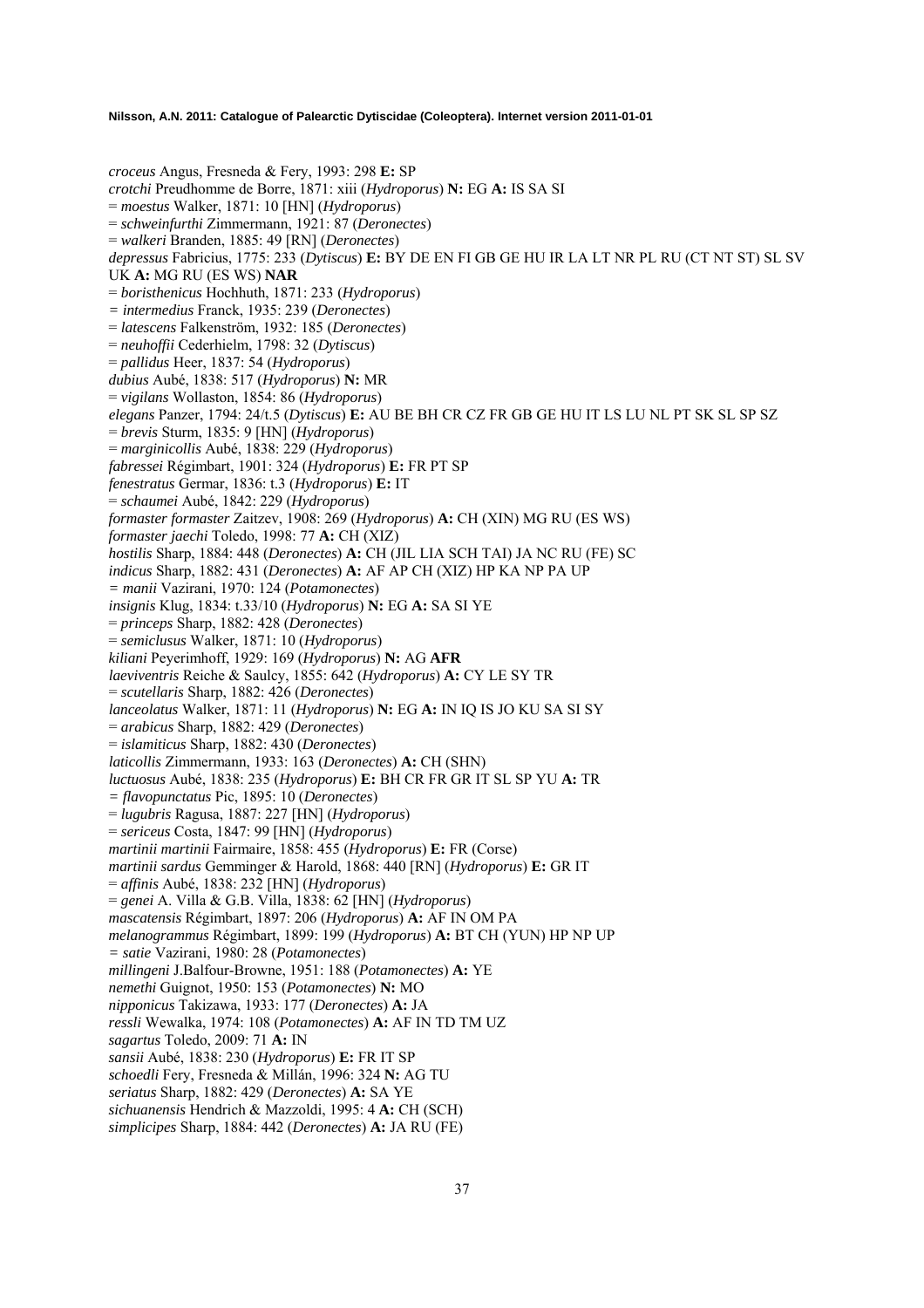*stearinus stearinus* Kolenati, 1845: 84 (*Hydroporus*) **E:** AB AR **N:** EG **A:** AF IN IS LE SY TR

= *rufino* J. Sahlberg, 1913: 43 (*Deronectes*)

= *turca* Seidlitz, 1887: 55 (*Deronectes*)

= *variegatus* Aubé, 1838: 236 [HN] (*Hydroporus*)

*stearinus suavis* Sharp, 1882: 430 (*Deronectes*) **E:** AL BH BU CR GR MC YU **A:** TR

= *infuscatus* J. Sahlberg, 1913: 42 (*Deronectes*)

*steppensis* Motschulsky, 1860: 516 (*Hydroporus*) **E:** KZ RU (ST)

= *scythus* Schaum, 1864: 110 (*Hydroporus*)

**genus** *Oreodytes* **Seidlitz, 1887: 57** type species *Hyphydrus borealis* Gyllenhal, 1826 (= *Dytiscus alpinus* Paykull, 1798)

= *Deuteronectes* Guignot, 1945: 7 type species *Hydroporus picturatus* Horn, 1883

= *Nectoporus* Guignot, 1950: 26 type species *Hydroporus abbreviatus* Fall, 1923

= *Neonectes* J.Balfour-Browne, 1944: 189 type species *Hydroporus natrix* Sharp, 1884

*alpinus* Paykull, 1798: 226 (*Dytiscus*) **E:** FI NR RU (CT NT) SV **A:** RU (FE WS) = *bidentatus* Gyllenhal, 1808: 525 (*Hyphydrus*) = *borealis* Gyllenhal, 1826: 174 (*Hyphydrus*) *babai* Satô, 1990: 102 **A:** CH (TAI) *dauricus* Motschulsky, 1860: 100 (*Hydrocoptus*) **A:** RU (ES FE) *davisii davisii* Curtis, 1831: 343 (*Hydroporus*) **E:** AL AR AU BH BU CR CZ FR GB GE GG GR IR IT PL SK SL SZ UK YU (Crna Gora) **A:** TR *= montanus* Zimmermann, 1915: 218 [HN] (*Hydroporus*) *davisii rhianae* R. Carr, 2001:183 **E:** SP *jakovlevi* Zaitzev, 1905: 25 (*Hydroporus*) **A:** RU (ES) = *nobilis* Poppius, 1905: 10 (*Hydroporus*) *kanoi* Kamiya, 1938: 23 (*Deronectes*) **A:** JA *meridionalis* Binaghi & Sanfilippo, 1971: 216 **E:** IT *mongolicus* Brinck, 1943: 155 (*Deronectes*) **A:** MG *natrix* Sharp, 1884: 443 (*Hydroporus*) **A:** CH (JIL LIA) JA NC RU (FE) *okulovi* Lafer, 1988: 52 **A:** RU (FE) *sanmarkii alienus* Sharp, 1873: 261 (*Hydroporus*) **E:** PT SP *sanmarkii sanmarkii* C.R.Sahlberg, 1826: 172 (*Hyphydrus*) **E:** AN AU BE BH BU BY CZ DE FI FR GB GE IC IR IT LT LU MC NL NR PL RU (CT NT) SK SL SP SV SZ UK YU **A:** CH (JIL) JA MG RU (FE WS) **NAR**  = *fluviatilis* Stephens, 1828: 46 (*Hygrotus*) = *rivalis* Gyllenhal, 1827: 384 (*Hyphydrus*) = *stephensii* Stephens, 1835: 391 (*Hygrotus*) *septentrionalis* Gyllenhal, 1826: 173 (*Hyphydrus*) **E:** AU CZ FI FR GB GE IR IT NR PL PT RU (NT) SL SP SV SZ **A:** MG RU (ES WS) TR = *devillei* Régimbart, 1901: 326 (*Hydroporus*) = *fluviatilis* Sturm, 1835: 23 [HN] (*Hydroporus*) = *helveticus* Régimbart, 1901: 326 (*Hydroporus*) *shorti* Shaverdo & Fery, 2006: 37 **A:** MG

**genus** *Peschetius* **Guignot, 1942: 21** type species *Hydroporus nodieri* Régimbart, 1895

*quadricostatus* Aubé, 1838: 487 (*Hydroporus*) **A:** IN NP UP **ORR** 

**genus** *Porhydrus* **Guignot, 1945: 6** type species *Dytiscus lineatus* Fabricius, 1775

*genei* Aubé, 1838: 328 (*Hydroporus*) **E:** BH CR FR GR IT **N:** AG MO *lineatus* Fabricius, 1775: 234 (*Dytiscus*) **E:** AB AL AU BE BH BU BY CR CZ DE EN FI FR GB GE GG GR HU IR IT LA LT LU MC MD NL NR PL RU (CT NT ST) SK SL SV SZ TR UK YU **A:** IN RU (WS) = *ovalis* Marsham, 1802: 425 [HN] (*Dytiscus*) = *parvulus* Herbst, 1784: 127 [HN] (*Dytiscus*) = *pygmaeus* Fabricius, 1792: 200 (*Dytiscus*)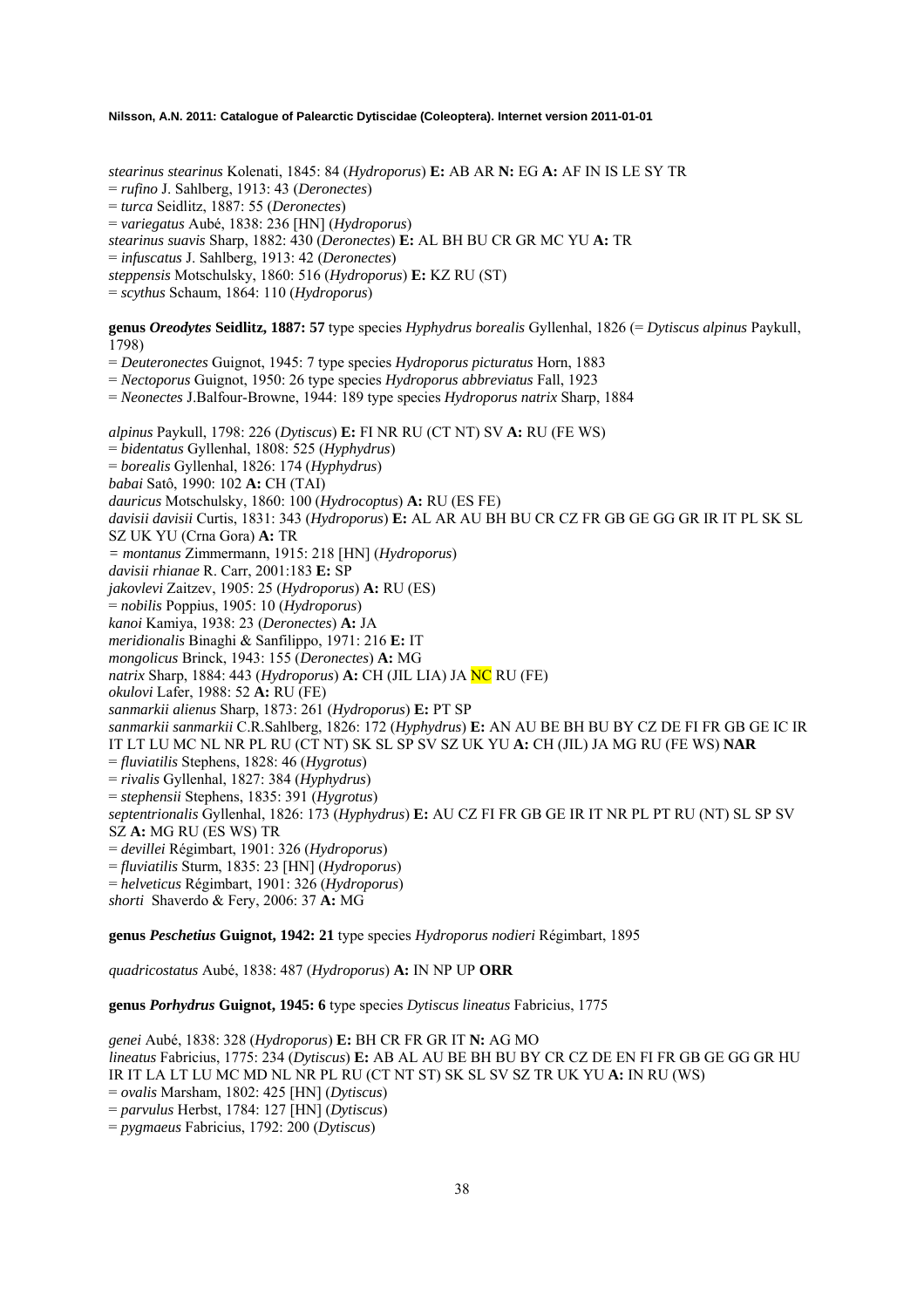= *quadrilineatus* Drapiez, 1819: 198 [HN] (*Dytiscus*) = *thoreii* Clark, 1862: 409 (*Hydroporus*) = *velox* O.F. Müller, 1776: 73 (*Dytiscus*) *obliquesignatus* Bielz, 1852: 16 (*Hydroporus*) **E:** AU BH BU BY CR HU IT RO RU (ST) SK SL UK YU **A:** KZ RU (WS) *vicinus* Aubé, 1838: 627 (*Hydroporus*) **E:** PT **N:** MO

### **genus** *Rhithrodytes* **Bameul, 1989: 482** type species *Dytiscus crux* Fabricius, 1792

*agnus agnus* Foster, 1992: 249 **E:** PT *agnus argaensis* Bilton & Fery, 1996: 919 **E:** PT *bimaculatus* Dufour, 1852: 319 (*Hydroporus*) **E:** FR SP = *jucundus* Perris, 1869: 7 (*Hydroporus*) *crux* Fabricius, 1792: 199 (*Dytiscus*) **E:** FR IT SZ = *fasciatus* Aubé, 1838: 347 [HN] (*Hydroporus*) *dorsoplagiatus* Fairmaire, 1880: 247 (*Hydroporus*) **N:** AG *numidicus* Bedel, 1889: 286 (*Hydroporus*) **N:** AG TU *sexguttatus* Aubé, 1838: 330 (*Hydroporus*) **E:** FR (Corse) IT

**genus** *Scarodytes* **Gozis, 1914: 110** type species *Dytiscus halensis* Fabricius, 1787 = *Rhiacodytes* Ádám, 1996: 19 type species *Dytiscus halensis* Fabricius, 1787

*antoni* Fery & ŠÄastný, 2007: 880 **E:** CR IT *halensis fuscitarsis* Aubé, 1838: 255 (*Hydroporus*) **E:** IT (Sardegna) *halensis halensis* Fabricius, 1787: 192 (*Dytiscus*) **E:** AL AR AU BE BH BU BY CR CZ DE EN FI FR GB GE GG GR HU IT LA LT LU MC MD NL NR PL PT RO RU (CT NT ST) SK SL SP SV SZ UK YU **N:** AG EG MO TU **A:** IN IS LE SI SY TR = *amoenus* J. Sahlberg, 1908: 22 [HN] (*Hydroporus*) = *areolatus* Duftschmid, 1805: 274 (*Dytiscus*) = *areolatus* Gravenhorst, 1807: 105 [HN] (*Dytiscus*) = *ibericus* Régimbart, 1901: 326 (*Hydroporus*) = *nubilus* Gmelin, 1790: 1957 (*Dytiscus*) = *reticulosus* Falkenström, 1939: 18 *kaszonensis* Csiki, 1946: 631 **E:** RO *malickyi* Wewalka, 1977: 139 **E:** GR **A:** TR *margaliti* Wewalka, 1977: 142 **A:** IS SY TR *nigriventris* Zimmermann, 1919: 192 (*Deronectes*) **E:** FR (Corse) *pederzanii* Angelini, 1973: 51 **E:** GR IT *ruffoi* Franciscolo, 1961: 159 **E:** IT *savinensis cercyrae* Fery & ŠÄastný, 2007: 887 **E:** GR (Corfu) *savinensis savinensis* Zimmermann, 1933: 189 (*Deronectes*) **E:** AL CR GR YU

**genus** *Siettitia* **Abeille de Perrin, 1904: 226** type species *Siettitia balsetensis* Abeille de Perrin, 1904

*avenionensis* Guignot, 1925: 23 **E:** FR *balsetensis* Abeille de Perrin, 1904: 227 **E:** FR

**genus** *Stictonectes* **Brinck, 1943: 6** [RN] type species *Dytiscus lepidus* Olivier, 1795 = *Stictonotus* Zimmermann, 1930: 62 [HN] type species *Dytiscus lepidus* Olivier, 1795

*azruensis* Théry, 1933: 130 (*Hydroporus*) **N:** MO *canariensis* Machado, 1987: 42 **N:** CI (Gran Canaria) *epipleuricus* Seidlitz, 1887: 59 (*Hydroporus*) **E:** FR PT SP *escheri* Aubé, 1838: 354 (*Hydroporus*) **E:** IT PT SP **N:** AG MO TU = *bicruciatus* Germar, 1838: 20 (*Hydroporus*) = *gallicus* Seidlitz, 1887: 60 (*Hydroporus*)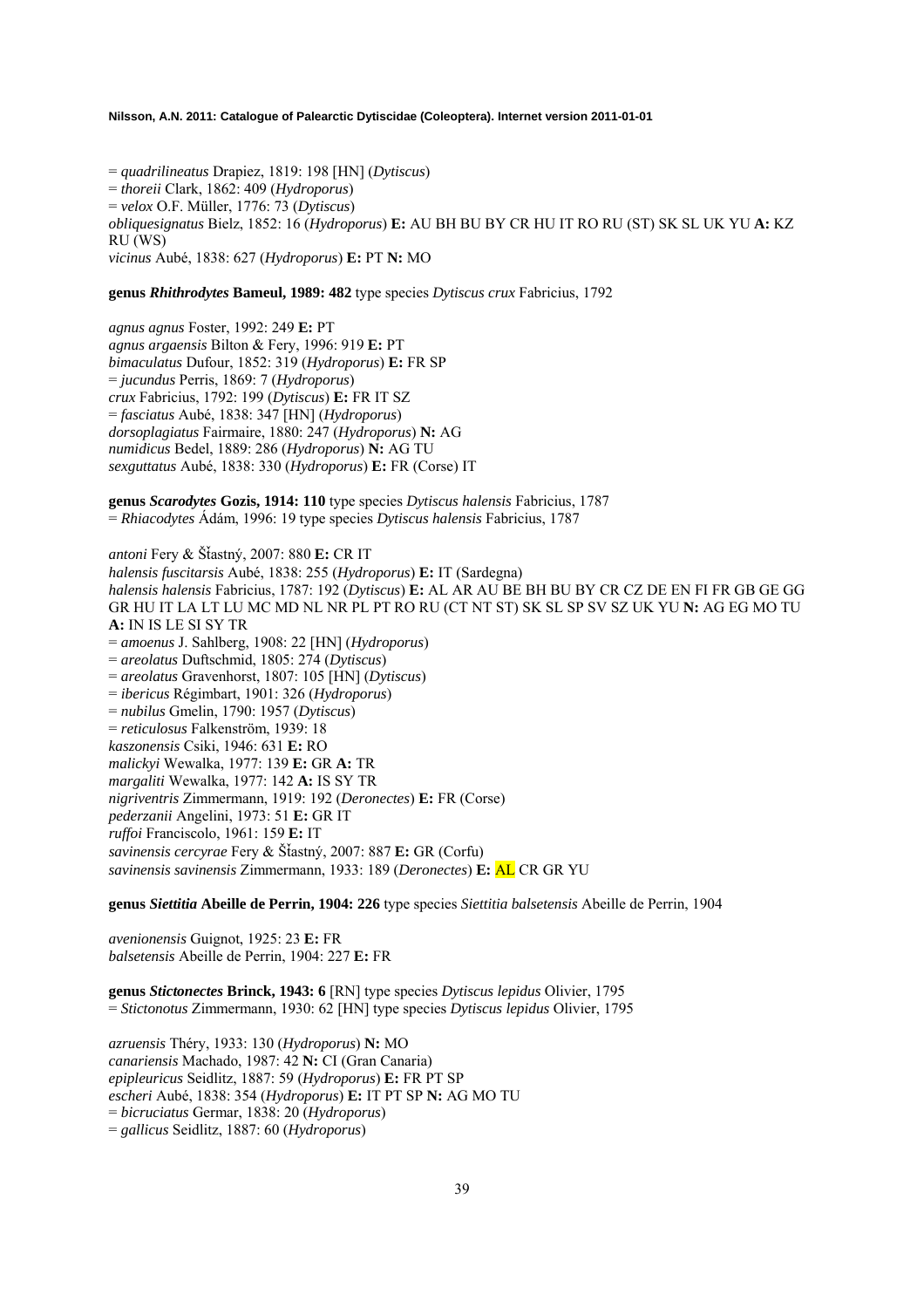= *leprieurii* Reiche, 1864: 235 (*Hydroporus*) *formosus* Aubé, 1838: 353 (*Hydroporus*) **E:** PT SP **N:** AG MO TU *lepidus* Olivier, 1795: 32 (*Dytiscus*) **E:** FR GB GE IR IT PT SL SP SZ **N:** MO = *bifoveolatus* Zimmermann, 1918: 61 (*Hydroporus*) = *fauconneti* Pic, 1930: 13 (*Deronectes*) = *scitulus* Stephens, 1828: 49 (*Hygrotus*) *occidentalis* Fresneda & Fery, 1990: 73 **E:** PT SP *optatus* Seidlitz, 1887: 60 (*Hydroporus*) **E:** FR IT PT SP **N:** AG MO = *densatus* Peyerimhoff, 1931: 23 *rufulus* Aubé, 1838: 349 (*Hydroporus*) **E:** FR IT = *ramburi* Reiche, 1862: 293 (*Hydroporus*) *samai* Schizzerotto, 1988: 539 **N:** AG TU

### **genus** *Stictotarsus* **Zimmermann, 1919: 184** type species *Dytiscus duodecimpustulatus* Fabricius, 1792

*bertrandi* Legros, 1956: 134 (*Deronectes*) **E:** PT SP *duodecimpustulatus* Fabricius, 1792: 197 (*Dytiscus*) **E:** AU BE CZ DE FR GB GE IR IT LU NL NR PT SP SV SZ = *fluminum* Munster, 1932: 85 = *heeri* Jacquet, 1925: 41 (*Hydroporus*) *maghrebinus* Mazzoldi & Toledo, 1998: 212 **N:** AG MO *procerus* Aubé, 1838: 505 (*Hydroporus*) **E:** FR (Corse) IT (Sardegna) **N:** AG MO TU = *duodecimmaculatus* Régimbart, 1877: cxxxiii (*Hydroporus*)

### **genus** *Suphrodytes* **Gozis, 1914: 110** type species *Dytiscus dorsalis* Fabricius, 1787

*dorsalis* Fabricius, 1787: 192 (*Dytiscus*) **E:** AU BE BH BU BY CR CZ DE EN FI FR GB GE HU IR IT LA LT LU MD NL NR PL RU (CT NT ST) SK SL SV SZ UK YU **A:** RU (ES WS)

- = *dubius* Melsheimer, 1844: 29 [HN] (*Hydroporus*)
- = *eljasi* Wirén, 1968: 114 (*Hydroporus*)
- = *figuratus* Gyllenhal in C.R.Sahlberg, 1826: 175 (*Hyphydrus*)
- = *maeklini* Zaitzev, 1910: 29 [RN] (*Hydroporus*)
- = *marginalis* Schilsky, 1889: 346 (*Hydroporus*)
- = *punctatus* O.F. Müller, 1776: 73 [HN] (*Dytiscus*)
- = *quadricolor* Gmelin, 1790: 1956 (*Dytiscus*)
- = *rufifrons* Fabricius, 1792: 198 [HN] (*Dytiscus*)
- = *sibiricus* Mäklin, 1881: 22 [HN] (*Hydroporus*)

**genus** *Trichonectes* **Guignot, 1941: 58** type species *Potamonectes otini* Guignot, 1941

*otini* Guignot, 1941: 57 (*Potamonectes*) **E:** SP **N:** MO

tribe Hydrovatini Sharp, 1882

### **genus** *Hydrovatus* **Motschulsky, 1853: 4** type species *Hyphydrus cuspidatus* Kunze, 1818

= *Hydatonychus* H.J.Kolbe, 1883: 402 type species *Hydatonychus crassicornis* H.J.Kolbe, 1883

= *Oxynoptilus* Schaum in Schaum & Kiesenwetter, 1868: 28 type species *Hyphydrus cuspidatus* Kunze, 1818

- *= Pseudhydrovatus* Peschet, 1924: 140 type species *Pseudhydrovatus antennatus* Pechet, 1924 (= *Hydrovatus*
- *occidentalis* Guignot, 1949)

= *Vathydrus* Guignot, 1954: 197 type species *Hydrovatus sordidus* Sharp, 1882

## *acuminatus* Motschulsky, 1859: 42 **N:** EG LB **A**: CH (FUJ GUA GUX HAI HUB HUN JIA JIX SHA TAI YUN) IN IQ IS JA NP OM PA SA SY TR **AFR AUR ORR**

- = *affinis* Régimbart, 1895: 108
- = *badius* Clark, 1863: 424 (*Hydroporus*)
- = *consanguineus* Régimbart, 1880: 212
- = *ferrugineus* Zimmermann, 1919: 127 [RN]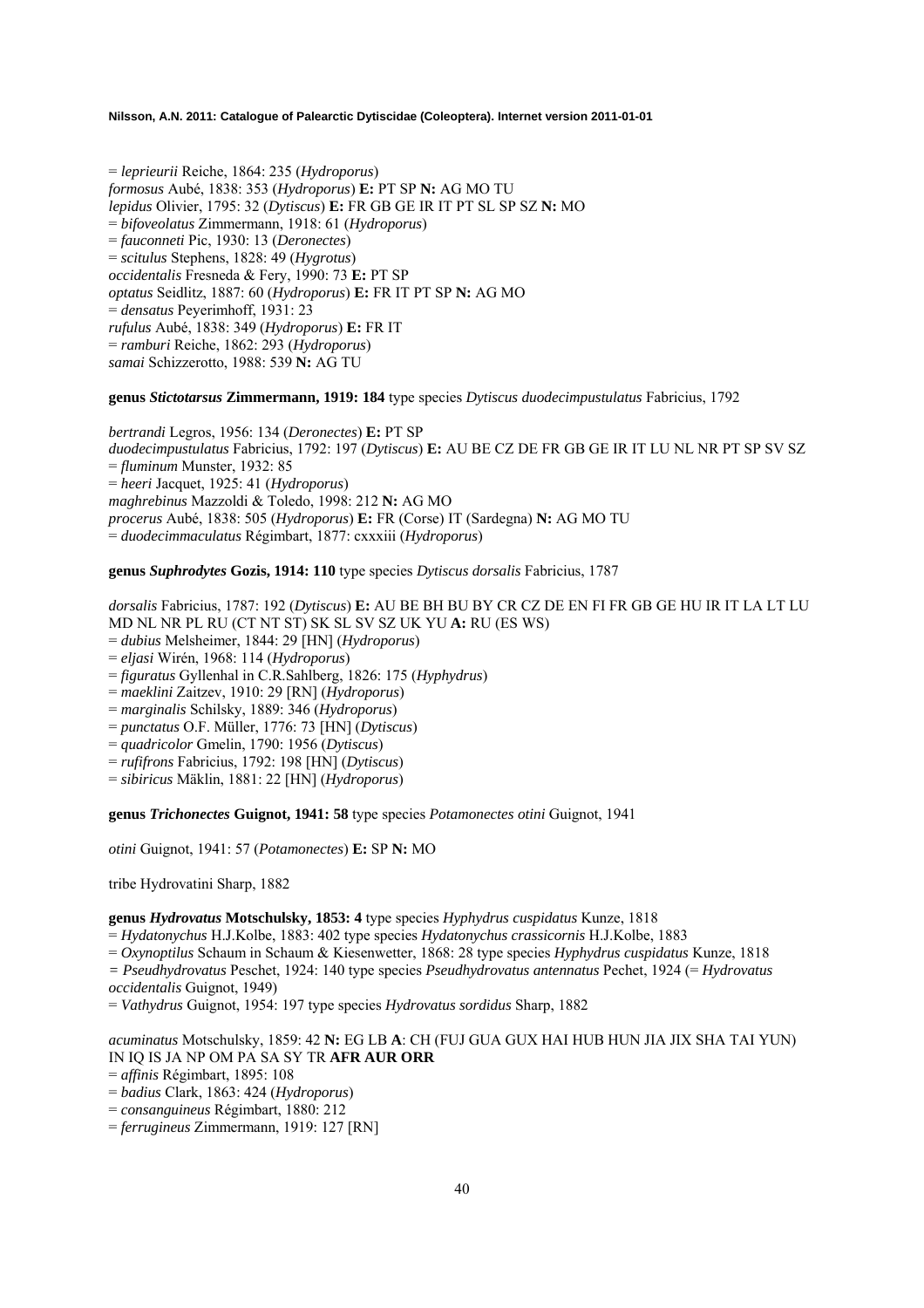= *furvus* Guignot, 1950: 25 = *humilis* Sharp, 1882: 327 = *malaccae* Clark, 1863: 425 (*Hydroporus*) = *obscurus* Motschulsky, 1859: 43 = *obscurus* Régimbart, 1895: 108 [HN] = *sordidus* Sharp, 1882: 327 *aristidis* Leprieur, 1879: lxxxii **N:** EG **A:** IS SA **AFR**  *bonvouloiri* Sharp, 1882: 335 **A:** AF CH (FUJ TAI YUN) JA PA **ORR**  = *loochooensis* Kamiya, 1938: 10 *clypealis* Sharp, 1876: 61 **E:** CR FR GB IR IT PT SP YU **N:** AG EG MO TU *compactus* Sharp, 1882: 333 **N:** EG **AFR**  *confertus* Sharp, 1882: 329 **A:** BT CH (FUJ GUX HAI HUN SHG YUN) NP PA UP **ORR**  *cuspidatus* Kunze, 1818: 68 (*Hyphydrus*) **E:** AB AL AR AU BE BU CR CZ DE FR GE GG GR HU IT MC MD NL PL PT RO RU (ST) SK SL SP SV SZ UK YU **N:** AG EG LB MO TU **A:** CY IN IQ IS SI SY TM TR UZ **AFR**  = *maculatus* Sharp, 1882: 322 [HN] = *maculosus* Zimmermann, 1919: 126 [RN] = *simplex* Sharp, 1882: 322 *deserticola joyceae* Nilsson, 2001: 10 [RN] **N:** EG **AFR**  = *badius* Omer-Cooper, 1931: 760 [HN] *irakensis* Abdul-Karim & Ali, 1986: 280 **A:** IQ *japonicus* Takizawa, 1933: 166 **A:** JA *longicornis* Sharp, 1882: 323 **N:** EG **AFR**  = *berdoa* Bruneau de Miré & Legros, 1963: 850 *meridionalis* Abdul-Karim & Ali, 1986: 281 **A:** IQ *obtusus* Motschulsky, 1855: 82 **A:** CH (FUJ HAI HUB ZHE) **ORR**  = *acutus* Sharp, 1882: 330 *pinguis* Régimbart, 1892: 114 **A:** CH (YUN) NP **ORR**  *pumilus* Sharp, 1882: 331 **A:** JA **ORR**  *rufoniger rufoniger* Clark, 1863: 423 (*Hyphydrus*) **A:** MAC "China" **ORR**  = *atricolor* Régimbart, 1880: 212 *seminarius* Motschulsky, 1859: 42 **A:** BT CH (JIX TAI) JA NP PA **ORR**  = *fusculus* Sharp, 1882: 326 = *matsuii* Nakane, 1990: 198 = *tinctus* Sharp, 1882: 328 *subrotundatus* Motschulsky, 1859: 41 **A:** CH (FUJ GUX HUN YUN) NP **ORR**  = *carbonarius* Clark, 1863: 423 (*Hydroporus*) = *elevatus* Sharp, 1882: 328 = *ferrugatus* Régimbart, 1877: lxxix = *fuscobrunneus* Clark, 1863: 424 (*Hydroporus*) = *javanus* Csiki, 1938: 126 = *orientalis* Sharp, 1882: 805 *subtilis* Sharp, 1882: 329 **A:** CH (MAC TAI) JA SC **ORR**  = *adachii* Kamiya, 1932: 4 *villiersi* Guignot, 1955: 860 **N:** EG **A:** IS SI **AFR**  *= albertianus* Guignot, 1959: 165 = *browneanus* Guignot, 1959: 140 = *uncus* Guignot, 1959: 164 *yagii* Kitayama, Mori & Matsui, 1993: 1 **A:** JA

tribe Hygrotini Portevin, 1929

**genus** *Herophydrus* **Sharp, 1882: 389** type species *Hyphydrus guineensis* Aubé, 1838 = *Dryephorus* Guignot, 1950: 150 type species *Coelambus nodieri* Régimbart, 1895

*cleopatrae* Peyron, 1858: 398 (*Hydroporus*) **A:** IS TR = *galileae* Wewalka, 1984: 131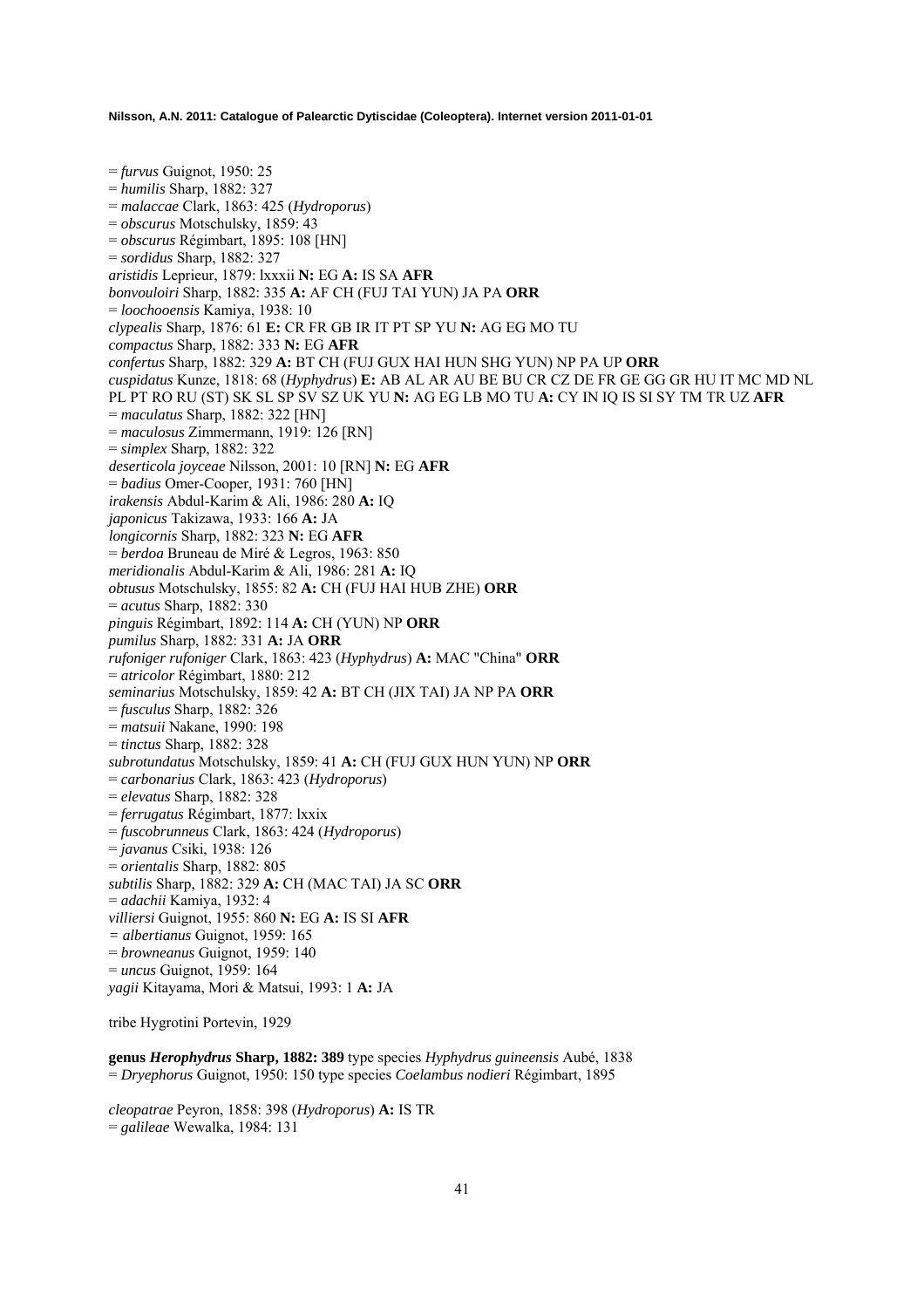= *gouini* Guignot, 1953: 115 (*Hygrotus*) *guineensis* Aubé, 1838: 455 (*Hyphydrus*) **E:** FR IT MA **N:** AG EG LB **A:** IS SA YE **AFR**  = *barbarus* Schaum in White, 1847: 34 [RN] (*Hydroporus*) = *ferrugineus* Lucas, 1846: 98 [HN] (*Hydroporus*) = *hyphydroides* Perris, 1864: 277 (*Hydroporus*) = *inflatus* Reiche, 1872: 24 [RN] (*Hydroporus*) = *mutatus* Gemminger & Harold, 1868: 437 [RN] (*Hydroporus*) = *ruficeps* Boheman, 1848: 253 [HN] (*Hydroporus*) = *turgidus* Erichson, 1843: 220 (*Hyphydrus*) = *umbrosus* Zimmermann, 1926: 29 *musicus* Klug, 1834: t.33/12 (*Hydroporus*) **E:** AB AR GG GR IT MA RU (ST) SP UK **N:** AG CI EG LB MO TU **A:** AF CH (XIN) IN IQ IS JO KU NP PA SA SI SY TD TR UP UZ YE **ORR**  *= alei* Abdul-Karim & Ali, 1986: 276 (*Hygrotus*) = *fractilinea* Solsky, 1874: 134 (*Hydroporus*) *= interruptus* Sharp, 1882: 398 (*Coelambus*) *rufus* Clark, 1863: 423 (*Hyphydrus*) **A:** CH (FUJ GUA GUX HAI HUB TAI) JA = *rotundatus* Gschwendtner, 1931: 21 (*Hyphoporus*) *vaziranii* Nilsson, 1999: 19 [RN] (*Hygrotus*) **A:** KA *= kashmirensis* Vazirani, 1970: 118 [HN] (*Hydroporus*)

**genus** *Hygrotus* **Stephens, 1828: 38** type species *Dytiscus inaequalis* Fabricius, 1777

**subgenus** *Coelambus* Thomson, 1860: 13 type species *Dytiscus confluens* Fabricius, 1787

*ahmeti* Hájek, Fery & Erman, 2005: 262 **A:** TR *armeniacus* Zaitzev, 1927: 5 (*Coelambus*) **E:** AR GG **A:** TR *caspius* Wehncke, 1875: 234 (*Hydroporus*) **E:** KZ RU (CT ST) **A:** CH (GAN HEB NMO QIN SHA XIN) KZ MG RU (ES WS) TM = *reitteri* Zaitzev, 1908: 268 (*Coelambus*) *= trilineatus* Feng, 1936: 6 (*Coelambus*) *chinensis* Sharp, 1882: 398 (*Coelambus*) **A:** CH (BEI HEB HEI JIL JIX LIA NMO SCH SHA TAI XIN ZHE) JA MG NC RU (FE) SC = *vittatus* Sharp, 1884: 441 (*Coelambus*) *confluens* Fabricius, 1787: 193 (*Dytiscus*) **E:** AB AR AU AZ BE BH BU BY CR CZ DE EN FR GB GE GG GR HU IR IT LS LU MA MC MD NL NR PL PT RU (ST) SK SL SP SV SZ UK YU **N:** AG CI EG LB MO MR TU **A:**  AF CY HP IN IQ IS JO KA KZ KU PA SA SI SY TM TR UZ YE **AFR** *corpulentus* Schaum, 1864: 109 (*Hydroporus*) **E:** RU (ST) UK **A:** KZ UZ = *leonhardi* Scholz, 1916: 168 (*Coelambus*) *curvilobus* Fery, Sadeghi & Hosseinie, 2005: 31 **A:** IN *enneagrammus* Ahrens, 1833: 645 (*Hydroporus*) **E:** AB BU GE GG KZ PL RO RU (ST) UK **A:** AF CH (XIN) IN KU KZ MG PA RU (WS) SY TD TM TR UZ = *blandus* Germar, 1834: t.4 (*Hydroporus*) = *puncticeps* Seidlitz, 1887: 43 (*Coelambus*) = *tauricus* Motschulsky, 1860: 303 (*Hydroporus*) *flaviventris* Motschulsky, 1860: 303 (*Hydroporus*) **E:** AB AR GE GG PL RU (ST) **A:** CH (QIN XIN) KA KZ MG PA RU (WS) *fresnedai* Fery, 1992: 347 (*Coelambus*) **E:** SP *impressopunctatus* Schaller, 1783: 313 (*Dytiscus*) **E:** AB AR AU BE BH BU BY CR CZ DE EN FI FR GB GE GG HU IR IT LA LS LT LU MC MD NL NR PL RU (CT NT ST) SK SL SP SV SZ UK YU **A:** AF CH (HEI LIA HEB NMO QIN SCH SHA XIN) IN JA KA KZ MG RU (ES FE WS) TM TR UZ **NAR**  = *alternans* Gravenhorst, 1807: 104 (*Dytiscus*) = *decemlineatus* Mannerheim, 1853: 161 (*Hydroporus*) = *flavicans* Gmelin, 1790: 1957 (*Dytiscus*) *= hiurai* Satô, 1972: 54 (*Coelambus*) = *lineatus* O.F. Müller, 1776: 74 [HN] (*Dytiscus*) = *lineellus* Gyllenhal, 1808: 529 (*Hyphydrus*)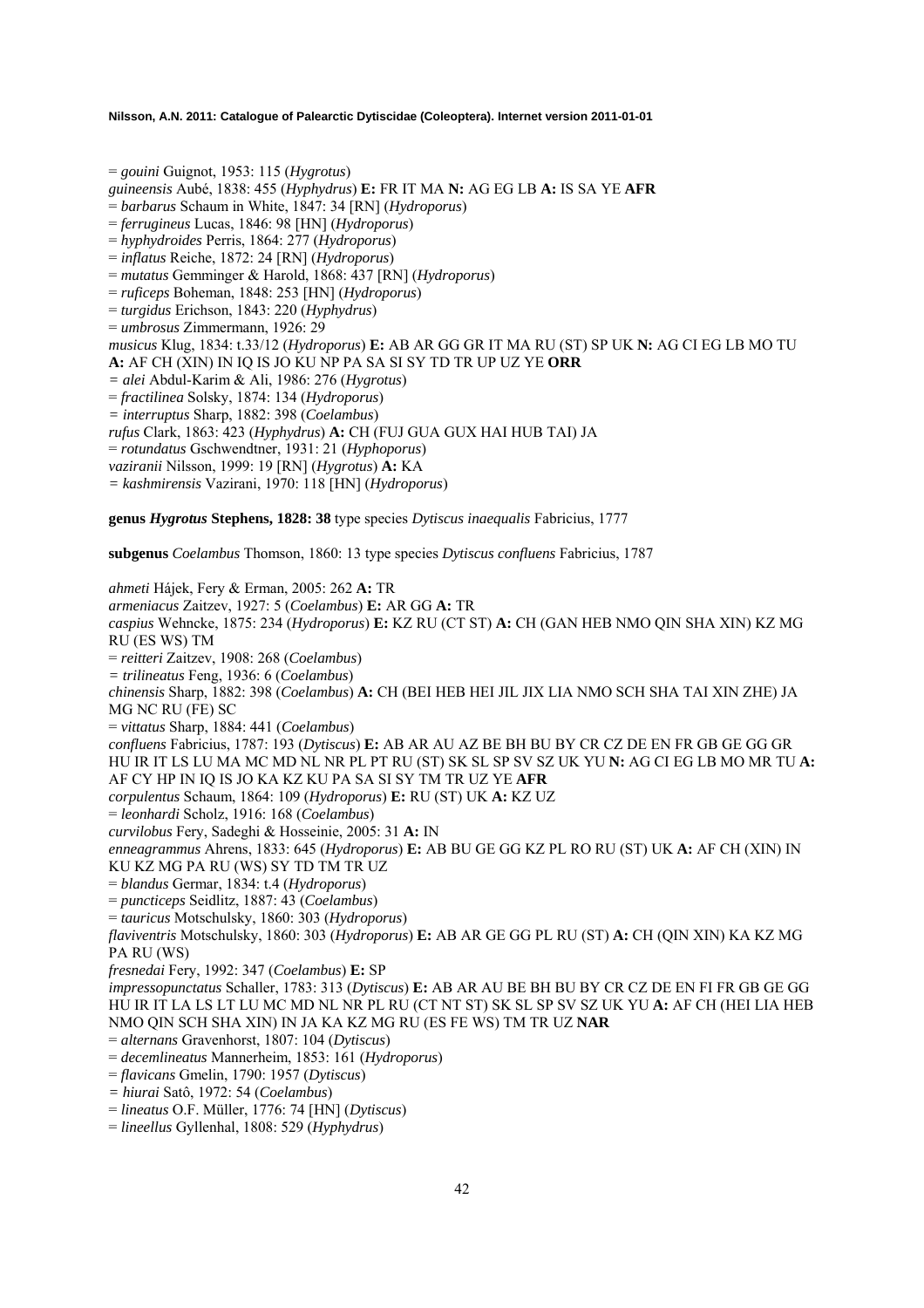= *opacus* Falkenström, 1932: 192 (*Coelambus*) = *ovalis* Thunberg, 1784: 19 [HN] (*Dytiscus*) = *picipes* Fabricius, 1787: 192 (*Dytiscus*) = *punctatus* Marsham, 1802: 426 [HN] (*Dytiscus*) *= roborovskii* Zaitzev, 1953: 135 (*Coelambus*) = *similis* Kirby, 1837: 38 (*Hydroporus*) *inscriptus* Sharp, 1882: 404 (*Coelambus*) **N:** EG **A:** IN IQ KU SA SY TM UZ *= uzbekorum* Zaitzev, 1953: 140 (*Coelambus*) *lagari* Fery, 1992: 115 (*Coelambus*) **E:** IT PT SP **N:** AG MO TU *lernaeus* Schaum, 1857: 153 (*Hydroporus*) **E:** BU GG GR MC RO **N:** EG **A:** AF IS SY TR UZ *marklini* Gyllenhal, 1813: 689 (*Hyphydrus*) **E:** AR BY DE EN FI FR GG LA NR PL RU (CT NT ST) SP SV UK **A:**  CH (GAN QIN XIZ) KZ MG RU (ES FE WS) TR UZ **NAR**  = *astur* Sharp, 1882: 468 (*Hydroporus*) = *awajewi* Jakovlev, 1899: 508 (*Coelambus*) = *canadensis* Fall, 1919: 11 (*Coelambus*) = *lutzi* Reitter, 1908: 215 (*Hydroporus*) = *mistellus* Marseul, 1882: 98 (*Hydroporus*) = *mixtus* Motschulsky, 1860: 515 (*Hydrocoptus*) = *pallens* Aubé, 1838: 358 (*Hydroporus*) = *steppensis* Branden, 1885: 63 [RN] [HN] (*Hydroporus*) = *virgo* Fall, 1919: 12 (*Coelambus*) *nigrolineatus* Steven, 1808: 33 (*Hyphydrus*) **E:** AU BE BY CZ DE FI FR GB GE NL PL RU (ST) SV UK **A:** KZ MG RU (WS) = *lautus* Schaum, 1843: 187 (*Hydroporus*) *novemlineatus* Stephens, 1829: 192 (*Hydroporus*) **E:** BE BU DE EN FI GB GE IR NL NR RU (NT) SV **A:** RU (FE WS) **NAR**  = *hudsonicus* Fall, 1919:18 (*Coelambus*) = *parallellus* Aubé, 1838: 268 [HN] (*Hydroporus*) = *schoenherri* Aubé, 1838: 267 (*Hydroporus*) *orthogrammus* Sharp, 1882: 405 (*Coelambus*) **A:** IN IQ KU SA *pallidulus* Aubé, 1850: 300 (*Hydroporus*) **E:** AB AU BU FR GG GR HU IT RO SP UK **N:** AG EG LB MO TU **A:**  IN SI SY TM TR = *fulviventris* Costa, 1883: 85 (*Hydroporus*) *parallellogrammus* Ahrens, 1812: 11 (*Dytiscus*) **E:** AB AL AU BE BH BU BY CR CZ DE EN FR GB GE GR HU IR IT LA MD NL NR PL RO RU (CT ST) SK SL SP SV SZ UK YU **A:** AF CH (BEI) ES IQ KI KZ MG RU (ES WS) TM TR UZ = *consobrinus* Kunze, 1818: 61 (*Hyphydrus*) *= distinctus* Feng, 1936: 7 (*Coelambus*) = *kaszabi* Guéorguiev, 1970: 253 (*Coelambus*) = *punctum* Gebler, 1829: 67 (*Hydroporus*) *pectoralis* Motschulsky, 1860: 303 (*Hydroporus*) **A:** KZ RU (ES WS) *polonicus polonicus* Aubé, 1842: 230 (*Hydroporus*) **E:** AB BY FI PL RU (CT NT ST) UK **A:** KZ RU (WS) *polonicus sahlbergi* Sharp, 1882: 402 [RN] (*Coelambus*) **A:** RU (ES) = *unguicularis* J. Sahlberg, 1880: 47 [HN] (*Coelambus*) *saginatus* Schaum, 1857: 154 (*Hydroporus*) **E:** BU CR GR IT KZ MC MD RU (ST) UK **N:** EG **A:** CY IN IS KZ LE SY TM TR = *elevatus* Sharp, 1882: 403 (*Coelambus*) = *mulsantis* Peyron, 1858: 400 (*Hydroporus*) *sanfilippoi* Fery, 1992: 116 (*Coelambus*) **E:** IT (Sardegna) *semenowi* Jakovlev, 1899: 504 (*Coelambus*) **A:** CH (GAN) *stefanschoedli* Fery, Sadeghi & Hosseinie, 2005: 34 **A:** IN *unguicularis* Crotch, 1874: 73 (*Hydroporus*) **E**: RU (NT) **A:** CH (NMO) MG RU (ES FE WS) **NAR**  = *mongolicus* Jakovlev, 1899: 506 (*Coelambus*) *urgensis* Jakovlev, 1899: 507 (*Coelambus*) **A:** CH (GAN) KZ MG RU (ES) UZ

*zigetangco* Fery, 2003: 156 **A:** CH (SCH XIZ) PA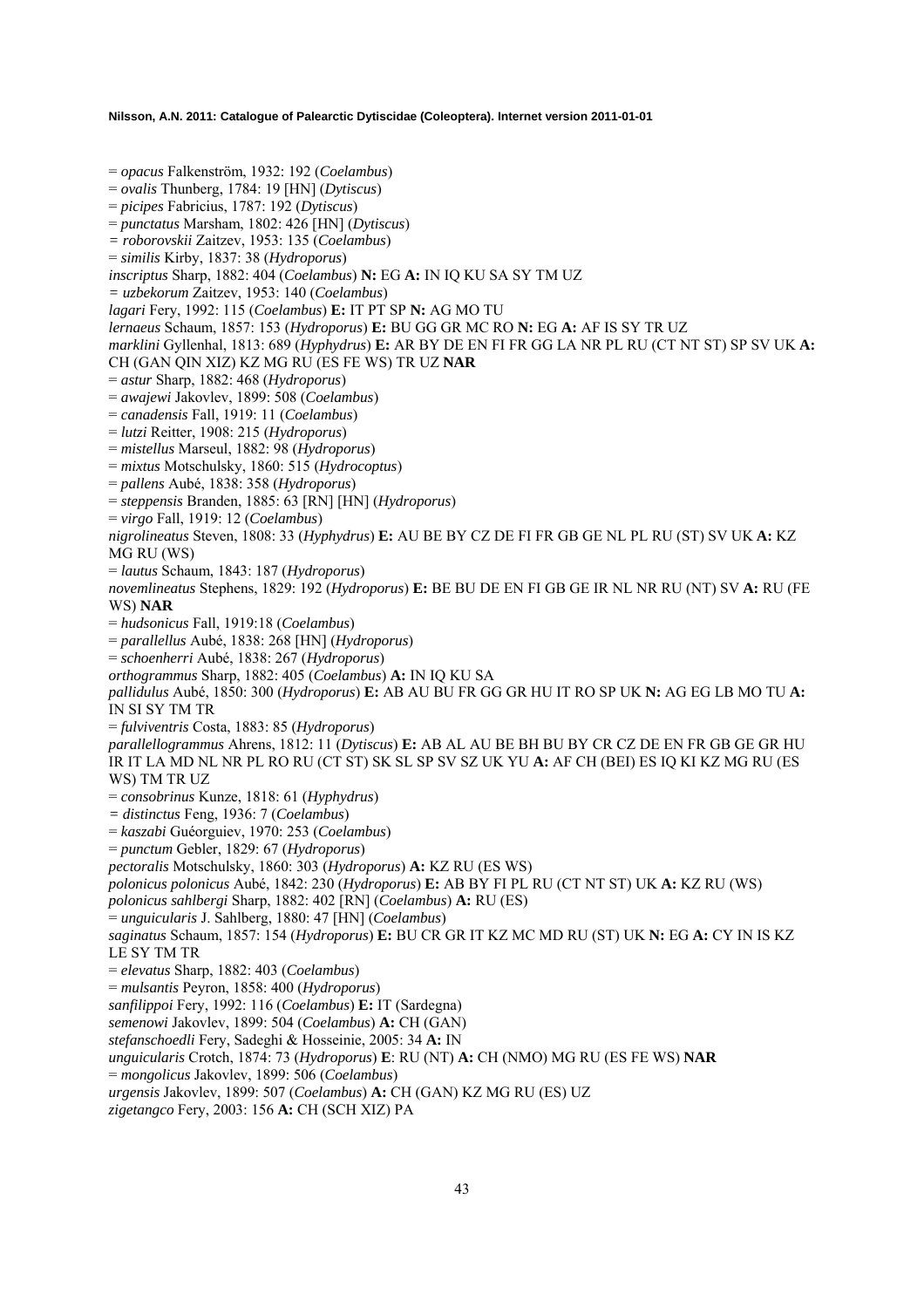**subgenus** *Hygrotus* Stephens, 1828: 38 type species *Dytiscus inaequalis* Fabricius, 1777

*aequalis* Falkenström, 1932: 192 **A:** CH (SCH) *decoratus* Gyllenhal, 1810: xvi (*Hyphydrus*) **E:** AU BE BH BU BY CR CZ DE EN FI FR GB GE HU IR IT LA LS LT LU NL NR PL RU (CT NT ST) SK SL SV SZ UK **A:** KZ RU (ES WS) = *unicolor* Schilsky, 1888: 183 *inaequalis* Fabricius, 1777: 239 (*Dytiscus*) **E:** AB AR AU BE BH BU BY CR CZ DE EN FI FR GB GE GG GR HU IR IT LA LS LT LU MC MD NL NR PL PT RU (CT NT ST) SK SL SP SV SZ UK YU **N:** AG MO **A:** CH (HEI JIL LIA NMO SHA) IN IS JA KZ MG RU (ES FE WS) SY TR = *dalmatinus* Zimmermann, 1915: 218 *= hokkaidensis* Satô, 1972: 54 = *minor* Costa, 1847: 97 (*Hydroporus*) = *parvulus* Fabricius, 1792: 201 [HN] (*Dytiscus*) = *uhagonii* Seidlitz, 1887: 39 *quinquelineatus* Zetterstedt, 1828: 234 (*Hyphydrus*) **E:** AU BY DE FI FR GB GE IR NR RU (CT NT ST) SV SZ **A:**  CH (NMO) KZ MG RU (ES FE WS) TD = *conjunctus* Munster, 1930: 339 = *disjunctus* Munster, 1932: 83 *versicolor* Schaller, 1783: 313 (*Dytiscus*) **E:** AB AU BE BH BU BY CR CZ DE EN FI FR GB GE HU IR IT LA LT LU NL NR PL RU (CT NT ST) SK SL SV SZ UK YU **A:** RU (WS) = *affinis* Stephens, 1828: 48 = *collaris* Panzer, 1795: 79 (*Dytiscus*) = *confluens* Munster, 1932: 83 [HN] = *recurvus* Marsham, 1802: 424 (*Dytiscus*) = *reticulatus* Fabricius, 1792: 200 (*Dytiscus*) = *semilineatus* Zimmermann, 1915: 218

**genus** *Hyphoporus* **Sharp, 1882: 389** type species *Hydroporus solieri* Aubé, 1838

*anitae* Vazirani, 1969: 221 **A:** PA UP *aper* Sharp, 1882: 390 **A:** IN PA UP **ORR**  *bertrandi* Vazirani, 1969: 218 **A:** PA *dehraduni* Vazirani, 1969: 211 **A:** UP *elevatus* Sharp, 1882: 390 **A:** PA UP **ORR**  *kempi* Gschwendtner, 1936: 368 **A:** CH (YUN) **ORR**  *nilghiricus* Régimbart, 1903: 331 **A:** PA **ORR**  *pacistanus* Guignot, 1959: 10 **A:** AF PA *severini* Régimbart, 1892: 115 **A:** AF PA UP **ORR**  *solieri* Aubé, 1838: 554 (*Hydroporus*) **N:** EG **A:** KU SA SI = *innesi* Reitter, 1909: 31 = *letourneuxi* Pic, 1896: 141 = *posticalis* J. Sahlberg, 1913: 41

tribe Hyphydrini Sharp, 1882

**genus** *Agnoshydrus* **Biström, Nilsson & Wewalka, 1997: 72** type species *Hydrovatus laccophiloides* Régimbart, 1888

*taiwanus* Wewalka & L.J.Wang, 2007:4 **A:** CH (TAI)

**genus** *Allopachria* **Zimmermann, 1924: 194** type species *Allopachria quadripustulata* Zimmermann, 1924 = *Nipponhydrus* Guignot, 1954: 196 type species *Hyphydrus flavomaculatus* Kamiya, 1938

*bianae* Wewalka, 2010: 31 **A:** CH (GUA)

*bimaculata* Satô, 1972: 51 (*Microdytes*) **A:** JA (Ryukyu Islands) *dieterlei* Wewalka, 2000:117 **A:** CH (GUX HUN JIX)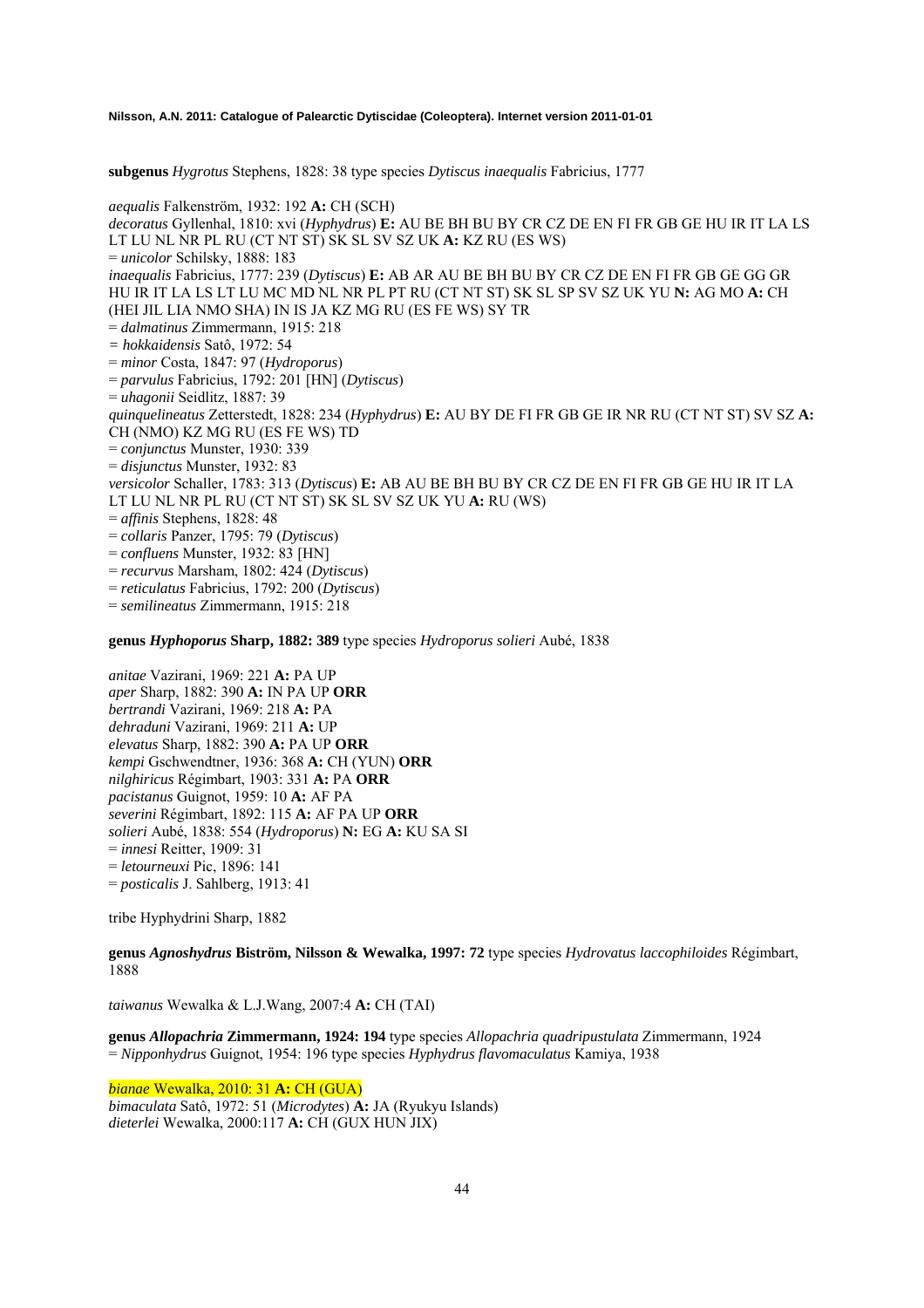= *dieterlorum* Nilsson, 2007: 49 *dudgeoni* Wewalka, 2000:117 **A:** CH (GUX HKG JIX) *flavomaculata* Kamiya, 1838: 12 (*Hyphydrus*) **A:** CH (GUX) JA *friedrichi* Wewalka, 2000:113 **A:** CH (HUN) *froehlichi* Wewalka, 2000: 105 **A:** CH (HKG) *grandis* Bian & Ji, 2010: 61 **A:** CH (JIX) *guangdongensis* Wewalka, 2010: 30 **A:** CH (GUA) *hajeki* Wewalka, 2010: 32 **A:** CH (YUN) *hautmanni* Wewalka, 2000: 108 **A:** CH (ANH) *= hautmannorum* Nilsson, 2007: 49 *jaechi* Wewalka, 2000: 124 **A:** CH (HAI) *jendeki* Wewalka, 2000: 116 **A:** CH (YUN) *jilanzhui* Wewalka, 2000: 109 **A:** CH (GUX HUN) *komareki* Wewalka, 2010: 33 **A:** CH (GUA) *liselotteae* Wewalka, 2000: 113 **A:** CH (GUX) *manfredi* Wewalka, 2010: 34 **A:** CH (GUA) *miaowangi* Wewalka, 2010: 29 **A:** CH (JIX) *quadrimaculata* Satô, 1981: 70 (*Nipponhydrus*) **A:** NP *schillhammeri* Wewalka, 2000: 108 **A:** CH (HUN) *schoenmanni* Wewalka, 2000: 113 **A:** CH (ANH) *scholzi* Wewalka, 2000: 116 **A:** CH (YUN) = *scholzorum* Nilsson, 2007: 49 *taiwana* Satô, 1990: 101 (*Microdytes*) **A:** CH (TAI) *wangi* Wewalka & Nilsson, 1994: 991 **A:** CH (TAI) *weinbergeri* Wewalka, 2000: 112 **A:** CH (FUJ) = *weinbergerorum* Nilsson, 2007: 49 *wuzhifengensis* Bian & Ji, 2010: 60 **A:** CH (JIX)

**genus** *Dimitshydrus* **Uéno, 1996: 36** type species *Dimitshydrus typhlops* Uéno, 1996

*typhlops* Uéno, 1996: 42 **A:** JA

**genus** *Heterhydrus* **Fairmaire, 1869: 186** type species *Heterhydrus agaboides* Fairmaire, 1869

*senegalensis* Laporte, 1835: 106 (*Hyphydrus*) **N:** EG SI **AFR**

**genus** *Hyphydrus* **Illiger, 1802: 299** type species *Dytiscus gibbus* Fabricius, 1777 (= *Dytiscus ovatus* Linnaeus, 1761)

= *Actobaena* Gistel, 1856: 355 type species *Hyphydrus fabricii* Cristofori, 1832 =(*Dytiscus ovatus* Linnaeus, 1761) *= Allophydrus* Zimmermann, 1930: 65 type species *Hyphydrus major* Sharp, 1882 (=*Hyphydrus grandis* Laporte, 1835)

= *Apriophorus* Guignot, 1936: 12 type species *Hyphydrus lyratus* Swartz, 1808

= *Aulacodytes* Guignot, 1936: 12 type species *Hyphydrus impressus* Klug, 1832

= *Pachytes* Montrouzier, 1860: 244 type species *Pachytes elegans* Montrouzier, 1860

*anatolicus* Guignot, 1957: 91 **E:** BH CR GR HU IT MC RU (ST) **A:** TR = *carrarai* Sanfilippo, 1963: 77 *aubei* Ganglbauer, 1891: 448 [RN] **E:** AU BH BU CR FR GB GR IT MA PT SL SP SZ YU **N:** AG LB MO TU = *variegatus* Aubé, 1838: 372 [HN] *birmanicus* Régimbart, 1888: 614 **A:** BT CH (YUN) **ORR** *cycloides* Régimbart, 1889: 56 **N:** EG **AFR** = *circularis* Régimbart, 1895: 53 = *lamottei* Legros, 1958: 212 = *malawiensis* Omer-Cooper, 1971: 279

= *nigeriensis* Omer-Cooper, 1971: 282

= *pelates* Guignot, 1953: 1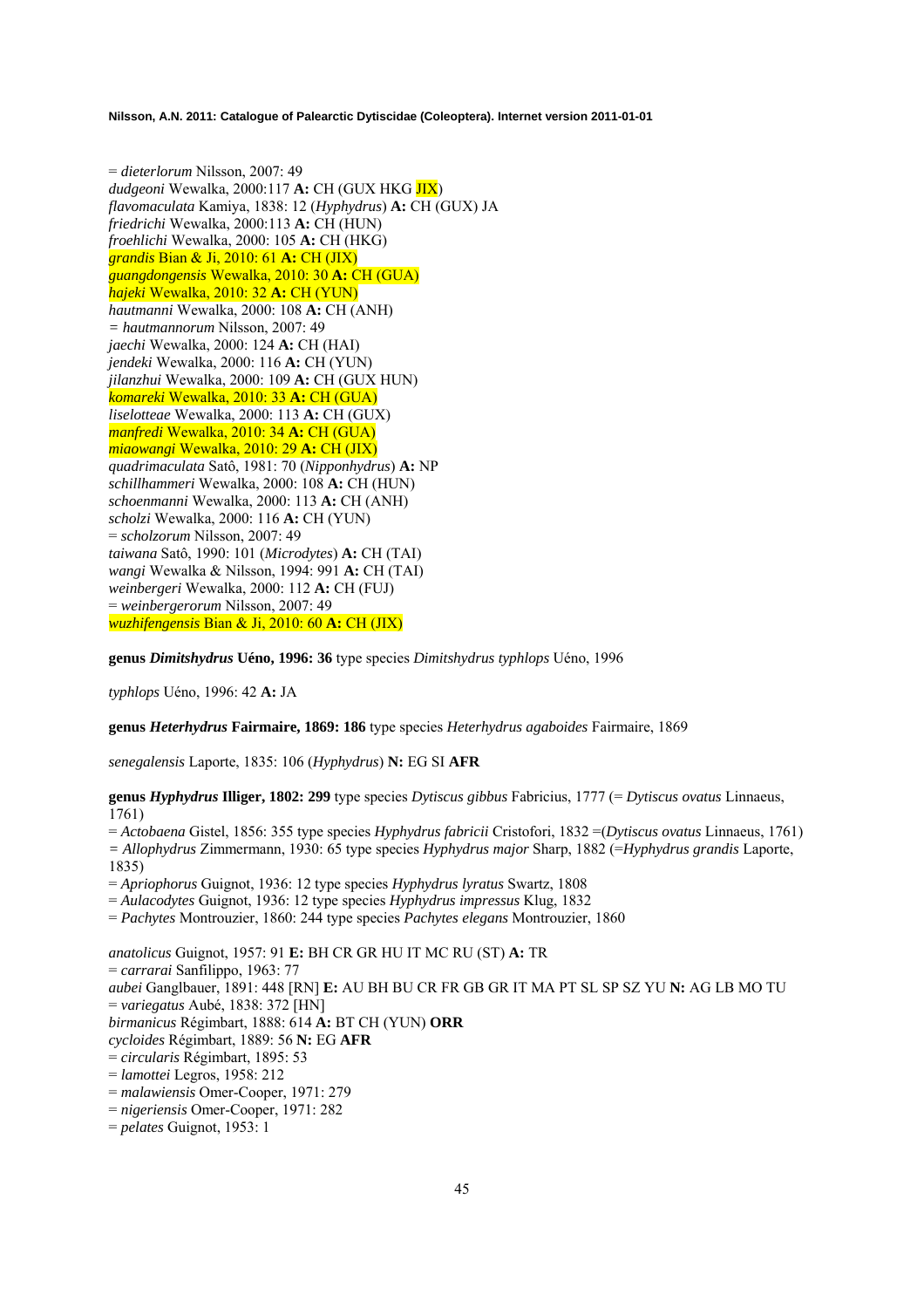*detectus* Falkenström, 1936: 87 **A:** CH (FUJ GUI HEI HUB JIA JIX LIA SCH SHN ZHE) "Manchuria" = *chinensis* Hlisnikovský, 1955: 85 = *pieli* Guignot, 1936: 133 = *reductus* Hlisnikovský, 1955: 86 *dongba* ŠÄastný, 2000:298 **A:** CH (YUN) *excoffieri* Régimbart, 1899: 210 **A:** CH (GAN HUB YUN) **ORR** *falkenstromi* Gschwendtner, 1939: 25 **A:** CH (BEI FUJ HEI JIA JIL LIA NMO SHN TIA) RU (FE) = *brincki* Guignot, 1946: 72 *fangensis* Biström & Satô, 1988: 47 **A:** CH (HAI) **ORR** *grandis* Laporte, 1835: 107 **N:** EG SI **AFR** = *major* Sharp, 1882: 375 *gschwendtneri* Guignot, 1942: 17 [RN] **A:** AF HP PA SD = *indicus* Gschwendtner, 1936: 367 [HN] = *lindemannae* Guignot, 1959: 8 = *nalinie* Vazirani, 1969: 311 [RN] *holmeni* Biström, 1983: 107 **A:** BT NP *japonicus japonicus* Sharp, 1873: 54 **A:** JA RU (FE) SC = *frontalis* Sharp, 1882: 381 = *paromoeus* Guignot, 1954: 40 *japonicus vagus* Brinck, 1943: 4 **A:** CH (GUI GUX HEB HUN SHG LIA SCH SHA TAI YUN) NC *laeviventris laeviventris* Sharp, 1882: 381 **A:** JA *laeviventris tsugaru* Nakane, 1993: 2 **A:** JA *lyratus flavicans* Régimbart, 1892: 115 **A:** PA UP **ORR** *lyratus lyratus* Swartz in Schönherr, 1808: 29 **A:** CH (FUJ GUA GUI GUX HAI HKG HUB MAC TAI YUN) JA **AUR ORR** = *bisulcatus* Clark, 1863: 422 = *fossulipennis* W.J. MacLeay, 1871: 122 (*Hydroporus*) = *nigronotatus* Clark, 1863: 421 *maculatus* Babington, 1841: 12 **N:** AG CI EG LB **AFR** = *africanus* Sharp, 1882: 376  $=$  *crassus* Wollaston, 1867: 33 *orientalis* Clark, 1863: 419 **A:** CH (BEI FUJ GAN GUA GUI GUX HAI HEB HKG HUB JIA JIX SCH SHG SHN TAI YUN XIN XIZ ZHE) JA **ORR** = *eximius* Clark, 1863: 421 *ovatus* Linnaeus, 1761: 547 (*Dytiscus*) **E:** AL AU BE BH BU BY CR CZ DE EN FI FR GB GE GG GR HU IR IT LA LS LT LU MC NL NR PL RU (CT NT ST) SK SL SV SZ UK YU **A:** KZ RU (ES WS) TR = *fabricii* Cristofori, 1832: 14 = *ferrugineus* Linnaeus, 1767: 666 (*Dytiscus*) = *gibbus* Fabricius, 1777: 238 (*Dytiscus*) = *grossus* O.F. Müller, 1776: 72 (*Dytiscus*) = *ovalis* Illiger, 1798: 271 [HN] (*Dytiscus*) = *sphaericus* DeGeer, 1774: 402 (*Dytiscus*) = *variegatus* Stephens, 1828: 45 *pictus* Klug, 1834: t.33/9 **N:** EG LB **A:** IN IS OM SA SI YE **AFR** = *lugubris* Preudhomme de Borre, 1871: x *pulchellus* Clark, 1863: 420 **A:** CH (FUJ GUA GUX HAI HUN JIX LIA TAI) JA **ORR** = *jeanneli* Guignot, 1935: 269 = *orbicularis* Régimbart, 1899: 212 = *wui* Gschwendtner, 1933: 161 *renardi* Severin, 1890: cxci **A:** BT HP NP SD UP **ORR** *sanctus* Sharp, 1882: 380 **A:** IS JO SY *sumatrae* Régimbart, 1880: 211 **A:** CH (YUN) **ORR**

= *assamensis* Vazirani, 1969: 309

**genus** *Microdytes* **J.Balfour-Browne, 1946: 106** type species *Microdytes belli* J.Balfour-Browne, 1946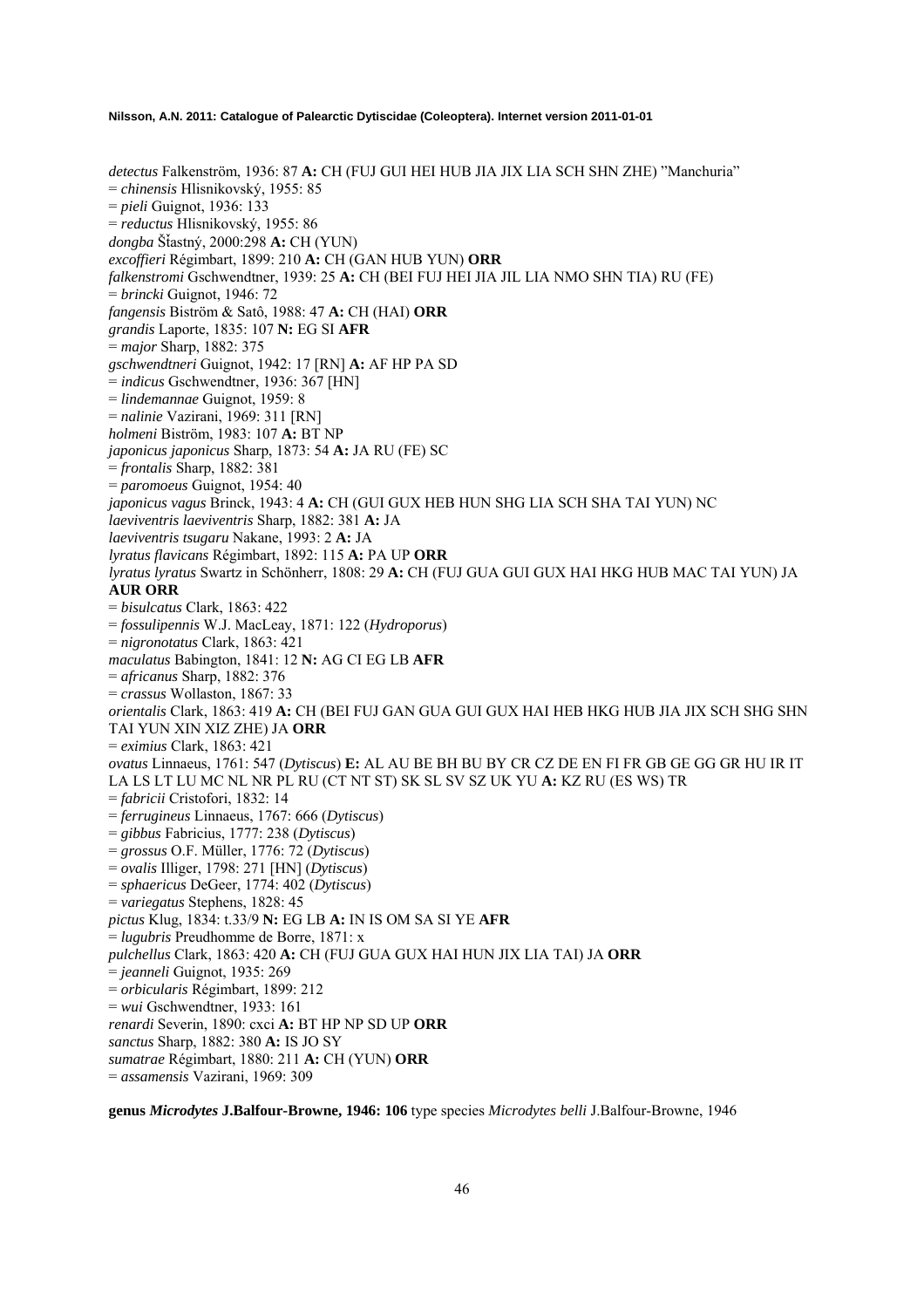*bistroemi* Wewalka, 1997: 20 **A:** CH (JIX) *championi* J.Balfour-Browne, 1946: 107 **A:** NP SD UP *elgae* Hendrich, Balke & Wewalka, 1995: 42 **A:** AP BT **ORR** *hainanensis* Wewalka, 1997: 25 **A:** CH (HAI) *lotteae* Wewalka, 1998: 64 **A:** CH (FUJ) *nilssoni* Wewalka, 1997: 30 **A:** CH (ANH GUX HUN) *satoi* Wewalka, 1997: 33 **A:** CH (GUX) *schoenmanni* Wewalka, 1997: 34 **A:** NP SD **ORR** *sinensis* Wewalka, 1997: 38 **A:** CH (ANH JIX) *tomokunii* Satô, 1981: 68 **A:** NP *trontelji* Wewalka, Ribera & Balke, 2007:61 **A:** CH (HAI) *uenoi* Satô, 1972: 49 **A:** CH (ANH FUJ HUN TAI) JA *wewalkai* Bian & Ji, 2009: 37 **A:** CH (HAI)

tribe Laccornini Wolfe & Roughley, 1990

**genus** *Laccornis* **Gozis, 1914: 111** type species *Hydroporus oblongus* Stephens, 1835 = *Agaporus* Zimmermann, 1919: 147 type species *Hydroporus oblongus* Stephens, 1835

*kocae* Ganglbauer, 1904: 352 (*Hydroporus*) **E:** AU CR HU RU (ST) UK = *breviusculus* Gschwendtner, 1935: 206 *oblongus* Stephens, 1835: 437 (*Hydroporus*) **E:** AU BE BY CZ DE EN FI FR GB GE HU IR LA NL NR PL RU (CT NT ST) SV **A:** RU (ES WS) **NAR**  = *bohemani* Thomson, 1856: 198 (*Hydroporus*) = *nitidus* Sturm, 1835: 38 (*Hydroporus*)

tribe Methlini Branden, 1885

**genus** *Methles* **Sharp, 1882: 317** type species *Methles punctipennis* Sharp, 1882 (= *Hydroporus cribratellus* Fairmaire, 1880)

*cribratellus* Fairmaire, 1880: 248 (*Hydroporus*) **E:** IT PT SP **N:** AG EG **A:** SA **AFR**  = *punctipennis* Sharp, 1882: 490 = *umbrosus* Gschwendtner, 1930: 210 *rectus* Sharp, 1882: 490 **A:** IN IQ *spinosus* Sharp, 1882: 489 **N:** EG **A:** CY IS SI SY TR **AFR**

incertae sedis (Hydroporinae)

**genus** *Morimotoa* **Uéno, 1957: 260** type species *Morimotoa phreatica* Uéno, 1957

*gigantea* Uéno, 1996: 33 **A:** JA *morimotoi* Uéno, 1996: 29 **A:** JA *phreatica miurai* Uéno, 1957: 273 **A:** JA *phreatica phreatica* Uéno, 1957: 268 **A:** JA

subfamily **Laccophilinae** Gistel, 1856 tribe Agabetini Branden, 1885

**genus** *Agabetes* **Crotch, 1873: 398** type species *Colymbetes acuductus* Harris, 1828

*svetlanae* Nilsson, 1989: 36 **A:** IN

tribe Laccophilini Gistel, 1856

**genus** *Japanolaccophilus* **Satô, 1972: 57** type species *Neptosternus niponensis* Kamiya, 1939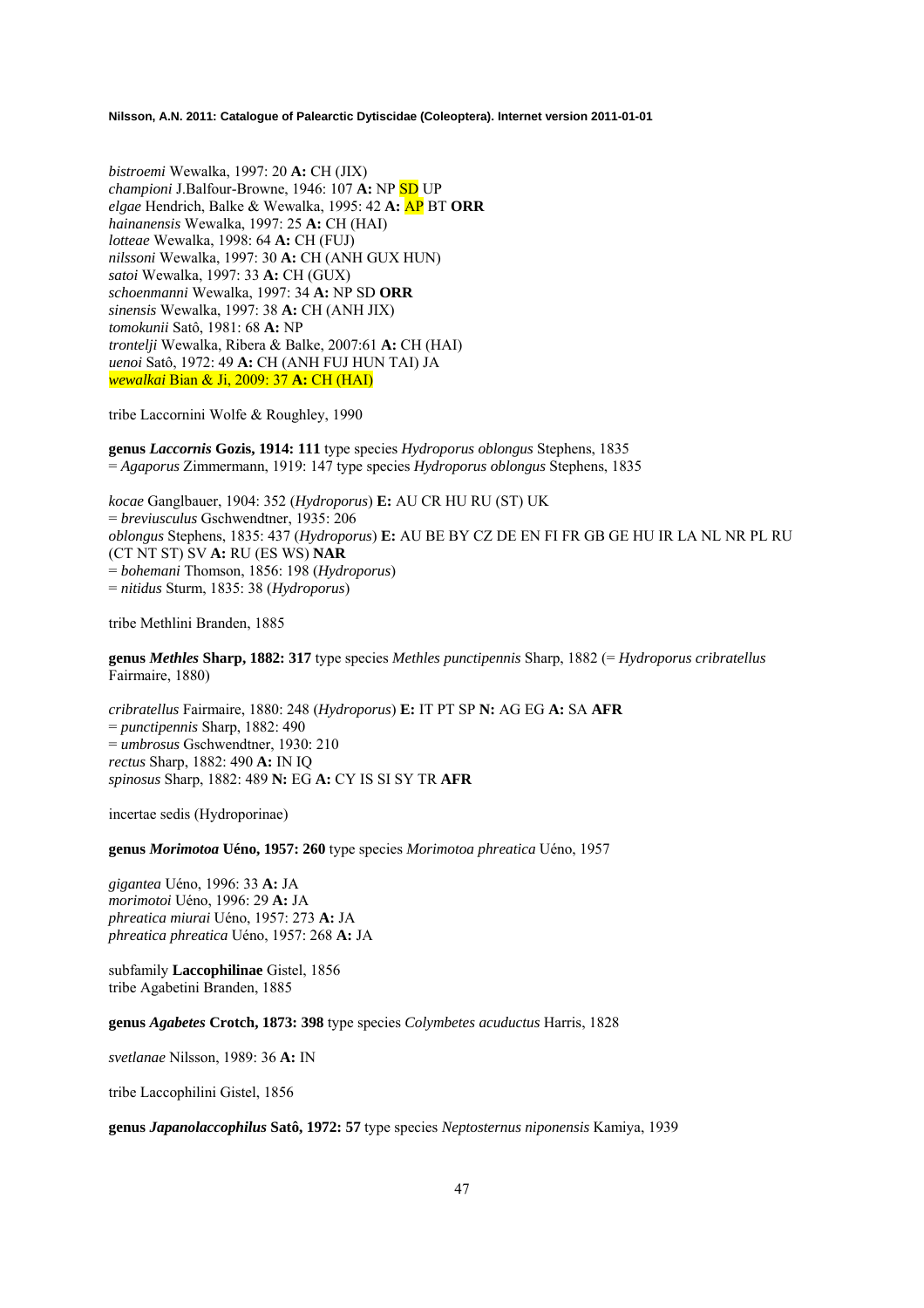*niponensis* Kamiya, 1939: 32 (*Neptosternus*) **A:** JA

**genus** *Laccophilus* **Leach, 1815: 84** type species *Dytiscus minutus* Linnaeus, 1758

*anticatus anticatus* Sharp, 1890: 341 **A:** UP **ORR**  = *wewalki* Vazirani, 1975: 487 *biguttatus* Kirby, 1837: 69 **E:** FI MD NR RU (NT) SV **A:** CH (HEB NMO) MG RU (ES WS) **NAR**  = *apicicornis* Reitter, 1899: 198 = *fengi* Guignot, 1942: 86 [RN] = *inconspicuus* Fall, 1917: 164 = *pallidulus* Zimmermann, 1930: 50 = *strohmi* Thomson, 1874: 535 = *uniformis* Feng, 1936: 1 [HN] *chinensis* Boheman, 1858: 21 **A:** BT CH (ANH FUJ GUA GUI HAI HKG HUN JIX SCH TAI YUN) HP JA NP PA SD UP **ORR**  *demoflysi* Normand, 1938: 343 **N:** TU *difficilis* Sharp, 1873: 53 **A:** CH (BEI FUJ GUA GUI HAI HEI HUB HUN JIA JIL JIX LIA SCH SHG SHN SHX ZHE YUN) JA NC RU (FE) SC *dikinohaseus* Kamite, Hikida & Satô, 2005:624 **A:** JA (Honshu) *ellipticus* Régimbart, 1889: 152 **A**: CH (FUJ GUA HAI) **ORR**  *flexuosus* Aubé, 1838: 430 **A:** CH (FUJ GUA GUI HAI HKG HUB JIA TAI) HP JA NP PA SD UP **ORR**  = *chloroticus* Régimbart, 1887: 267 = *cognatus* Sharp, 1882: 316 = *formosanus* Takizawa, 1932: 22 = *solutus* Sharp, 1882: 315 *hyalinus* DeGeer, 1774: 406 (*Dytiscus*) **E:** AB AL AR AU BE BH BU BY CR CZ DE EN FI FR GB GE GG GR HU IR IT LA LT LU MA MC MD NL NR PL PT RU (NT ST) SK SL SP SV SZ UK YU **N:** AG CI LB MO TU **A:**  CY IN IQ IS LE RU (ES WS) SY TM TR UZ = *cyprioticus* Mouchamps, 1956: 3 = *hyalinus* Marsham, 1802: 420 (*Dytiscus*) = *inflatus* Wollaston, 1864: 79 = *interruptus* Panzer, 1795: 80 (*Dytiscus*) = *kusteri* Marseul, 1866: 19 [RN] = *marmoratus* Geoffroy, 1785: 70 (*Dyticus*) = *marmoreus* Olivier, 1795: 20 (*Dytiscus*) = *pictus* Küster, 1851: 9 [HN] *= testaceus* Aubé, 1837: 214 *indicus* Gschwendtner, 1936: 366 **A:** PA **ORR**  = *sindensis* Vazirani, 1969: 247 *inefficiens* Walker, 1859: 51 (*Hydroporus*) **A:** IN NP PA UP **ORR**  = *basalis* Motschulsky, 1859: 45 *kempi holmeni* Brancucci, 1983: 276 **A:** CH (YUN) **ORR**  *kempi kempi* Gschwendtner, 1936: 366 **A:** SD *kobensis* Sharp, 1873: 53 **A:** CH (FUJ GUX HUN SHN TAI) JA *lewisioides* Brancucci, 1983: 272 **A:** CH (HEB JIA NMO SHG) RU (FE) SC *lewisius* Sharp, 1873: 52 **A:** CH (ANH BEI FUJ HEB HUN JIA JIL JIX SCH SHG SHN ZHE) JA *maindroni maindroni* Régimbart, 1897: 207 **A:** OM *maindroni persicus* Brancucci, 1983: 286 **A:** IN PA *mateui* Omer-Cooper, 1970: 285 **N:** AG *medialis* Sharp, 1882: 309 **A:** BT CH (GUA YUN) SD **ORR**  = *birmanicus* Régimbart, 1891: 538 = *cingulifer* Guignot, 1956: 60 = *lucasseni* Régimbart, 1893: 106 *minutus* Linnaeus, 1758: 412 (*Dytiscus*) **E:** AB AL AR AU BE BH BU BY CR CZ DE EN FI FR GB GE GG GR HU IR IT LA LT LU MA MC MD NL NR PL PT RU (NT ST) SK SL SP SV SZ UK YU **N:** AG MO TU **A:** AF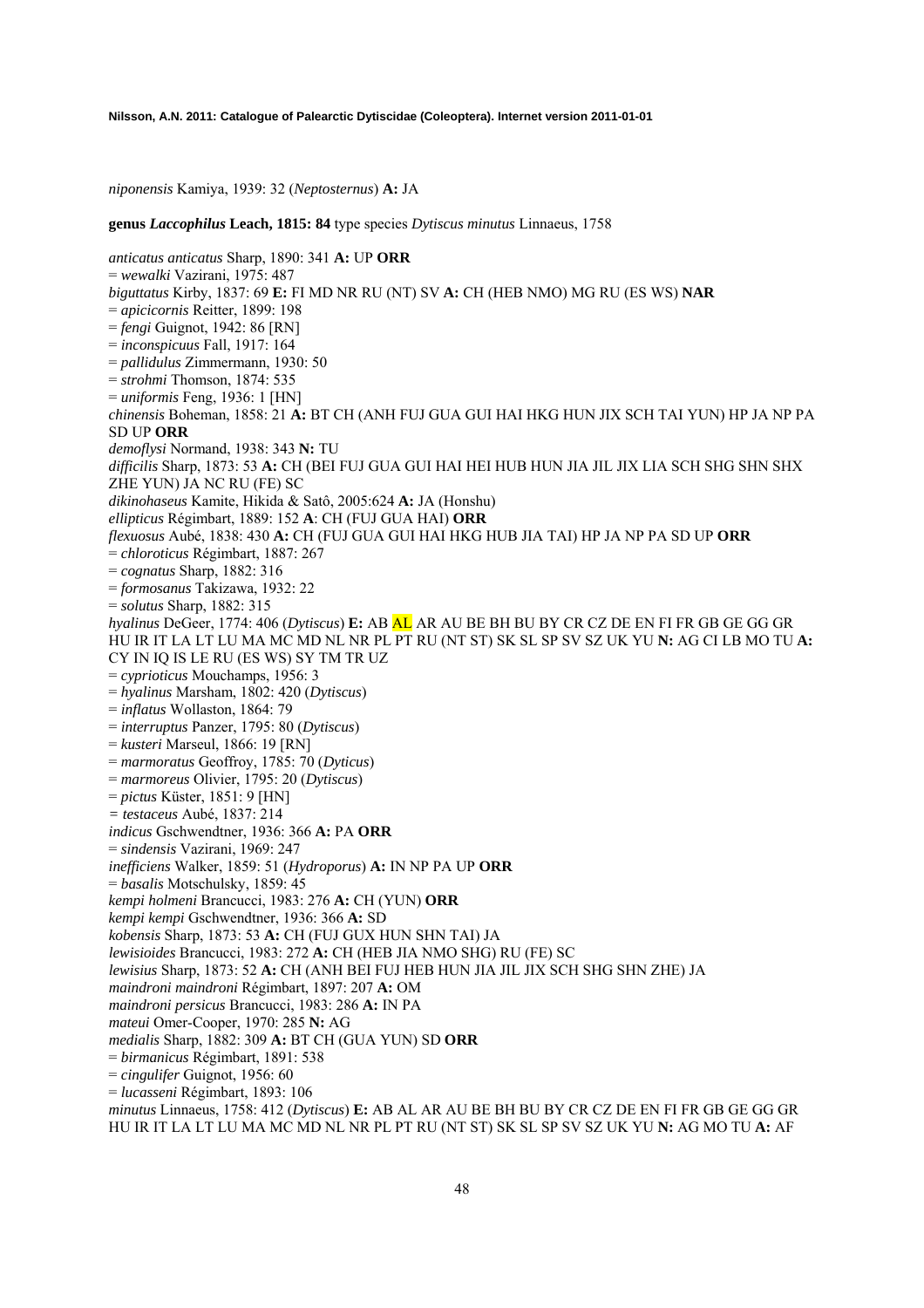CH (XIN YUN) IN IQ IS JO KA KI KZ MG PA RU (ES WS) SY TD TM TR UZ **ORR**  = *cimicoides* O.F. Müller, 1776: 72 (*Dyticus*) = *gibbus* Gmelin, 1790: 1957 (*Dytiscus*) = *gilvus* O.F. Müller, 1776: 72 (*Dyticus*) = *melanophtalmos* Geoffroy, 1785: 68 (*Dyticus*) = *obscurus* Panzer, 1795: 77 (*Dytiscus*) = *striatus* Depoli, 1930: 141 = *variolosus* Herbst, 1784: 128 (*Dytiscus*) = *virescens* Brahm, 1791: 27 [HN] (*Dytiscus*) *nakajimai* Kamite, Hikida & Satô, 2005:622 **A:** JA (Ryukyus) *pallescens* Régimbart, 1903: 14 **A:** YE (Socotra) **AFR** *parvulus obtusus* Sharp, 1882: 311 **A:** CH (FUJ GUA GUX HAI HUB HUN SCH YUN) **ORR** = *derasus* Sharp, 1882: 311 = *dispersus* Sharp, 1882: 312 *parvulus parvulus* Aubé, 1838: 429 **A:** AP BT HP NP PA UP **ORR** = *orientalis* Aubé, 1838: 431 = *proteus* Régimbart, 1877: lxxix = *undulifer* Motschulsky, 1859: 44 *pictipennis* Sharp, 1882: 305 **N:** EG **A:** SA YE **AFR** = *discretus* Sharp, 1882: 305 = *restrictus* Sharp, 1882: 315 = *wehnckei* Sharp, 1882: 306 *poecilus* Klug, 1834: t.33/8 **E:** AB AL AR AU BE BH BU CR CZ EN FR GB GE GG GR HU IT LA LS LT LU MC NL NR PL RU (ST) SK SL SP SV SZ UK YU **N:** AG EG MO **A:** AF CH (XIN) IN IQ IS KI KU KZ SA SI SY TD TM TR UZ = *latior* Pic, 1896: 140 = *parumpunctatus* O.Schneider, 1903: 51 *= ponticus* Sharp, 1882: 311 = *variegatus* Germar & Kaulfuss, 1816: t. 6 [HN] (*Dytiscus*) *pulicarius* Sharp, 1882: 313 **A:** CH (HKG) JA **ORR** = *chibi* Satô, 1972: 56 = *mjobergi* Zimmermann, 1927: 4 = *planitarsis* Régimbart, 1891: 539 *punctatissimus* Brancucci, 1983: 368 **A:** NP PA UP **ORR** *sharpi* Régimbart, 1889: 151 **A:** CH (ANH BEI FUJ GUA GUI GUX HAI HEB HKG HUB HUN JIA JIL JIX LIA SCH SHX TAI YUN ZHE) HP IN JA NP PA SA SC SD UP **AUR ORR** = *samosir* Csiki, 1938: 125 = *similis* Régimbart, 1889: 150 *siamensis siamensis* Sharp, 1882: 306 **A:** CH (YUN) **ORR** *siamensis taiwanensis* Brancucci, 1983: 302 **A:** CH (FUJ GUA GUX HAI JIX TAI YUN) *sordidus* Sharp, 1882: 302 **N:** EG **A:** SA SI YE *sublineatus* Sharp, 1882: 305 **A:** SA YE *tonkinensis* Brancucci, 1983: 258 **A:** CH (HAI) **ORR** *transversalis lituratus* Sharp, 1882: 313 **A:** CH (FUJ GUA HAI HKG YUN) **ORR**  *transversalis transversalis* Régimbart, 1877: lxxix **AUR ORR**  = *unifasciatus* Sharp, 1882: 303 *uniformis* Motschulsky, 1859: 46 **A:** CH (FUJ GUA HUB) **ORR**  = *rufulus* Régimbart, 1888: 611 = *weyersi* Régimbart, 1900: 147 *vagelineatus* Zimmermann, 1922: 19 **A:** CH (ANH FUJ HUB JIA JIX YUN ZHE) JA RU (FE) SC *wittmeri* Brancucci, 1983: 260 **A:** CH (GUA YUN) **ORR**

**genus** *Laccoporus* **J.Balfour-Browne, 1939: 103** type species *Laccoporus viator* J.Balfour-Browne, 1939

*nigritulus* Gschwendtner, 1936: 367 (*Laccophilus*) **A:** CH (XIZ) *viator* J.Balfour-Browne, 1939: 104 **A**: CH (XIZ)